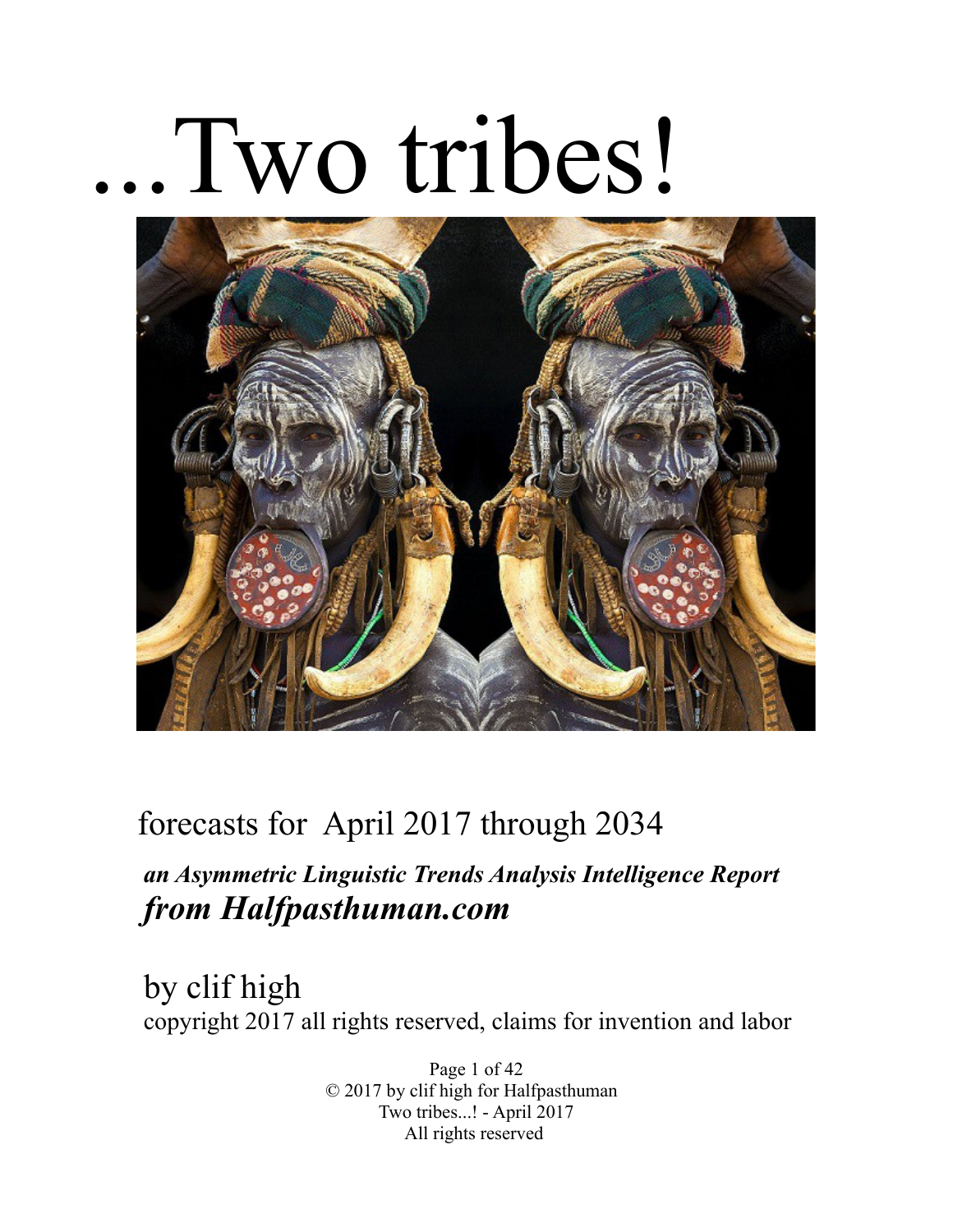# **Future forecasting can seem overwhelming...**

Even to me, and even after all these years examining data and creating reports. So if it gets to you, or you have questions about the reports, my best contact email for such will be clif@halfpasthuman.com. For background on how these reports are created, there is a primer in the last 5/five pages of this report. If your questions about preparation are not answered after reading these, then send an email and I will get back to you when I am able to get through the daily work (there is a lot of it).

If you have a need for yet more words on the subjects discussed herein, albeit 'live', please visit the webbotforum.com. Please note I have to isolate the forum due to the language causing a circuitous reference issue for our work. For the sake of not affecting my interpretation I do not visit the forum.

Note to new readers, our work tends to concentrate on a negative view (see primer at the end of this report). Refunds available on request, no questions asked, so do not feel you need continue into information you would prefer not, simply over purchase price.

#### *Meta data*

From the December 2016 report onward, the rate of growth of areas within modelspace has escalated rapidly. Some have doubled. These growth rates are independent of changes in the lexicon or processing. These growth rates, at a meta data level, are themselves pointing to the planet having shifted into a period of increased, and increasing, change.

While the rate of change forecast by these reports is seemingly way too fast, we need only note any individual element, as example, the forecast of major 'flying cars manufacturing' here in USAPop by early 2020s. Then looking around and seeing so many examples of just such efforts underway globally now, and the probability of the forecast rises with each new example.

This approach of examining each forecast for its own potential lessens the total mind numbing effect of the contemplation of 'so much change' in 'so short a period', and then it 'gets faster from there'!

The pace of future acceleration of change is jumping out from the data sets. The pace of future change will be taking off from some point in December of 2016. It will be growing daily, and even more impacting, the change will be combining with itself to create yet more change.

At a meta data level, the presentation is quite clear, there will be no relief from here forward....change happens.

> Page 2 of 42 © 2017 by clif high for Halfpasthuman Two tribes...! - April 2017 All rights reserved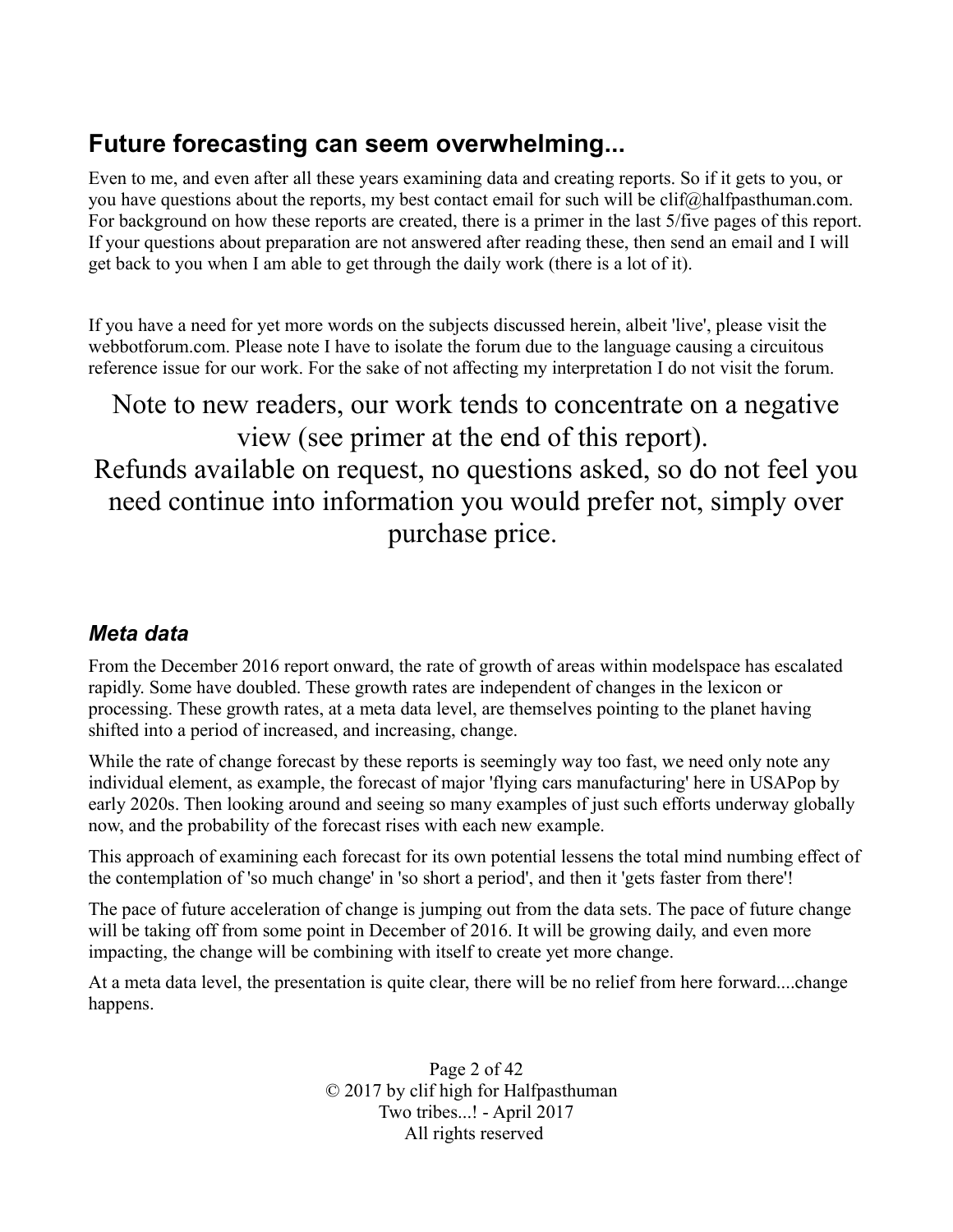#### *Your planet changes faster....*

The 'terrible winter' of 2016/2017 that is forecast to 'stretch' well into 'Spring' in the 'northern hemisphere' is showing as 'breaking' in late May across much of the planet. There are data sets for 'glaciers forming', but these sets are independent of the 'deep, long Winter into Spring' sets which have the last 'storms (snow, rain, ice)' of the Winter hitting the 'west coasts (of the Americas and Europe)' in May.

The 'storms' sets have forecasts of 'massive' amounts of 'rain' being 'poured' out of the sky onto 'coastlines' in such volumes as to cause both 'floods' and 'fires'. The 'fires' are showing as being in the 'middle areas' of the 'continents' as those are going to be 'drying out' and entering into 'severe drought' as the 'precipitation patterns' shift radically, favoring 'dumping along western coasts'. These sets are forecasting the 'west coasts' as being 'flooded out', and 'valleys filled up', and 'hillsides draining for months'. These 'rain storms' sets have the 'coastal flooding' leading directly to several years of 'central region dust storms', and 'dry/cracking ground' for 'thousands of square miles'. These sets are forecasting impacts on 'human agriculture' at the level of the 'giant farms'. These sets are providing supporting sub sets for the 'earthquakes' and 'seismic activities' sets that are forecasting a 'bowl creating effect' from 'earthquakes' over 2017 and 2018. These 'rain storms' sets are suggesting that the 'west coast' earthquakes across the northern hemisphere will be affected by the super saturation of the ground with 'tens of millions of pounds of water'.

There are also 'sea surge' or 'ocean surges, then retreats' sets indicating that 'coastal flooding' will be a problem due to 'current changes' at 'underseas new lands rising' areas which then cause new 'flows' which are to be 'impacting' the 'coastal water levels'. These sets are arguing that 'ocean water pressure' is going to 'back up' the 'draining storm water' and thus 'magnify' the 'coastal flooding'.

Other sets with 'ocean' as the base descriptor include a new phenomenon that we will label here as 'water thunder'. These sets are describing a 'noise' that is 'thunder-like' that will be 'coming from the oceans'. The supporting sets have the 'underseas thunder' originating from 'new lands forming earth expansion effects'.

Yet more sets are growing in the 'inland seas', and 'rivers changing course' supporting chain. These new sets are describing 'rivers' that are going to decide to 'go walk about' as they 'seek a new path'. These are distinctly 'flooding' sets, but within the 'flooding' are sets about the 'rivers', that caused the 'flood', to be 'carving out new river-beds' in the 'middle of the flooding'.

The 'rivers changing course' sets are also filled with 'boats over parking lots', and 'flooded out malls' with 'paddle boards', and 'canoes' being used in videos taken from inside.

New data sets are indicating that the 'weather' is going to become a key 'social discussion' meme at levels not experienced in the past. These sets are not referring to 'climate', but rather to the 'near term weather'. Much of this language is bound up in 'planting', and 'food crops' language. The 'weather' as a meme is showing up as being a 'daily guide' for many in the northern hemisphere to the extent that 'weather sources' provided by 'phones' will escalate rapidly as the 'source' for 'ad revenue'. That the data is showing people checking their 'weather sources' continuously is itself a participant in the meme. That is to say, the 'constantly check weather' will enter the global discussion JUST because everyone is doing it. The data has a connection between the 'weather checking', and the 'rapid changes' in

> Page 3 of 42 © 2017 by clif high for Halfpasthuman Two tribes...! - April 2017 All rights reserved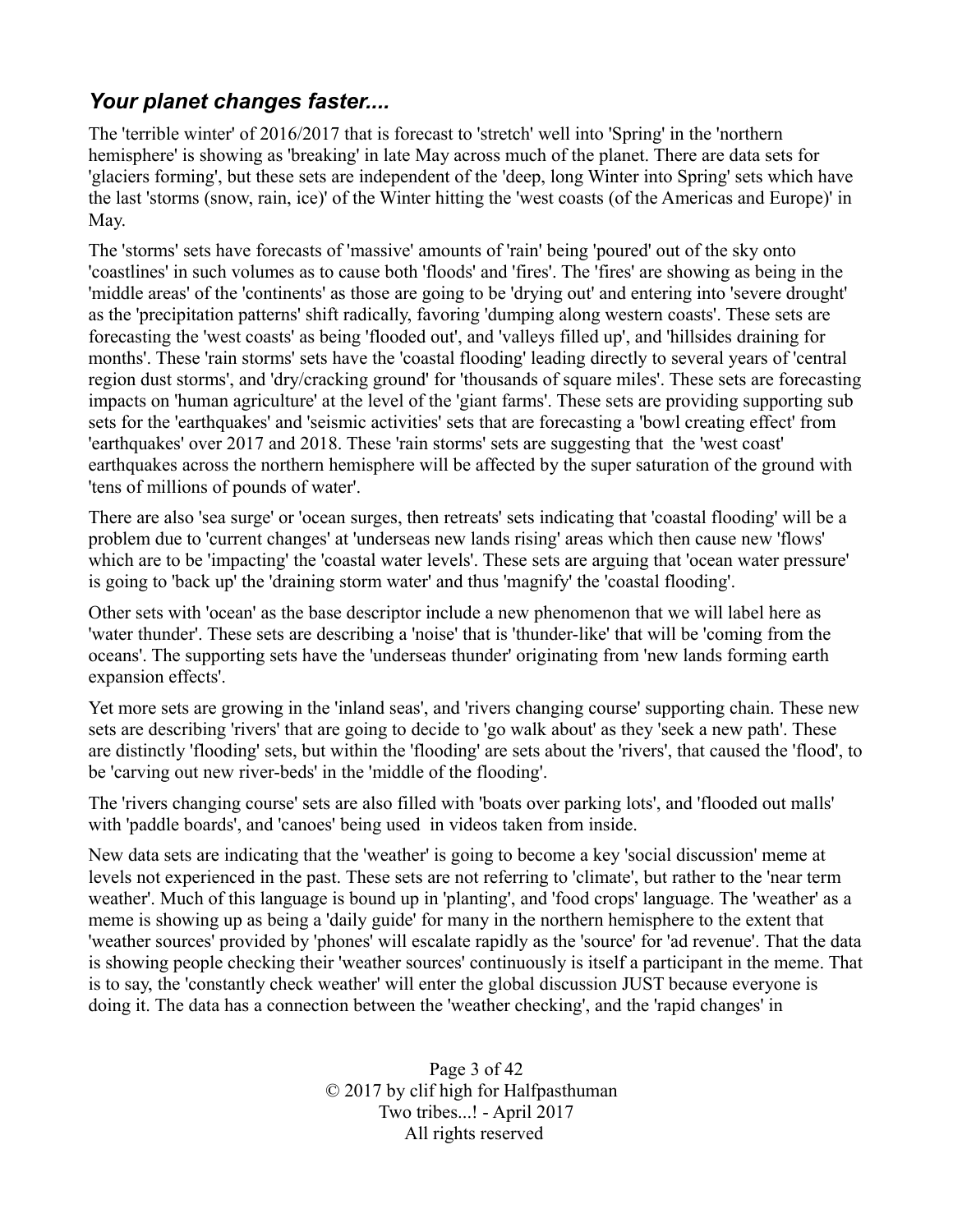everyone's 'local weather patterns'.

While we have large areas of growth for 'climate change', and within those sets the dominating sub set is 'ice age', the data is bringing in details painting a picture of a 'late spring', but 'suddenly hot summer' over much of the northern hemisphere'. These sets have 'major forest fires' in the Americas, as well as 'across 'Siberia'. Further sets are suggesting that 'solar irradiation' will be the 'denied cause' for the 'sudden blinding' of 'farm animals' as well as the 'near instant heat reaction' of many 'northern peoples' on their 'southern journeys (vacations)'. These sets have the 'solar irradiation' being 'shockingly hot', 'very brilliant' even as the 'sun rises', and incredibly 'colorful' as the 'sun sets'. The new growth for the 'exceptionally hot summer' over much of the 'northern hemisphere' is described as 'sudden' in its appearance after a 'wet', and 'cold', and 'delayed Spring'. The new growth has the 'hot summer' being kicked off with reports of 'celebrities' who will have 'journeyed south', and then 'collided' with 'overwhelming solar exposure'. These 'celebrities' are indicated to create a huge 'splash' in the global media for weeks.

The 'hot summer' is also indicated to have very large impacts on the 'food crops', and the 'harvest' as various regions are 'tortured' by 'weather pattern shifts'. These are described as including large areas of 'drought', and even larger areas of 'flooding'. The 'flooding' is described within the supporting sets as being of many different origins, from 'excessive rains' through 'rivers reversing' due to 'earthquakes'. These supporting sets also include many sub sets for 'food crop destruction' with 'thousands of acres' indicated as being 'the bottom of new inland sea'.

In spite of the 'scary hot summer', the number of sets for 'ice age' conditions over the rest of 2017 and beyond continue to grow rapidly. These sets have the 'new recognition' of 'ice age developing' coming from this Summer as 'reports' of 'glaciers' forming, and 'snow in brutal hot summer' are indicated to be 'sinking into' the global consciousness. Some of the supporting sets for the 'sinking into' or 'becoming aware of' the 'global cooling probability' include descriptions of 'polar vortex' and 'polar cooling streams' that are forecast to be appearing in 'language' at the 'height of Summer'. These and other sets for 'polar intrusion (into) local weather' are all focusing on 'contrasting conditions' to 'expectations'. These sets are showing that the Summer of 2017 will be producing 'discussions' in the next two years about the 'realistic probability' of 'Ice Age' in these 'next 2/two decades'. The data has the range of 'first phase of societal impacts' being discussed as from 2018 through 2035. These sets are significant in that they are forecasting that this discussion will be at the 'highest (most authoritative) levels' within the 'political structure'.

But please note that as forecast for at least the last five years, the longer term data shows that an 'ice age' will not be what we once thought. These sets have 'new ice forming' in the 'south pole' as a 'floating ice pack'. These sets have 'Antarctica' becoming so warm as to be 'flourishing' and 'plant covered' in only a few years time. These sets have the 'north pole ice mass' shifting and 'binding waters' between Canada and Iceland. These sets have longer term values for 'shipping problems' across the 'north Atlantic' as increasing very rapidly over these next 4/four years to the point that 'routes' are completely 'redrawn'. These sets have 'northern ports' in both the Americas, and Europe being 'significantly impacted'. In some cases the data has the 'ports' being 'frozen over', while in others, retreating 'ice', and 'shorter winters' are going to 'increase population' over these next 20+/twenty plus years of the 'shifting poles', and the 'altering weather patterns'.

> Page 4 of 42 © 2017 by clif high for Halfpasthuman Two tribes...! - April 2017 All rights reserved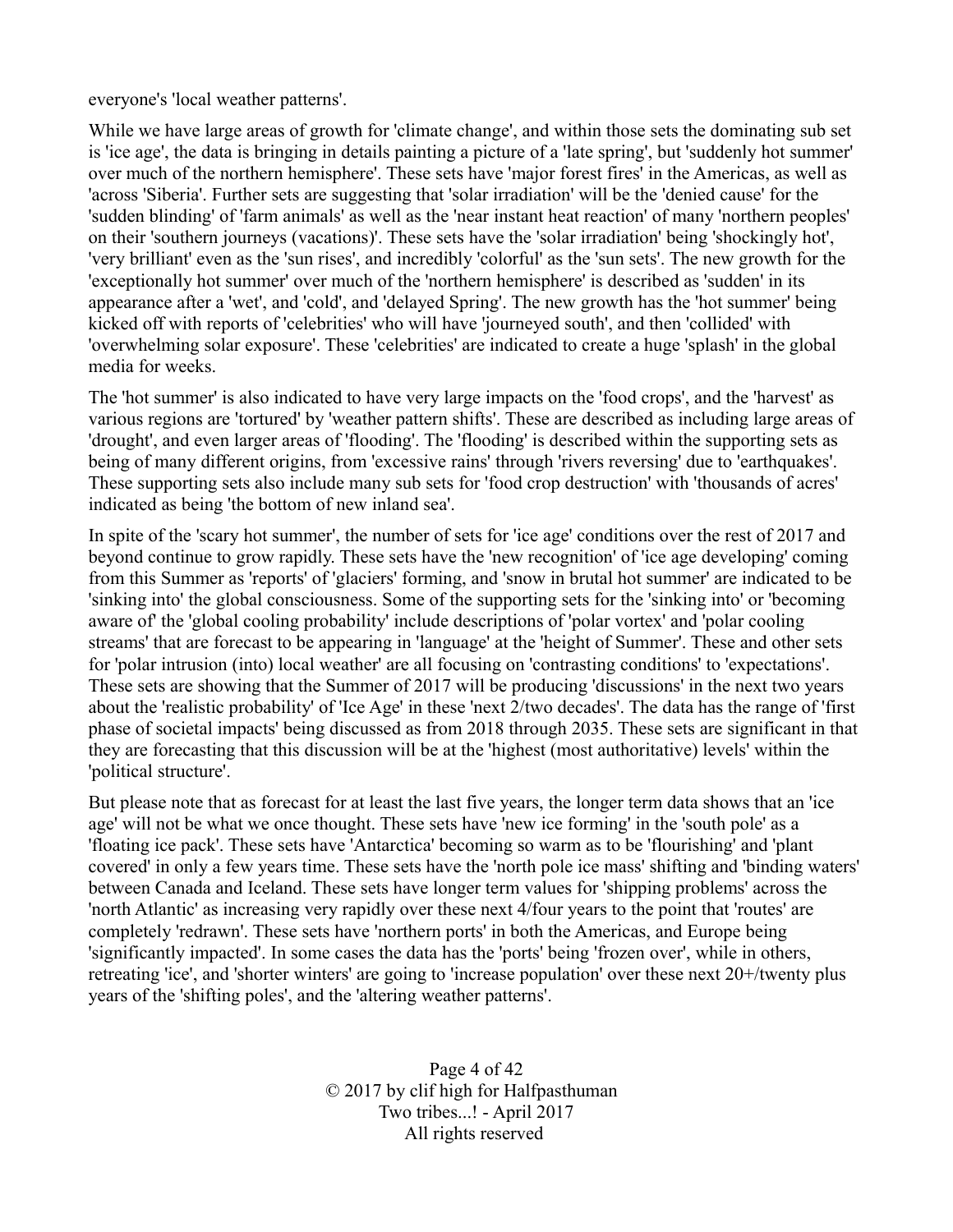The newer processing for this report continues to show longer term 'weather patterns' changing as forecast for a number of years in the ALTA reports. The data has 'rain' and 'rivers in the atmosphere' continuing to 'run out of the Pacific', impacting the 'west coast' of North America well into Summer. The data has 'rain', and 'snow' to be 'features' of the 'Summer 2017' along the 'west coast' to the point that the language is going to reflect a 'realization of significant change'.

The 'significant change' forecast sets include 'saturated ground', and 'overflowing rivers', and 'lakes creeping (into) houses'. Other language has the 'docks' at 'reservoirs' so recently 'on dry ground' as being 'floating about (loose) in neighborhoods', and in other instances 'chained to the bottom' of the 'lake' such that they are now 'underwater', and 'visible, bobbing around under the lake'. The 'saturated ground' sets are gaining supporting sets for 'shifting roads', 'mud slides', 'slide zones', and 'shifting sub divisions' with lots of 'houses' being 'displaced' or 'sinking' or 'slowly sliding' as the 'water levels rise' into the 'lower hills' and 'turn valleys into lakes'. These sets grow the most as modelspace is moved through June and into July.

New sets for 'cognitive dissonance' are showing up in supporting positions for 'un-real', and 'extra seasonal weather'. These sets have incidents forecast where the 'seasonal language' will be in direct contrast to the 'actual conditions'. So an example will be wishing someone 'happy  $4<sup>th</sup>$  of July' in USA when there is 'snow coming down'. There are several linguistic structures that have 'juxtaposition' as a core element as 'language' is indicated to 'oppose observable reality'. These sets have 'reality' winning as 'videos' of 'signs and symbols of seasons' are juxtaposed to 'off-season (out of season, wild) weather'. These forecast 'contrast videos' are indicated to be one of the 'Spring (northern hemisphere) video season' hits as 'strange', 'bizarre', 'out of ordinary' and other language finally overcomes the 'seasonal expressions'. In other words, these sets are saying that 'Spring' and then 'Summer', in the northern hemisphere are going to be 'not normal', and contain lots of 'remarkable' 'out of season weather'. Many of these sets have cross links over to the SpaceGoatFarts entity, and the temptation is to take the terminating sets to pun as in the 'weather' is described as so 'out of season' that people will be frequently asking 'just what planet are we on?'.

#### *Your Global Populace changes....*

#### *GlobalPop*

The data sets for GlobalPop have big emotional shifts in progress through this processing period. The emotional sums have a schism between 'western world' and the rest of humanity. The schism is emotionally based, but is forecast to manifest within the 'geopolitical' and 'financial boundaries' of a 'world in upheaval'. Not only are the changes to the climate, and the earth under our feet showing as major movers of humanity, but now new sets are suggesting that 'space activities' will be also causing 'movements' of portions of humanity.

Some of these 'space activities' are described as 'natural', while others are clearly in the 'unidentified aerial phenomena' category. The former sets are including 'extra seasonal cold' that will be 'coming down (from) upper atmosphere', causing all manner of problems for 'infrastructure' and humans depending on it. These 'polar vortex' episodes are forecast as being 'irregular', but frequent enough to be 'damaging' to 'economic growth'.

> Page 5 of 42 © 2017 by clif high for Halfpasthuman Two tribes...! - April 2017 All rights reserved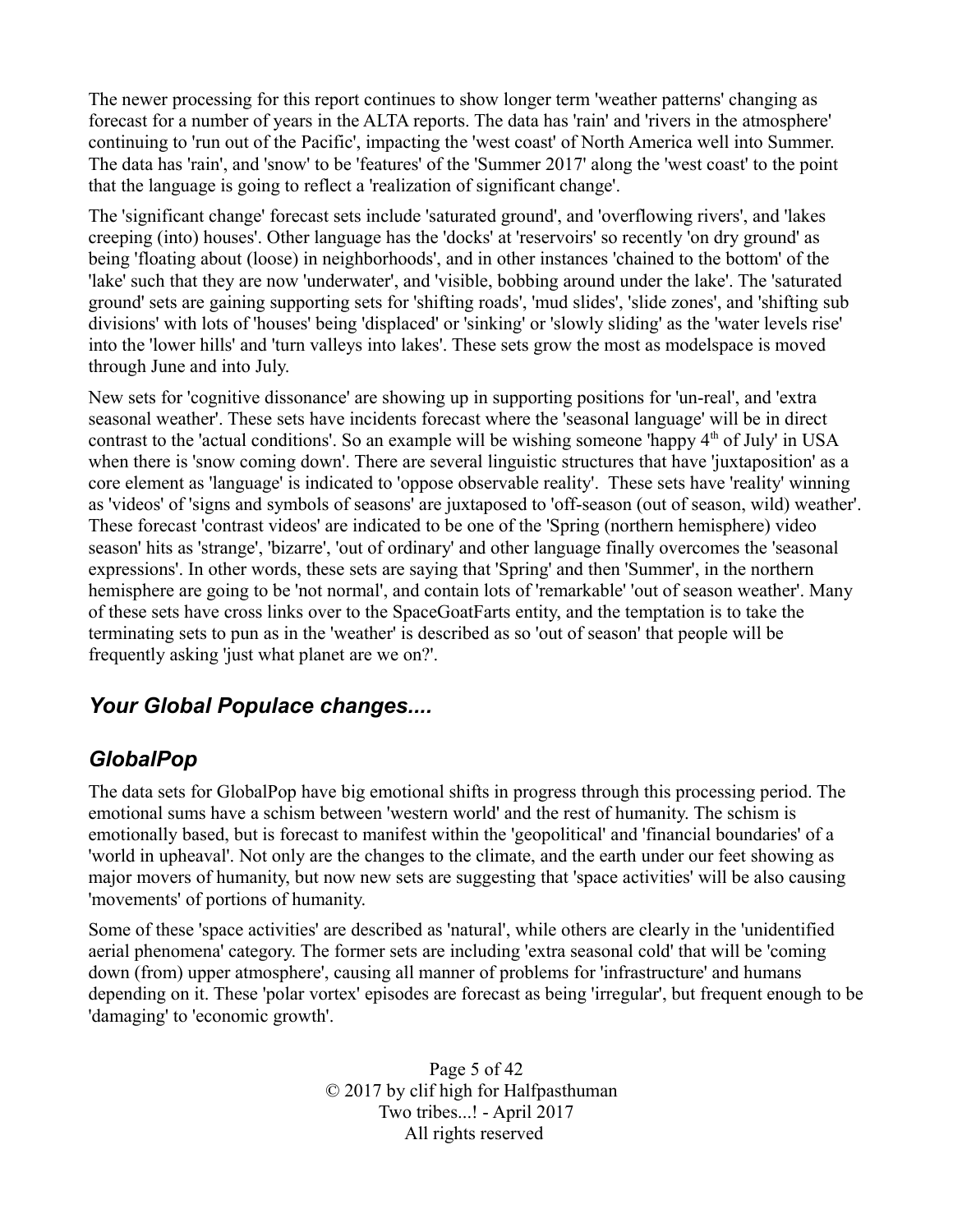Other sets within GlobalPop also have 'economic impacts' from 'climate change'. These sets are showing up in a very wide range of descriptors for the memes involved. In spite of the developing 'ice age' language starting to appear in public discourse, the data sets have a 'fierce' and 'brutal' year ahead for 'heat' and 'sun effects' over the 'brief' Summer of 2017, northern hemisphere. These 'solar effects' are described as 'intense heat', 'brilliant white light', 'quickly burning', 'deeply affecting', and other language including some for 'internal organ damage (from rapid heat rise)'. There are also sets for 'burns', including 'quite severe' that will be due to 'accidentally touching (exposed) metal fittings'. These and other sets about 'burns', and 'accidents' are going to lead to the removal or replacement of 'metal door handles', and 'metal window handles' across much of the northern hemisphere over these next few years. There are sets for whole new areas of work for humans as various 'devices' and 'coverings' are created to take the 'danger out of touching (exposed) metals'.

Other 'economic impacts' from the 'climate change' are going to include 'new boat traffic' globally as 'water intrusions', and 'political considerations' cause new needs for 'gray market travel and transport'. Though some of these sets are including 'smuggling', a large majority are actually showing at least a 'tacit approval' for the 'activities' from 'local governance bodies' as the 'new water tribes' are forecast to become 'more visible' over 2017. Some of the 'water activities' are indicated to emerge from ItalyPop, and to a lesser extent, GreekPop, as 'boat owners' will be 'ferrying (returning) migrants' to the Middle East. These new 'boat activities' are showing has just 'ramping up' over Summer, when the increasing 'seismic instability' causes 'trade routes' as well as 'smuggling routes' to become 'unusable'.

New forms of 'economic' impacts are also forecast from 'fashion' as humanity reacts to the 'increasing (harsh) white light'. These sets have 'goggles' becoming the new fashion accessory. Some of the other impacts from the 'growing visibility' of 'drastic climate change' include the 'dwindling airplane flights' as even the most 'shallow celebrities' will decide that the 'proposed trip(s)' are not worth the 'radiation hazards' of 'flying'. There are also sets for 'radiation hardened aircraft' to be 'touted' and even 'created'. Other sets have the push for 'high speed rail' being 'kicked off' globally by a 'HUGE push' in USAPop that is forecasting the 'bringing together' of the 'former enemies' of the 'Trump administration' and 'Hollywood'. These sets have much of the 'new nice' on the part of Hollywood being a 'reaction' to the 'flying radiation effects' stories gaining much meme-space over 2017 and beyond. Within the 'fashion' sub sets are forecasts that 'anti-radiation clothing' will be both 'sold to', and 'sold by' many of the 'celebrities' who will be 'publicly identified' as being 'most at risk' later in the early Summer. The data sets have the 'advertising campaign' that will develop around the 'anti-radiation clothing' as being "protect your 'nads from rads".

Some aspects of the US dollar woes as 'reserve currency' are showing as affecting all of global humanity. Rather than duplicate much of the same information, please see the USAPop section for 'dollar' areas and the ramifications forecast as many of these will be replicated to a greater or lesser extent outside of the US based on levels of reliance on the dollar.

And now for the 'we don't know where it is Pop' data sets. We have many new sets for 'The BIG Stink' that are suggesting that 'weather', most likely 'rivers in the atmosphere', will be causing a 'Big Stink' that is forecast to 'last for months', 'get horrifically bad in the heat of Summer', and 'send tens of thousands fleeing (repeatedly)'. This last is about 'evacuations' that will be 'on' then 'off' so many times as to 'elicit jokes' in the media. These sets have the 'Big Stink' being caused by 'run off' or 'water overflow' into some form of 'chemical plant' such that 'nasty smells' are created that will 'refuse to

> Page 6 of 42 © 2017 by clif high for Halfpasthuman Two tribes...! - April 2017 All rights reserved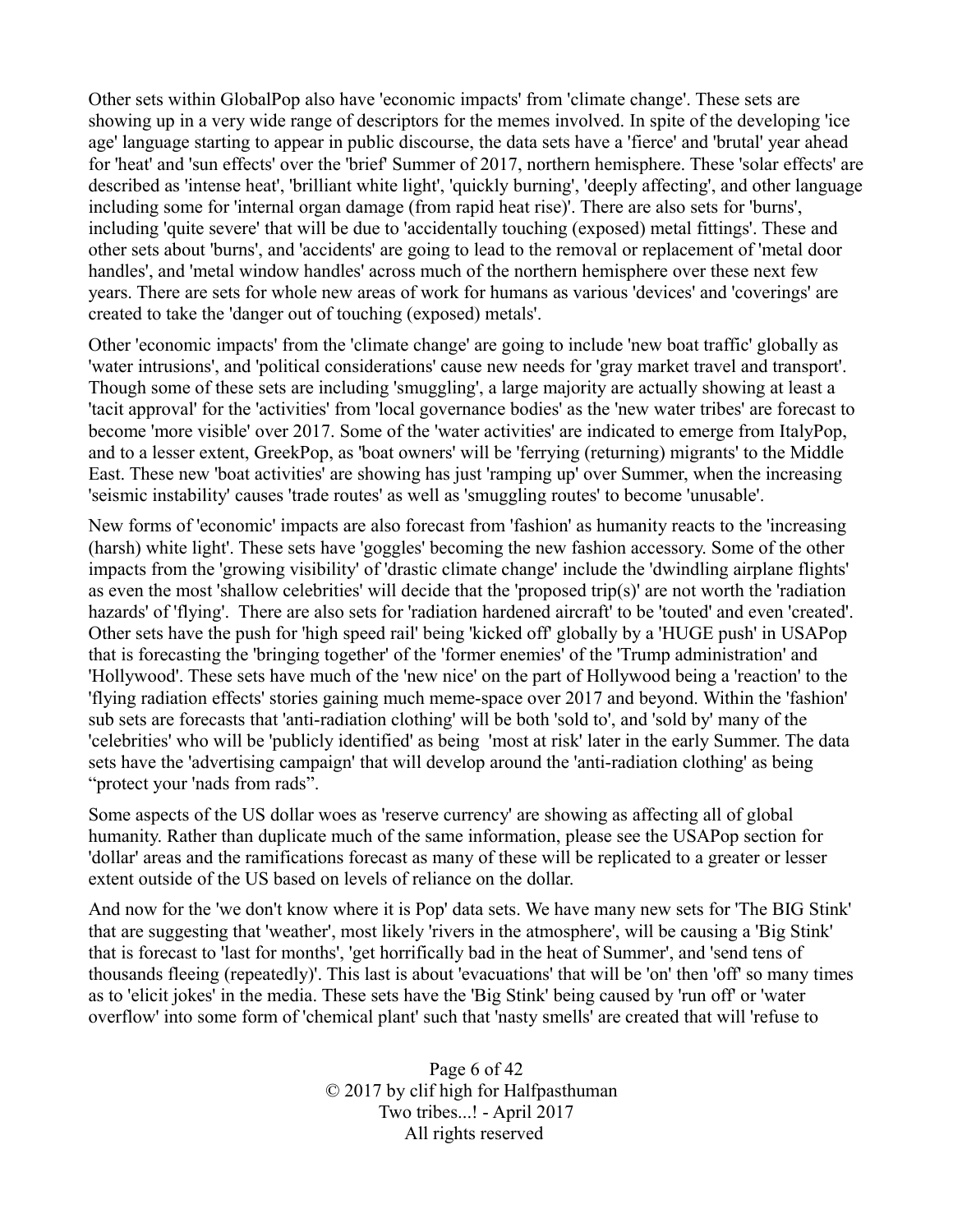leave'. These sets have the 'stink' lasting for at least 4/four months with 'ferocity', then slowly 'fading' after a 'brilliant solution' is proposed which actually is forecast to 'work' and 'be cheap'. The 'Big Stink' sets are filled with supporting sets for 'animals' being affected, as well as 'plastics' and 'rubber' being 'at risk' from the 'Big Stink'. The data sets would suggest this to be in North America, but there are so many confusing and contradictory place names as to prevent any narrowing of location. It does appear to be northern hemisphere placed, but beyond that, and the supposition that we are but a few weeks away from its appearance due to the prevalent immediacy data types, the data provides no further details other than to say that for the first few months the whole of the 'big stink' will be wafting through the woo-woo community as 'conspiracy theories' are proffered for the 'nasty smells'.

## *FoodsSpace*

It will be noted that the report has a new feature which is the separation of some additional layers of data by labeling. In the case of FoodsSpace, this section is devoted to the discussion of 'foods', and 'food crops', and all related items across various sub sets of GlobalPop. Specific data sets for such things as food shortages, or poisonings, as may be identified, or localized will still be discussed in those areas. As an instance, 'food shortages' are discussed in USAPop in this report.

Across GlobalPop are now appearing a number of data sets for what we can label as 'peak food (sort of)'. In these sets, we have 'peak food' for this particular 'paradigm' of 'food production'. Mostly we think of our foods being produced by 'agriculture', and strictly speaking, this is the definition in general, but for our purposes, we are really in a transitional period as the very last remnants of 'traditional agriculture' were being lost as 'industrial foods production' takes over. Now there are the additional elements of the 'industrial food productions' facing 'bad weather', and other 'effects of Ice Age' such that yet another 'adaptation' is beginning to emerge.

Our data has this year, 2017, being significant in FoodsSpace in two major metrics; the first being this will be the first year in which we have actually 'reduced food production' on a 'global scale' due to 'developing Ice Age conditions'. Second, this year is forecast as being the first year in which 'Ice Age' (aka 'global cooling', or 'lower solar radiance') is discussed at the level of 'planning' for the 'industrial foods productions business'. That is to say, this is the first year that we have 'successful indoor growing' being 'hyped' across GlobalPop as a 'business strategy' with a 'proven commercial track record'.

There are new sets for many kinds of 'fake food problems' that will be escalating along with the 'foods crisis issue' over these next two years. These sets have 'bad foods', and 'bad fake foods' that will be 'killing people', and leading to 'murders', and 'riots'. These sets have 'bad foods', and 'fake foods', and 'foods availability' growing over these next few years as the 'Ice Age climate change' settles in, and humanity starts to 'react' to the 'visible signs of ice age' which are going to include 'frequent crop failures'.

## *PopWar*

For several years the data has been forecasting a 'great return wave' of the 'invading migrants' leaving Europe. These sets have continued to grow over the last year until we had the emergence of the 'PopWar linguistic structure. The PopWar structure has been gradually changing over these last few months as it has had a waning, and now a growing, emotional sums values. In the beginning of the

> Page 7 of 42 © 2017 by clif high for Halfpasthuman Two tribes...! - April 2017 All rights reserved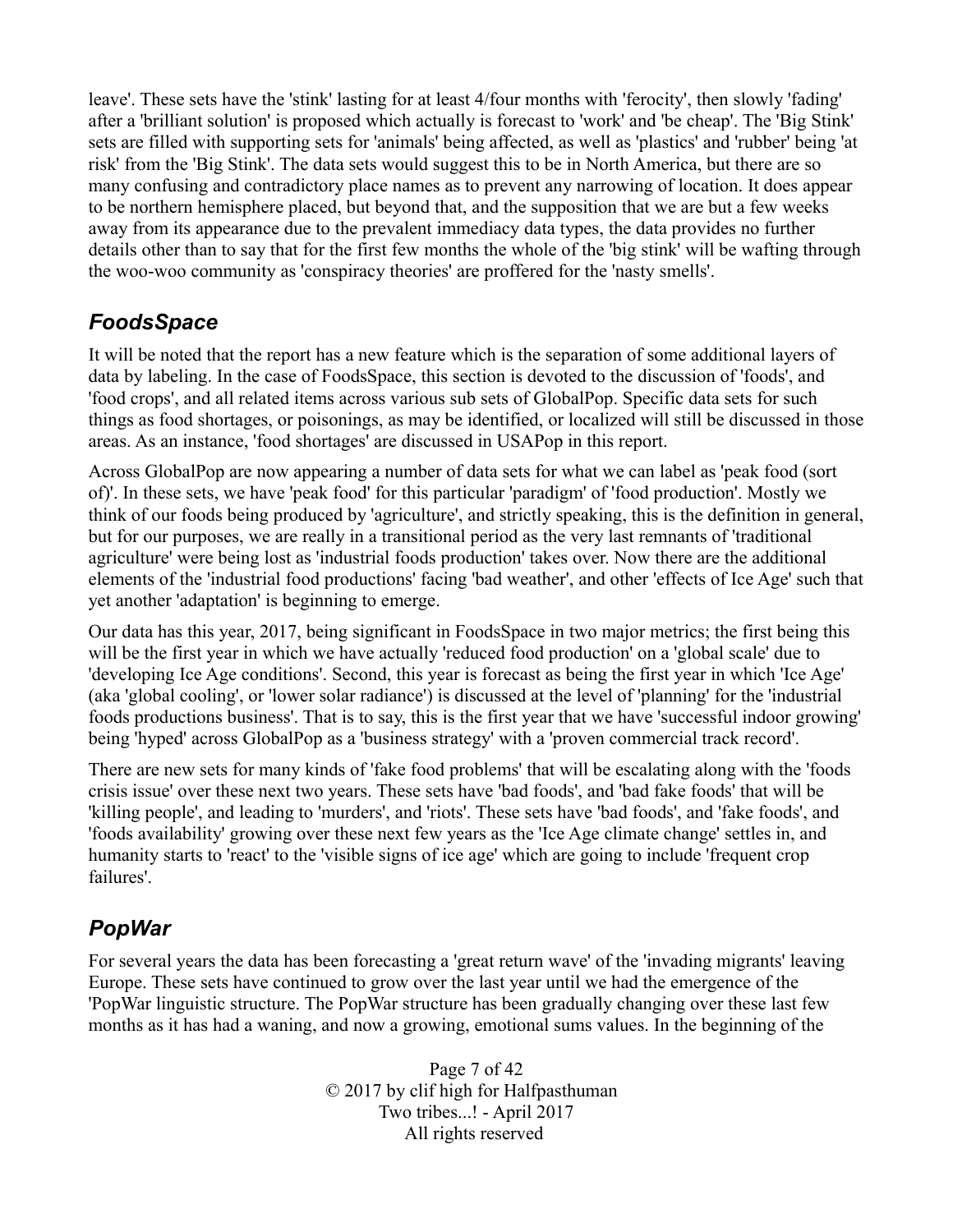formation of this structure, the PopWar group had longer term data sets forecasting 'years of battles' between 'indigenous populations', and first 'invading migrants' then 'retreating migrants'.

The data sets accruing to PopWar as modelspace is moved through 2017 include new growth in 'collateral damage' as 'banks', and 'museums' are also 'destroyed' along with 'shops', and 'restaurants'. These new data sets are growing around 'running street battles' that will be 'video captured', both by 'street reporters', and 'balcony views', as well as 'drone coverage'. These sets are showing that 'destruction' of the 'banks', and the 'museums' will be creating (western) global 'angst' and 'internal conflict'. The 'internal conflict' sets have the 'conflict' being around/over 'dim minds', and 'cultural destruction'.

The 'destruction of the banks' is an interesting set as the linguistic structure has 'detailed imagery' of 'looting' and 'destruction' that goes 'amok' and leads to 'burning' and 'obstruction' to 'fire departments' such that 'tens of millions' of Euro's are 'destroyed'. These sets are also cross linked to the Markets entity where there are 'insurance companies' that are going to be 'impacted severely' as the 'wave of street battles' is described as 'destroying the past'.

Many other sets within the PopWar linguistic structure are also focusing on 'destroying ancient buildings', as well as 'burning art'. These sets are again cross linked over to the 'internal conflicts' sets within GlobalPop. These sets have 'battles' being fought within 'art museums'. There are other sets for the 'battles' that describe 'fires' getting 'out of control'.

Some of these new PopWar sets have more references to Germany and France, than other geographic locations, and are focusing on 'destruction of the past' to such an extent that all the language around the 'refugee crisis' will change, with 'refugees' becoming synonymous with 'barbarian'. These sets are providing some of the pivotal shifts in emotional tones away from the 'western power elites' and their 'cultural engineering'.

The 'fires of art' are showing as a very key set of temporal markers for the GlobalPop 'redefinition' of the 'invading migrants'. It is at the point that these temporal markers manifest that the language that is used to 'frame Islam' as a 'religion' will also begin to change. These sets as temporal markers are also showing as manifesting prior to the 'European Spring' that will fade into the 'Summer of PopWar'.

The 'Summer of PopWar' in Europe is forecast to lead to several incidents of 'government' going after 'citizens' as 'instigators' of 'hate crimes'. This is showing as setting up a rebound effect as the 'politicians', and 'judicial members' are 'confronted' by their 'fellow citizens' in 'continuous response' to 'labeling' of the 'cultural defense' as 'hate'. These sets have 'serious confrontations' emerging that will 'require' the use of 'police' to 'extract' the 'politicians'. Hmmm...question is, will the police respond? And if so, on which side? It appears the most recent data sets are forecasting that the 'long blue (police) line' between 'civilization' and 'barbaric chaos' is going to 'assert' itself. This is showing as being 'shocking' and 'condemned' by 'progressive/corporate media'.

#### *Break-awayPop*

Once again, new sets for the Break-awayPop structure have cross links over to Antarctica in the SpaceGoatFarts entity. These sets have the Break-awayPop being 'inconvenienced' by the 'recent rise in activities' across the 'southern ocean'.

> Page 8 of 42 © 2017 by clif high for Halfpasthuman Two tribes...! - April 2017 All rights reserved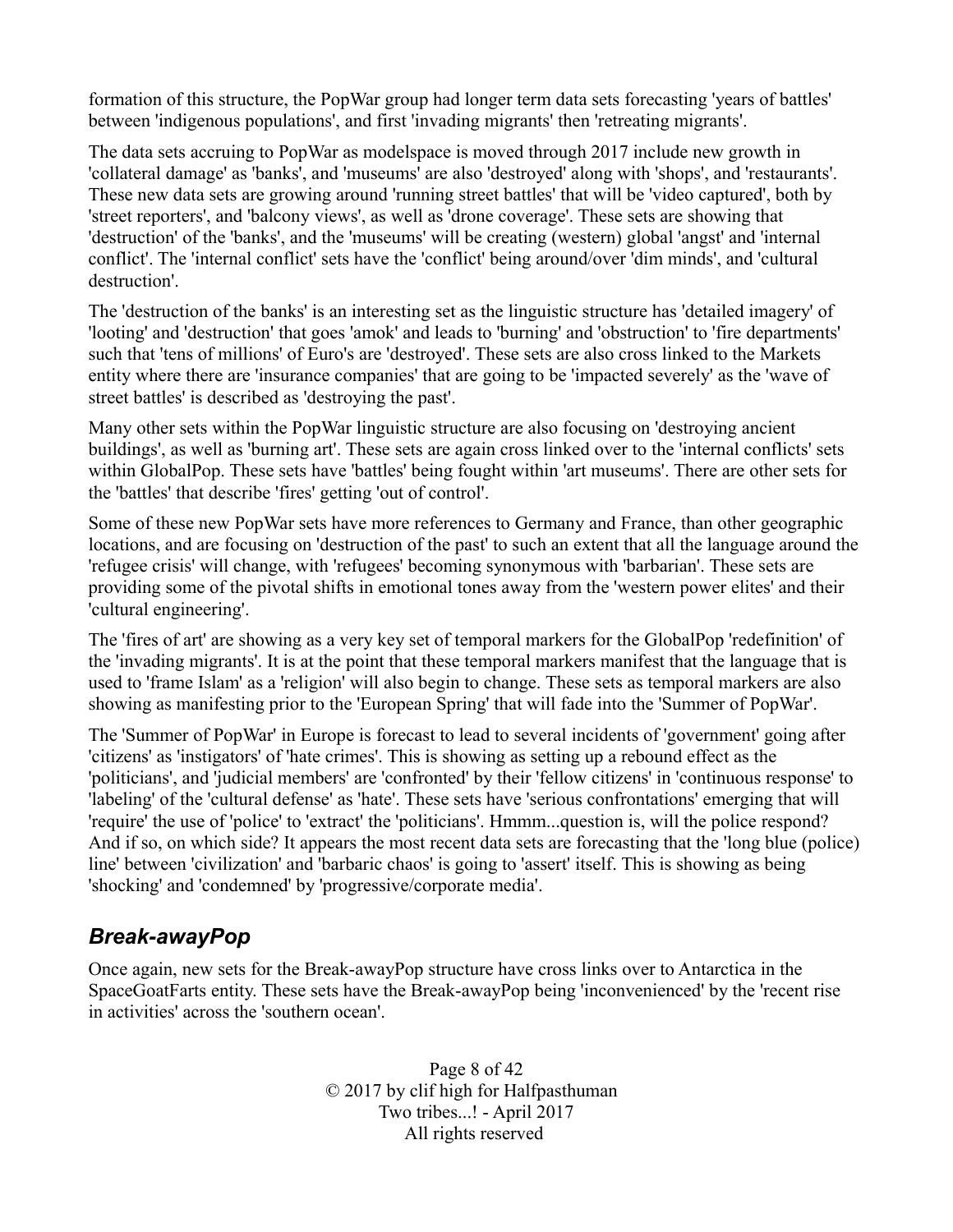Connections are showing between 'Argentina' and the Break-awayPop appearing as modelspace is moved forward from April through into May. These sets are suggesting that 'visual evidence' will be appearing over late May through to July that will be both 'compelling', and clearly 'not alien'. So the net message coming across from the data is that we will know these are 'local boys'.

Other issues for the 'local boys' are sets that continue to bring in 'earthquakes' and 'underground disturbances', and 'underground disruptions'. Within these sets we have 'people fleeing' from 'underground bases', and 'underground buildings' as 'large earthquakes' cause 'collapses', and 'twisting internal structures'. These sets are dominated by shorter term value types suggesting that we are within a 4 to 8 month window for these 'seismic shudders send human ants running'. New growth also appears in sets for 'video' that will be 'viral', and make new 'mega internet fabulous personalities' as 'underground base video' will be recorded during the 'opportunity of crisis'. This 'videographer', and the 'video' itself are showing as having very 'impact filled' future as a result of the 'earthquakes' and the 'door left open'.

New sets are arguing that the 'cloaking' or 'secrecy' of the 'space program' and the 'floating objects in the sky' are to be 'breaking down' over these next 2/two years. This is without regard to 'disclosure' of any form. The data has the 'break-down' of the 'cloaking', and the 'secrecy' due to 'advancing technology' and an increasing 'open mind' view point on the issue of 'alone-ness'. Plus there are a number of sets with details bringing up the idea of 'weather' causing 'problems for cloaking devices'. The 'weather' sets are also increasingly being filled with 'wild electrical weather' as a problem for both 'earthers', and Break-awayPop.

There are new data sets for the Break-awayPop coming up in the 'news cycles' as 'lands' and 'mines' and 'businesses' are 'highlighted' as being 'owned by' the Break-awayPop. These sets are focusing on a 'take over bid' for some 'pivotal technology companies' that will bring out some 'unwanted publicity' as some questions emerge in the media that ask 'Just **who** is making this offer?'.

#### *AustraliaPop*

AustraliaPop is described as having its 'own battles' with 'muslim immigration' over the next few months. These new sets have a 'backlash' response by 'local citizens' getting 'out of hand', and 'inviting national (and international) scrutiny'. What the data describes as a 'neighborhood shouting (screaming) session' turns into an 'international incident' over the course of what will be felt by all involved to be a 'shockingly short' period of time. One moment, screaming 'BITCHBITCHBITCH' at the neighbor, and next thing you know, the UN is involved and there are 'white lines' and 'international inspectors', and 'international media' crawling all over the paddy....

The incident, long past, will be 'not the issue' as the 'tensions' between the 'immigration pro lobby' and the 'local population' will be 'brought out' to the level of 'national debate'. It is this last set that has the key to the linguistic structure, and its emotional weight. The values within this set are very extreme with both emotional duration, impact, and intensity. Further, the emotional propagation or spread values are also quite extreme. These sets are forecasting that the 'immigration pro lobby' is going to run into the 'solid wall' of 'local resistance' that will 'shock' the 'politicians', as well as 'draw international media'.

> Page 9 of 42 © 2017 by clif high for Halfpasthuman Two tribes...! - April 2017 All rights reserved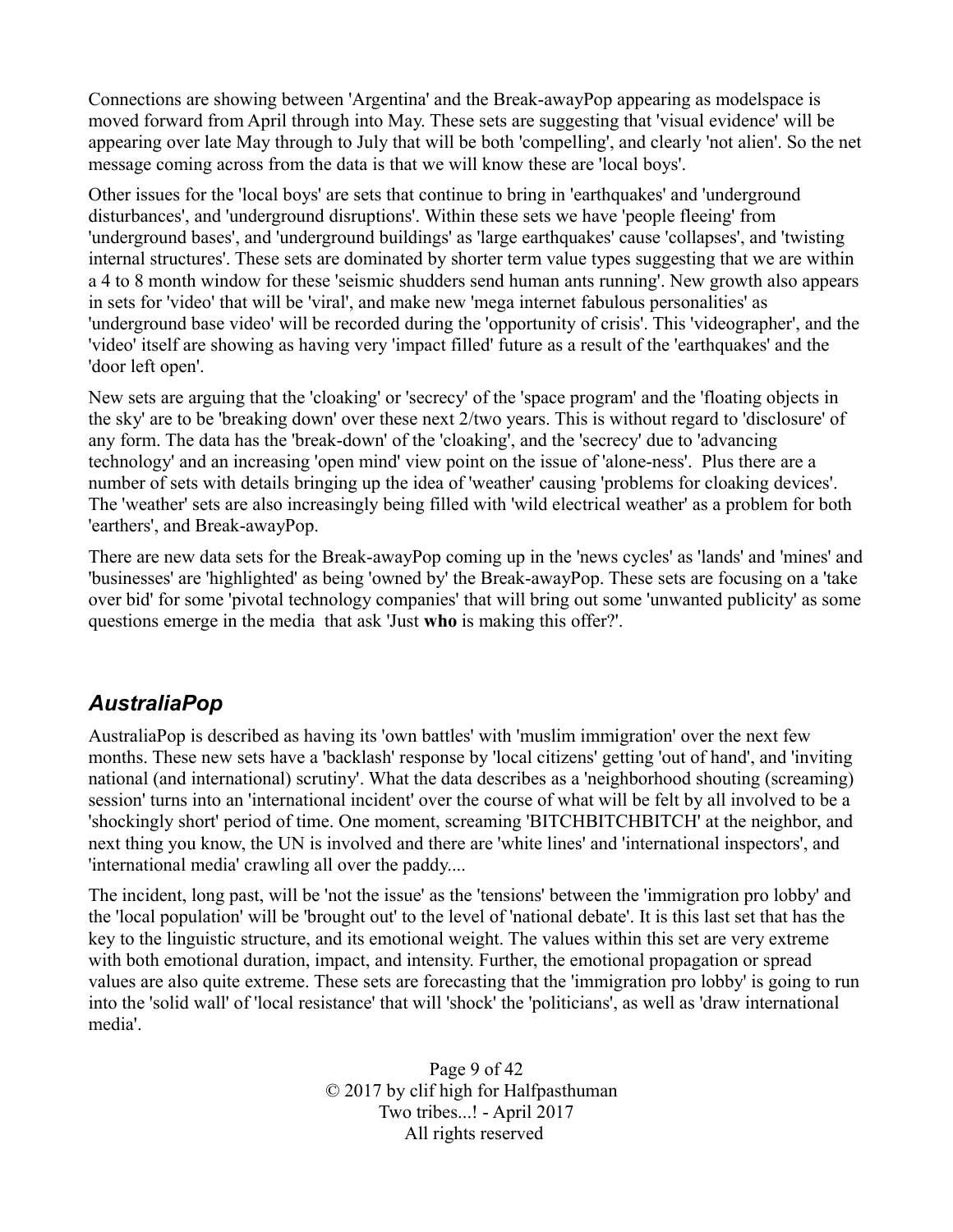#### *CentralEUPop*

Defined as including 'slovenia, czechia, austria, and hungary', the 'central european republics' have new shorter term and longer term sets for 'repulsion' associated with the 'invading migrants'. These sets have the 'central republics' being accused by the 'EU (Brussels) bureaucrats' as being 'in collusion' to 'form a fence' to 'funnel' the 'retreating migrant populations' that are forecast to come streaming out of Scandanavia, and Germany, and Poland. The 'sin of collusion' and the 'cries of the bureaucrats' are both jumbled up with the 'fence' approach that is forecast as a 'cooperative border closing', which will 'force' the 'counter migrations' into Italy as the 'flow reverses'.

The 'cooperative border closing' episode is indicated to start up a 'small states collective' that will eventually include 'croatia', and other small states in an 'alliance' that will form up as the 'EU crumbles'. This 'league of small nations' is forecast as having an interesting role over the next decade in reshaping the 'political approach' to 'european governance'. Several very interesting personalities are indicated to arise from the upcoming 'confrontations' between the 'small central european nations' and the 'invading migrants'. In some of these sets we have a description that will arise from 'political cartooning', and will be of a 'mustache wearing a man'. Though from a cartoon, the data has 'Mister mustache' becoming a very important personality across Europe over the 2020s after a period as a 'local hero' in the 2017 through 2019 time.

#### *CanadaPop*

Canadian 'real estate' is emerging in the data sets as an 'explosion'. These sets have both 'commercial', and 'residential' real estate going into an 'explosive geyser' that is showing as 'one of three' major 'economic brittle areas' (only Canada associated one (other two are China 'real estate excesses' and global 'political investment')) that are indicated to be the 'global pivot' into 'crashing currencies', and 'deflationary wave'. These sets have the 'canadian real estate market' reaching a stage of 'crack up boom', followed by a 'short gap' of 'no new activities', then a 'sudden slump' downward in both 'price' and 'sales'. These sets are arguing for a period of only 'weeks' in which all the language is forecast to 'switch directions' such that the discussion will suddenly include 'discounts', and 'price reduction', and 'plunging sales', and 'failing bank (loans)', and 'rolling back (sales)'.

There are a number of new sets for 'government schemes', and 'banking incentives', but the data sets have supporting sub sets for the 'real estate market scheme' to be 'hitting a wall' within mere days of its inception. These sets have the 'national politicians' being accused of all sorts of 'corruption' over the 'real estate facts' that are forecast to 'emerge' as the 'banking implosion (of real estate loans)' begins to 'overturn local tax base stability'.

Other sets within CanadaPop are showing that 'yet more fires' will be an issue over the 'brief', but 'intense summer' in the 'northern wood's. Again, the 'politicians' are going to 'receive condemnation' for 'doing nothing' as 'hundreds of millions of dollars in damage' occurs. Also note the 'ferocity' of the 'fires' will be 'linked to the aluminum dust (from chemtrails)'. These 'fire damage' sets are suggesting that the 'Canadian authorities' are going to be also 'under fire' and 'threat of firing' for most of the time between now and Summer, 2018. Note that, 2018. The data as the situation causing such problems this year as to create very large anxiety levels over the rest of the year just from the anticipation of what might occur in Summer, 2018.

> Page 10 of 42 © 2017 by clif high for Halfpasthuman Two tribes...! - April 2017 All rights reserved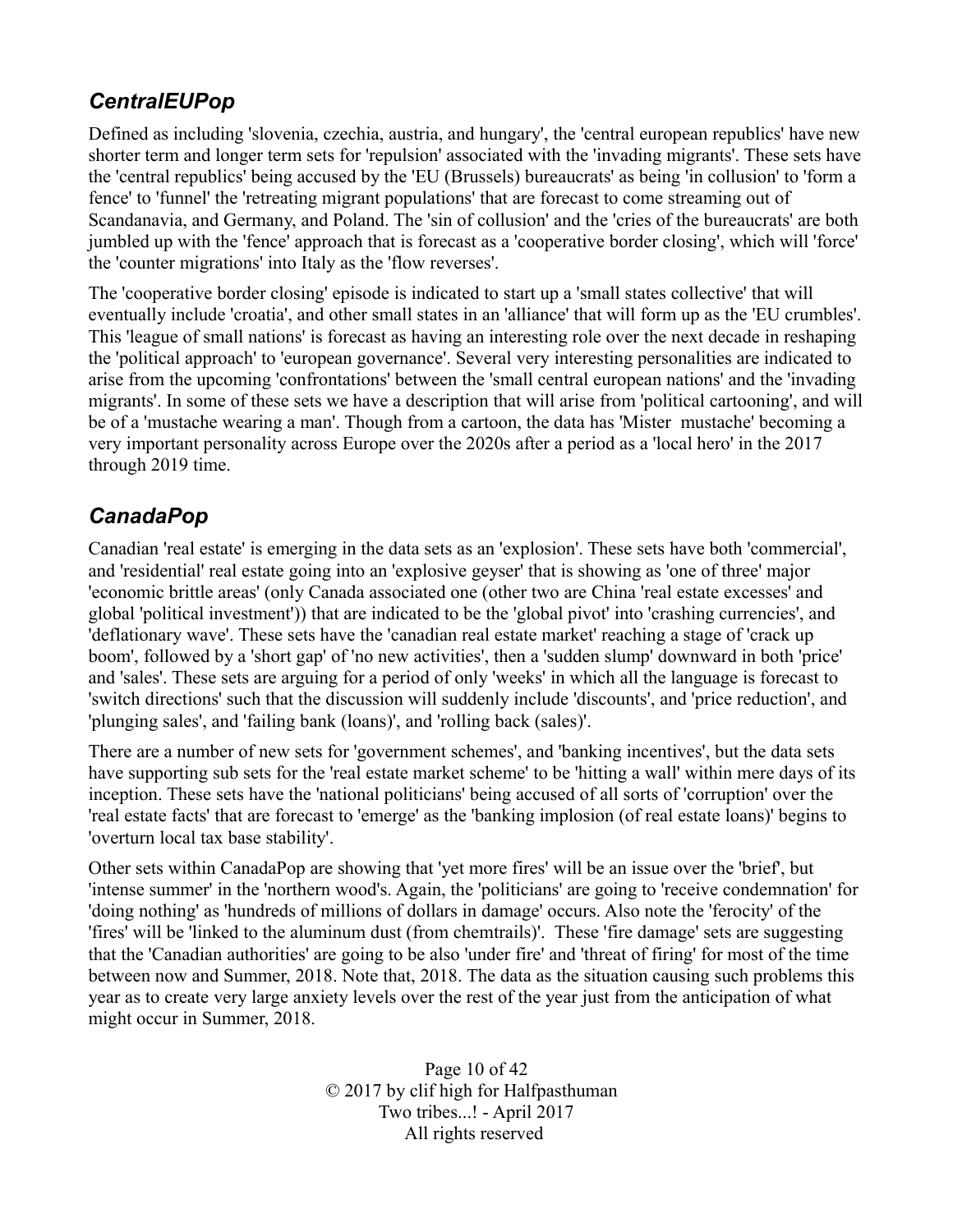#### *ChinaPop*

The data sets have the 'riots' and 'growing civil unrest' in ChinaPop as breaking out over late Spring until they are 'blooming' as though 'flowers of unrest' across large areas of ChinaPop over Summer. The data has this being the 'year of disturbance', or the 'year of testing' insofar as the 'chinese central authorities' are concerned. The data sets are suggesting that perhaps 'millions' of 'medals', and 'citations', and 'awards' will be handed out by the 'central authorities' after this 'summer of disturbance'. However widespread the 'awards' sets are suggesting the 'unrest' to be, their real treasure of data is that there will be a 'significant power shift' over 2017 and into 2018, that will be focusing on two personalities who will emerge from the 'summer of disturbance'. One is described as a 'colonel' with 'an engineering mind' who will be 'lauded' by the 'central authorities' for not only 'preventing damage (rioting)', but also for how 'precise', and 'economical' will be his 'on-the-ground solution'. The second personality described is outside the 'military', but is involved with 'law enforcement', and/or 'public health policy'. Both of these personalities are described as 'influencing' the 'change of direction' that ChinaPop is forecast to be slowly making over these next two years.

Much of the new data for ChinaPop have new levels of 'currencies distress' that has been unknown since the last century. The data has a curious form of 'hyperinflation' starting to 'take hold' of the 'chinese monetary system'. These sets have ChinaPop being the proximate cause for the 'escalating currencies crisis' as their currency becomes 'excessively traded'. This language is suggestive of a 'currency play' being operated within the global 'currencies exchange system'. These sets have 'major contention', and 'crashing (in) agonizing slowness'. These sets have the 'currencies crisis' in ChinaPop reaching the point of 'threatening governance' and 'social stability'. The new sets have 'hyperinflation' showing first in late May, then 'ramping up' over June to the point that 'global outcry' is heard from the 'financial system'.

Adjunct to the 'hyperinflation panic' language, we have data sets that are hinting that Chinese 'central authorities' are going to be 'examining potentials' in the 'currencies crisis, and are forecast to 'prompt global disclosure' by 'being first (among governments)' to 'speak truth' to the 'populace' about 'space aliens', and associated woo-woo. These sets are describing a very formal process that speaks to a 'deliberate', and 'official announcement'. These sets do have the 'space alien announcement' taking the 'edge' off the 'currencies crisis' in China, though not in the western republics, especially those 'tied to dollars'.

Data sets have ChinaPop 'staggering', and 'falling down' due to the 'seismic activities' beginning in Summer (northern hemisphere), and extending out into 2022. The 'earthquakes' are indicated to be very 'damaging' to ChinaPop as well as the rest of the planet. ChinaPop is described as having to 'cede (control) to the military' in order to 'overcome the obstacles'. Many sets have 'road collapses', and 'land slides', and 'crevices forming (across roads)', and 'rivers out of their beds', and 'long run out slides', and other 'earth movement results' that will include 'damaged buildings' as well as 'destroyed buildings'.

As a side note, there are sets indicating that Chinese central authorities will be 'forced' into 'war' with 'islam' within the 'aftermath' of the 'earthquakes'. These sets are mostly showing for the south west of China, but some north west geographic references appear as well.

> Page 11 of 42 © 2017 by clif high for Halfpasthuman Two tribes...! - April 2017 All rights reserved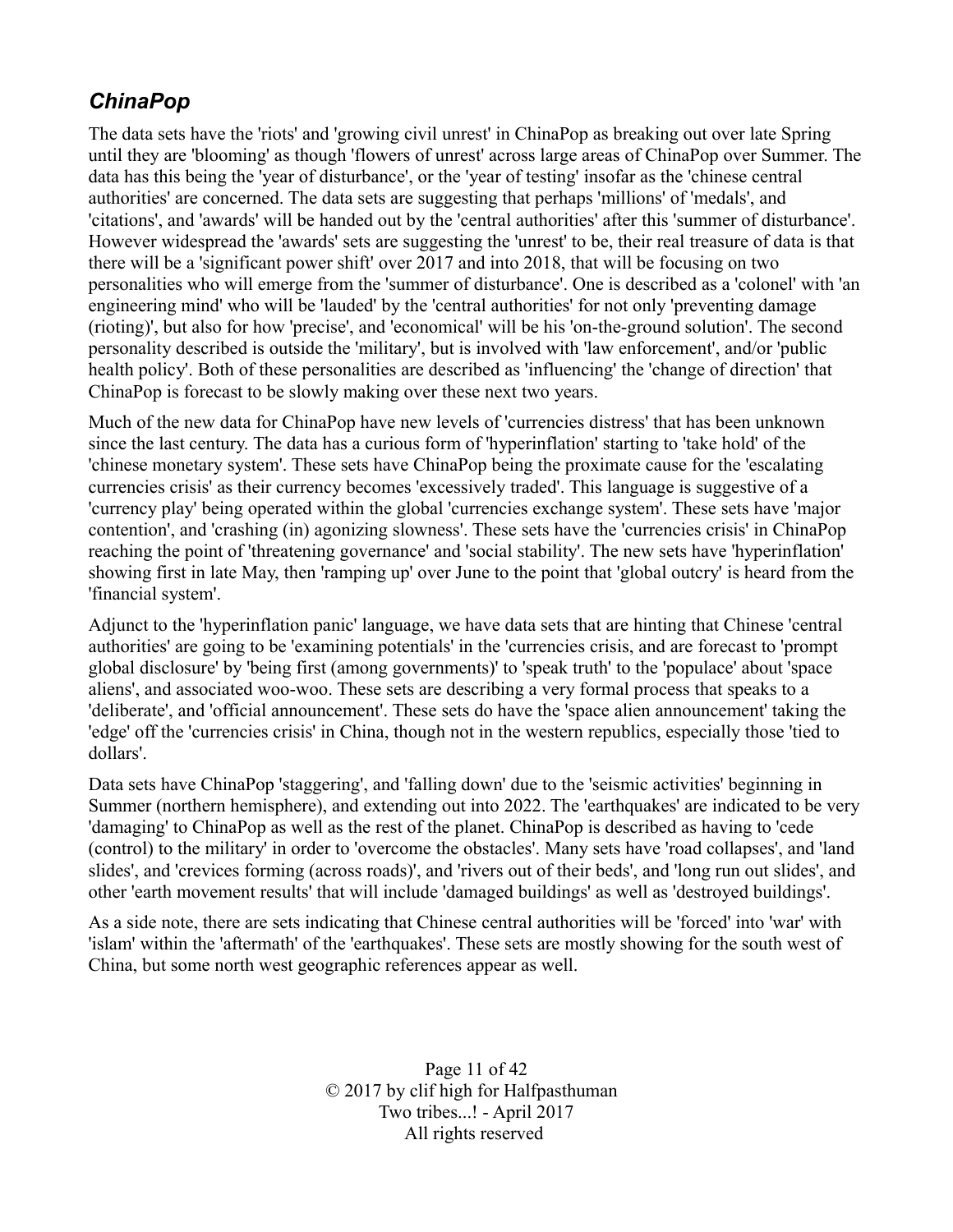## *CommonwealthPop*

The data is not specific to any particular Commonwealth country, and names most of them in the various sets in this discussion, so it is not possible to more closely identify the central location of these sets, but the core of the sets are very easily described as 'con job exposed', or 'fraudulent dealings come to public knowledge'. These sets are not specifically focused on any given country, yet nearly all of the Commonwealth nations, including those in the Caribbean, are within the data. Along with USAPop and Markets entity links. Soooo....the temptation is to interpret this 'con job exposed' to be both 'global' in its reach, and 'meaningful' in its impact on the 'planetary financial system'.

Reading much like an international banking fraud novel, the data also suggests that 'billions' will be 'missing' and 'in play' as 'international law enforcement' and 'global courts' also get involved.

There are four separate temporal markers for the visibility of the exposure, and two of these include 'reported' incidents that cause 'royals to freak out in public'.

As the accretion patterns are first seen as modelspace is moved through late Spring, northern hemisphere, the expectation is that the maturation of the exposure of the scheme will likely coincide with the other fiscal 'secrets exposed' forecast for August through the end of this year.

## *DeutschePop*

Spring and Summer for Germany are described as including 'clashing of civilizations' as the 'invading migrants' will be 'lashing out' and 'destroying property'. These sets are arguing for an 'attempt' by the 'invading migrants' to 'seal off' or 'capture territory' within the 'inner cities'. These sets are suggesting that a 'coordinated attempt to create no-go zones' across Germany will be 'impacting' DeutschePop such that 'backlash' occurs and our previously forecast 'NightFights' evolution in PopWar will rise into visibility. This is showing as being especially prevalent in southern Germany. There are many new sets for 'street battles' as the 'indigenous population' is forecast to 'react badly' to the 'attempt to claim German lands' by the 'invading migrants'.

There are many sets that are forecasting problems being created for the 'established Turkish population' within Germany by the 'invading migrants' who are described as thinking that they have a 'claim on Turkish loyalty' in the 'upcoming street battles'. These sets are suggesting a rough few years for DeutschePop as the PopWar moves into 'open fights for streets/towns'.

Additional problems for DeutschePop are showing up in sets with extensive Markets entity cross links. These problem sets including 'bonds', and 'pricing chaos', and 'commercial defaults', and 'bank liquidity droughts', and 'governance interference', and other language for a sudden 'spiking' in 'interest rates' that is forecast as producing a 'visceral reaction' by DeutschePop. This 'instant reaction' is indicated to be 'displacing' to the 'power elites'.

## *FrancoPop*

While there are large amounts of new data for FrancoPop, most of which are involving 'contention' as 'islam invades France', and 'tries to conquer', there are some new sets for specific incidents around CERN that maybe good temporal markers. These new incidents are forecast to include 'migrant battles'

> Page 12 of 42 © 2017 by clif high for Halfpasthuman Two tribes...! - April 2017 All rights reserved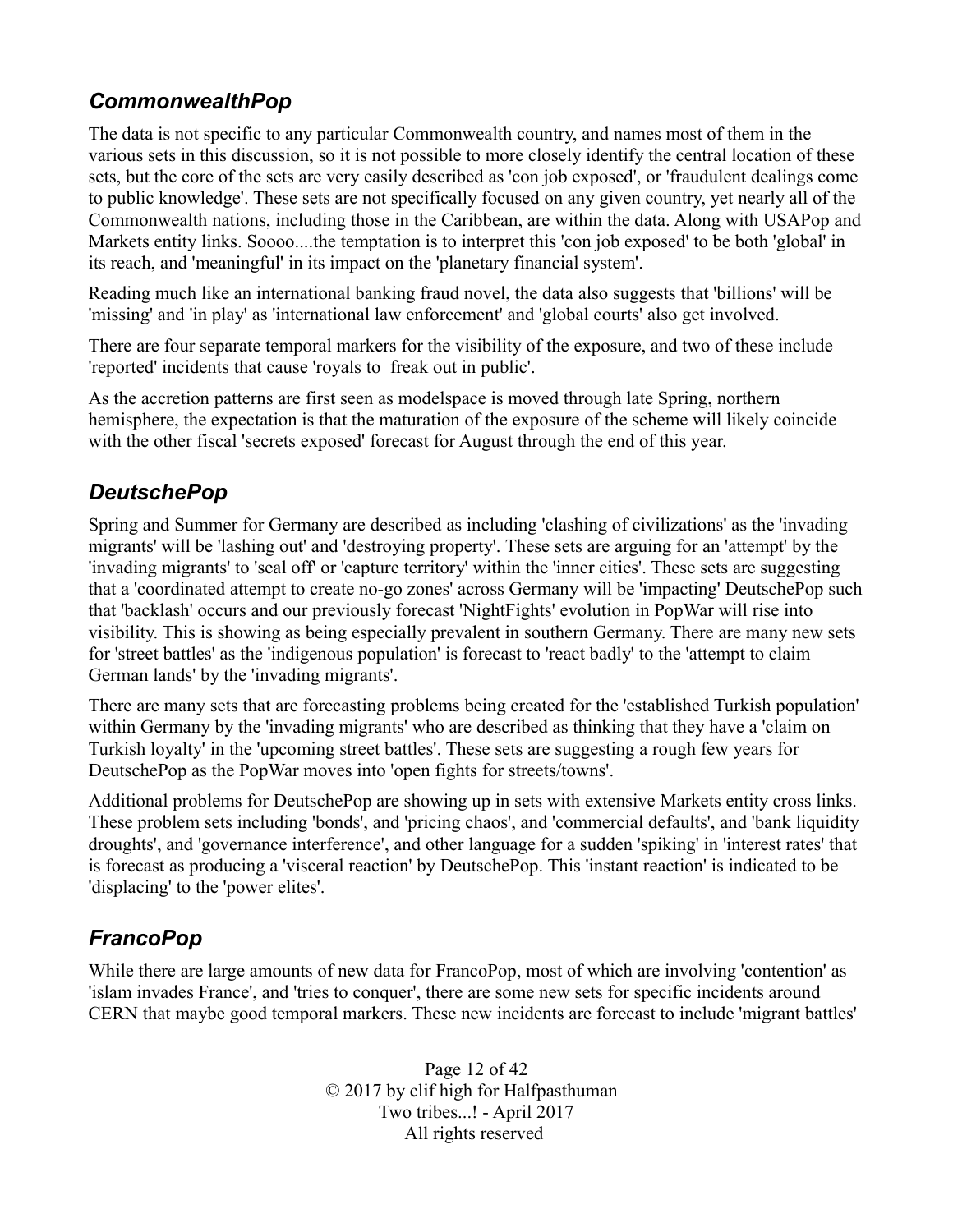on CERN property. Other sets within the CERN linguistic structure have some form of 'disturbance' or 'disruptions' in their 'field controls' causing a problem that will be 'rippling outward' into the 'local French population'. There are not enough sets to identify a place for this CERN 'electrical interruptions', but the impact is more focused on France than other regions. There are many new sets for both 'confrontations' and 'electrical disruptions' that are going to 'unnerve the (CERN) administrators'. These sets have a 'monetary' problem also developing from the cause for the 'electrical disruptions'. The new data has 'troubles' in the form of 'street battles' that will be 'trespassing' across the 'CERN property' over Spring. There are some other sets for 'fires' for CERN properties over Summer that will cause yet more 'crises' for 'politicians' both within FrancoPop, as well as between France and Europe.

The 'political victory' of the 'populist movement' within FrancoPop shows up within modelspace as being just ahead of a number of major 'social changes' forecast to manifest over the rest of 2017. These sets have a 'running street battle' leaving 'bodies' and 'wounded' on the streets of several major cities in both France and Italy. In the France street battles, the 'police' are showing as being 'beaten' in several 'skirmishes'. This is forecast to lead to language about 'military on the streets of Paris', as well as the actual 'boots on pavement'.

#### *IrelandPop*

We have more new growth in our 'women and gold' sets that are now showing as 'developing' from a 'confrontation' with 'irish authorities' over the 'interpretation' of 'documents (literature?)'. These sets are suggesting that 'officialdom' is going to be put into this 'conflict' by the actions of an 'overly officious interpretation' of some 'law language'. There are supporting sets that hint the 'law language' is not 'native' to Ireland. These sets have the language being very 'heavily restrictive' and is forecast as 'bringing back' the 'bad old days'. The details from these new supporting sets are mostly now in immediacy data values, thus suggesting our 'drama over water' is close to manifesting.

While showing as a key social evolution meme, the 'women and gold' sets are also a temporal marker for a 'new rising (political) star'. These sets have a 'new personality', described as 'very rough', and 'not genteel', and 'abrasive', and 'irritating', this new personality is indicated to be 'down pushed' but 'spring back up'. These sets have this new 'political personality' be also labeled a 'clown', and 'laughable'. These statements will be coming from the 'entrenched power structure'. Further, this person will be discussed as an 'aberration' in Irish politics as being 'too irreligious'. The 'anti-church' part of the 'rise of new political personality' is described as 'vexing', and 'deeply upsetting' to the 'political power structure' within 'Irish politics'. One further note is that our new political personality is going to use some 'ancient' law' or 'rite' to 'claim a name' that will be used in the 'political process'. It would appear that the 'rising star next generation politician' will be using a "dead man's face (name)" as his/her own, and will do so, 'legally' and in accordance with 'deep Irish history'. Not a clue as to how this will manifest, but it is indicated to be 'emotionally destroying (to) british royals'.

#### *ItalyPop*

The PopWar: Vatican 'battlefield' has shown up in the data as the 'break-out' point for 'war' within the 'power elites' of Europe. The data has the Vatican PopWar 'spilling over' into public in Italy. These sets

> Page 13 of 42 © 2017 by clif high for Halfpasthuman Two tribes...! - April 2017 All rights reserved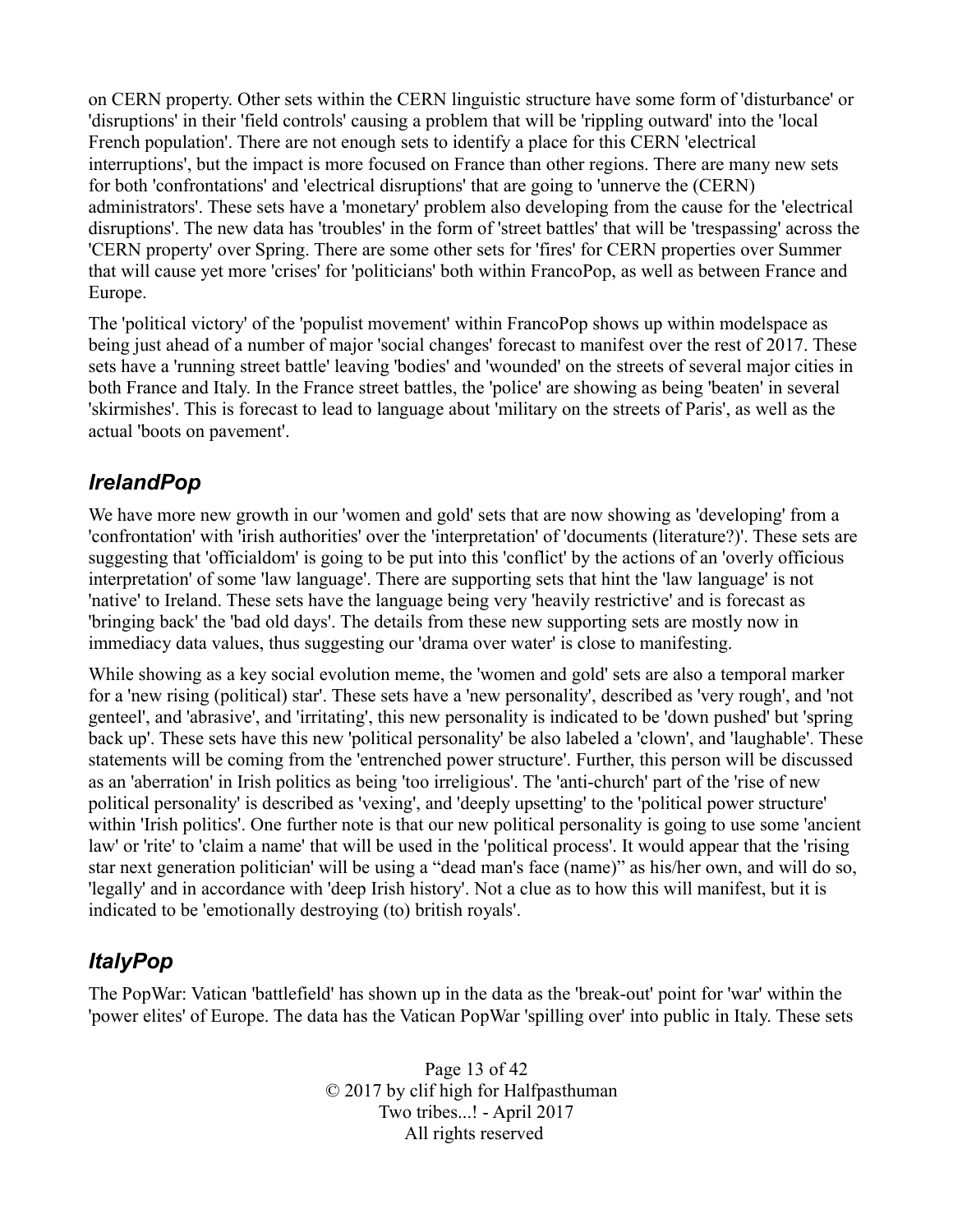are describing an 'incident of bad manners' that will lead to 'excuses', and then 'apologies' all of which will not sit well with the 'victims', which will lead to 'threats' that so happened to be caught on video. This in turn leads to yet another round of 'weeping soap opera', however this time the data has the 'civil authorities' being very very 'irritated'. The 'agitation' and 'irritation' are forecast to be 'civil authorities' leading emotional response to the 'high crimes' being 'committed' in the 'public square'. These sets are accruing to modelspace in clumps from late May onward well into late August.

Other 'public square' forecasts include yet more PopWar 'breaking out' into the 'public mind space' in spite of 'attempted media cloaking'. The data sets have 'running battles' down 'Italian city streets' between 'indigenous population', and 'invading migrants'.

Further complicating the ItalyPop sets are new language for 'rising rates', and 'crushing debt'. These and many other new aspect/attribute sets have 'threats' of 'financial chaos', and 'screaming inflation' being a 'destabilizing' factor for 'global currencies' JUST as the 'street wars' break out in what is described as 'brutal heat'. Many new sets are showing that 'heat problems' will be gaining nearly as much attention as the 'on-going street battles'.

Other ItalyPop sets are focused on the 'banking sector', its 'sudden impact' with a 'derivatives wall', and the 'missing persons' who will be 'fleeing responsibility'. These sets and many more have the 'Italian banking system', which is to say, the actual 'connections between the banks' being 'broken' to the point that discussions will center on the 'how to do it' part of the 'liquidity crisis' before even considering the 'should we do it' part of the problem.

The Summer for Italy is forecast as including a great deal of 'seismic activities'. These are described in the data as though counter-points to the 'seismic activities' in North America. It is as though a 'rocking' or 'oscillation' between the 'west coast north america', and 'northern Italy' will develop relative to 'earthquakes'. This 'oscillation' is described as persisting through to 2023.

## *RussoPop*

There are a large number of new sets for significant change coming from RussoPop over this year and into next. These changes sets have longer term data elements going out to the mid 2030s. These sets are referring to a 'social order', or 'planned society change'. These sets have this 'social order change' being 'slowly implemented' even as external 'chaotic pressures intrude'.

The data for the RussoPop has many sub sets with Antarctica cross links. There are some sets for a 'unique roll' that RussoPop has played in the past, and that this 'historical relationship' is going to be 'discussed' globally as the Antarctica Discovery goes into 'hot mode'. Ironically, the 'Antarctica Discovery' are indicated to 'heat up' over the 'depths of (Antarctic) Winter'.

Other sets for RussoPop include 'climate problems' that are going to 'impact agriculture' very deeply this year in Russia. Some of these sets are suggesting that the 'social order change' that is being 'designed' will consider 'earth cooling' as one of the 'inputs' for the 'new Russia emergence'. This alone is going to be a big point of 'contention' with the 'dying (power elites) dollar empire'.

The 'dying dollar empire' is also showing as 'losing it', or 'freaking out' as Russia take the 'next step' as it 'bans' the 'IT (technological) devices' that are 'produced with holes'. These sets and others are suggesting that the Russian 'authorities' are going to be 'scrubbing' their 'technology' to 'remove the

> Page 14 of 42 © 2017 by clif high for Halfpasthuman Two tribes...! - April 2017 All rights reserved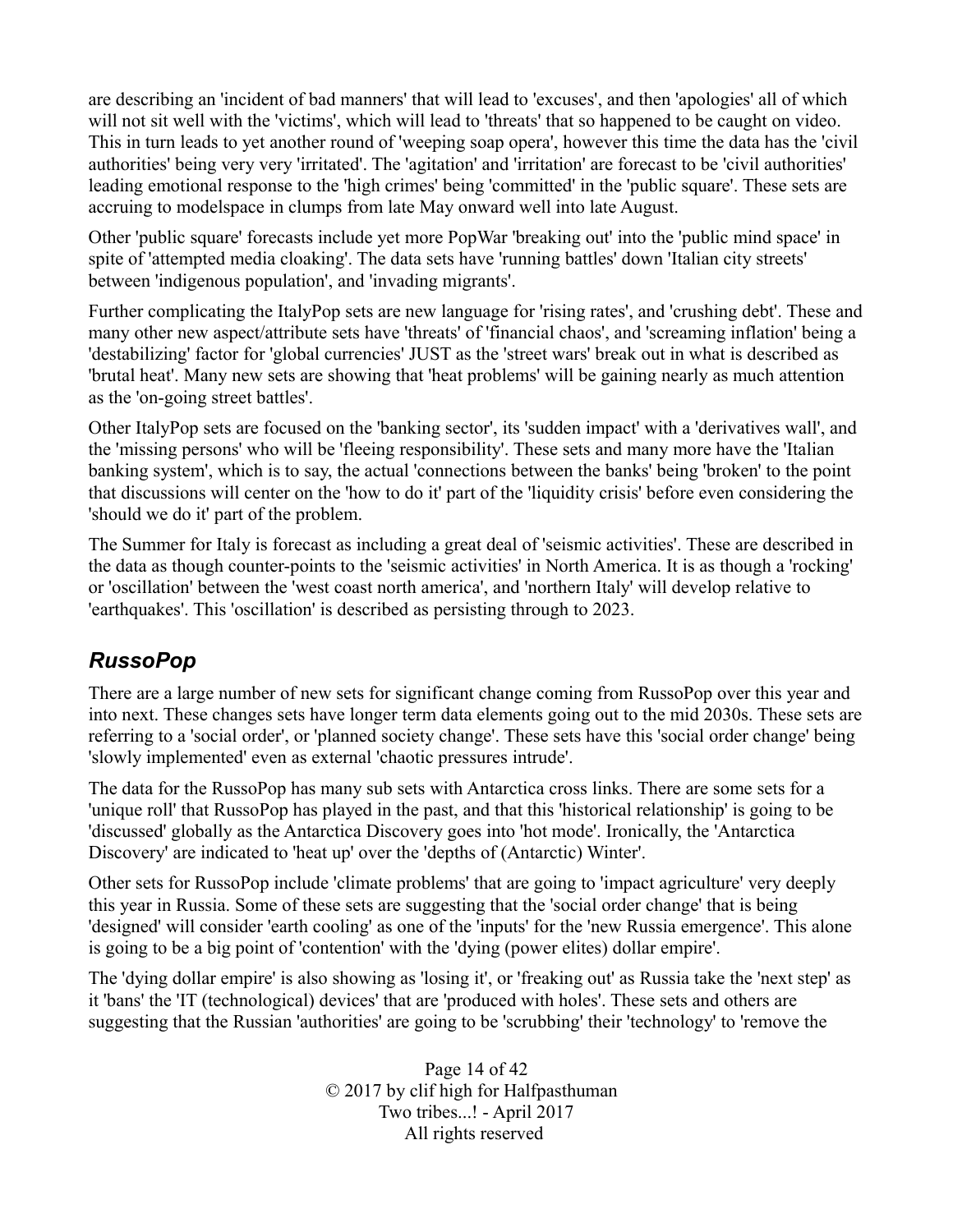spies'.

Other sets also have RussoPop raising lots of language about 'new electrics' and the 'science (behind) use' of the 'flexible minerals'. These data sets are suggesting that a 'Russian offering (in) batteries' is going to 'upend (overturn)' the 'concepts' that are 'behind (under) storing electricity'. These sets have the idea of a 'battery' that can be 'shelved' for 'centuries' and yet be '99% charged' at all times.

#### *ScandanaviaPop*

Going to be a 'hot time' in the 'old Swedish town' this Spring as the data sets have Sweden becoming dominated by PopWar. New sets are suggesting that 'explosives attacks' on 'police' will 'propel' the 'Swedish government' into 'crisis' and 'contention' with the 'citizenry'. The data has 'resistance groups' being 'outspoken' in their 'denouncing' of the 'politicians' while 'scaring the (power) elites' with 'calls for open social rebellion'. These sets have the 'power elites' being 'so stressed' that many 'new truth leaks' will emerge from the 'battlefields' in 'old Swedish towns'.

New data shows that both 'military' and 'guerrilla' tactics are going to be emerging over 2017 in Sweden and other ScandanaviaPop countries as 'invading migrants' become 'too forceful' to 'ignore'.

The data sets for ScandanaviaPop have many new 'voices' in the 'public realm' calling for 'repulsion of the invasion', and 'repudiation' of the 'ruling elites'. These new sets are suggesting that a 'concerted effort' to 'remove the ruling power structure' will become 'visible' to the 'ruling elites', and they are forecast to 'react badly'. This 'bad reaction' is tied over to 'internationalist celebrity support', and 'globalists elite support', and other sets indicating much 'visible virtue signaling' by the 'weeping and wailing crowd', but the ScandanaviaPop itself is showing as 'not caring'. Instead we have new sets for 'acts of rebellion' in which 'military supplies' will be 'rumored' to be 'going missing'. These and other signs that the 'population' is 'arming itself' even against 'laws' will be very 'alarming' to SOME of the 'power elites' of the 'region' and there will be some small amounts of 'cautionary speeches' being made, however the data sets have the 'lit torches' of ScandanaviaPop Spring, be the 'incendiary eruption' to the 'raging fires' of Summer.

The data sets have forecasts such as 'baptism' as a new 'tactic' in the ScandanaviaPop battles against the 'invading migrants' in which 'kidnapping' of the 'migrants' will be followed by 'beatings', 'raping with sticks', and 'dumping naked' into 'freezing ocean waters'. These sets are explicitly part of larger sets that reference the 'military direction' toward 'intense psychological pressures' on the 'last parts' of the 'sense of community' that the 'invading migrants' possess. The idea is apparently to have the 'victims' of the 'retribution rapes' become the 'point of infection' that leads to the 'poisoning of the (collective) community mind'.

## *SouthAmericaPop*

Continuing 'storm' problems are showing as developing for SouthAmericaPop as the 'Pacific ocean currents' manifest the changes forecast in previous ALTA reports. These sets have new data for 'mountains' and the 'rare mountain topping (crossing) storm'. These storms are showing as being more in the higher latitudes, than the lower, with 46 degrees being something of a crossing point below which the storms are less frequently pounding the 'west coast'.

> Page 15 of 42 © 2017 by clif high for Halfpasthuman Two tribes...! - April 2017 All rights reserved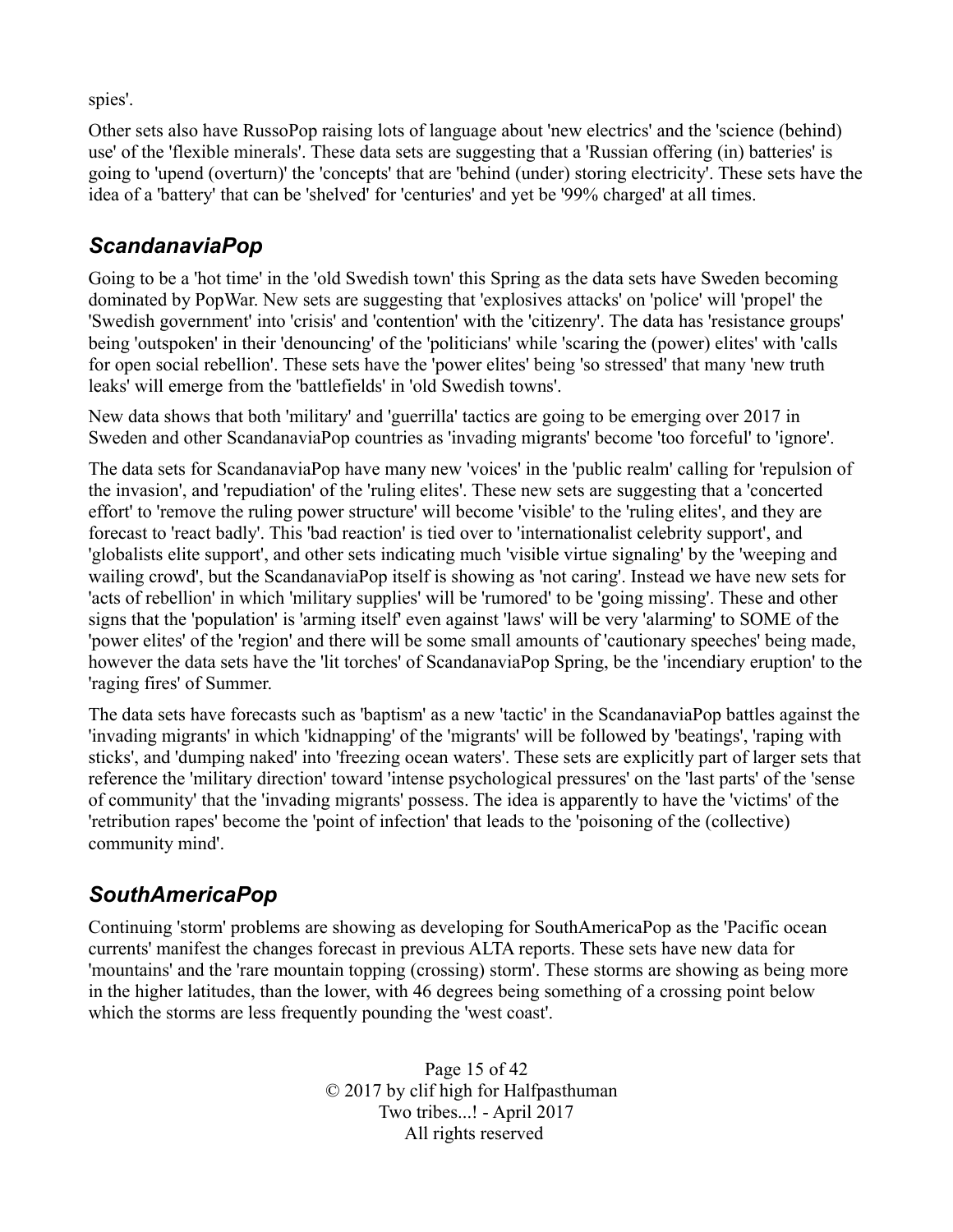Problems from the 'storms' of nature are indicated to be joining the 'political storms' affecting the continent as a whole when the 'USA dollar' takes first one, then two additional 'drops' in 'relative value' such that the 'regional currencies' are 'displaced'. These sets have huge levels of disruptions across the 'social order' manifesting for months following the 'winter storms (southern hemisphere)' both in 'dollar devaluations', and 'mountain topping rivers in the sky'.

A number of sets have the local (central South America) population involved in 'weather' related problems that will be both 'destroying food crops', as well as 'altering landscapes'. Much of this new language is also supported by the 'destruction' of the 'roads system', at the same time that the 'banking system within several South American countries becomes 'unstable' to the point of emulating the worst of the 'deflationary chaos' that afflicts all countries JUST before 'hyperinflation' sets in.

Some of the good news within the SouthAmericanPop linguistic sets include 'new gold (and silver) discoveries' (eastern side Andes, upper latitudes), and new 'food crops'. This last is also indicated to be something of a 'gold mine' in the sense that 'Japan', and then 'Korea' are forecast to 'demand' the 'vegetable (tree?) crop' to the point that 'prices rise rapidly'. There are cross links within these data sets to the 'anti-aging' discussion later in this report. These sets suggest that the 'connection' to the 'new food crop' and the 'anti-aging phenomenon' will be both 'factual', and 'hyped'.

#### *USAPop*

The data sets are continuing to grow around the idea of a point of 'contention' arising between the USA 'new officialdom (trump administration)', and 'the Eurozone headquarters'. The EU sets contain new data for a 'schism' with 'Washington' as 'Italian banks', and 'stolen military secrets' are all mixed up in the 'break-up plans' for the EU itself, and the 'new officialdom' in USAPop comes out in forceful discussion about 'mutual trust'.

The data sets have the late Summer affecting USAPop in the 'wallets' as the 'currencies in crisis' grow to include the 'euro' as well as the 'dollar dependent republics'. These new 'currencies in crisis' sets have the 'debt creation rates falling' described in language as 'unsustainable levels'. These sets have many references to 'banks', and 'savings associations', as well as 'money center banks' all being 'impacted' by the 'severe credit freeze' which is described as being from 'crashing credit creation'. This last set is associated with 'European banks'. This chain of 'credit events' is indicated to 'rapidly impact' the 'spending patterns' of both 'people' and 'government' here in USAPop. While the first of the 'credit freeze problems' sets accrues in modelspace in mid June, the largest rise in supporting sets for a 'rolling credit problem' appear for late August with a jump in growth of the sets across mid September.

The data sets have new language for the 'gold fever' leading to 'direct confrontations' with 'officialdom' as some 'gold mines' will be 'declared' to be 'illegal'. Note that some of the 'mines' will be 'hidden resources' that the 'miners' will 'simply ignore' the 'government orders'. Others are showing up as what we will label as 'pot-latch mines'. These are going to be 'cooperative efforts' of 'like-minded individuals' who will 'collect together' for the purpose of 'rapid extraction' of as much 'ore' as possible in as short of time as possible. The idea coming across is of a 'mine' that may be running for only a 'few days', which will 'leave a huge mess', and 'dangerous holes in the ground'. These new sets are forecasting that the 'popular pass-time' of 'metal hunting' is going to shift many people with 'metal detectors' over to 'prospecting'. These and other sets are bringing in new language about 'gold rush', and most notably, a

> Page 16 of 42 © 2017 by clif high for Halfpasthuman Two tribes...! - April 2017 All rights reserved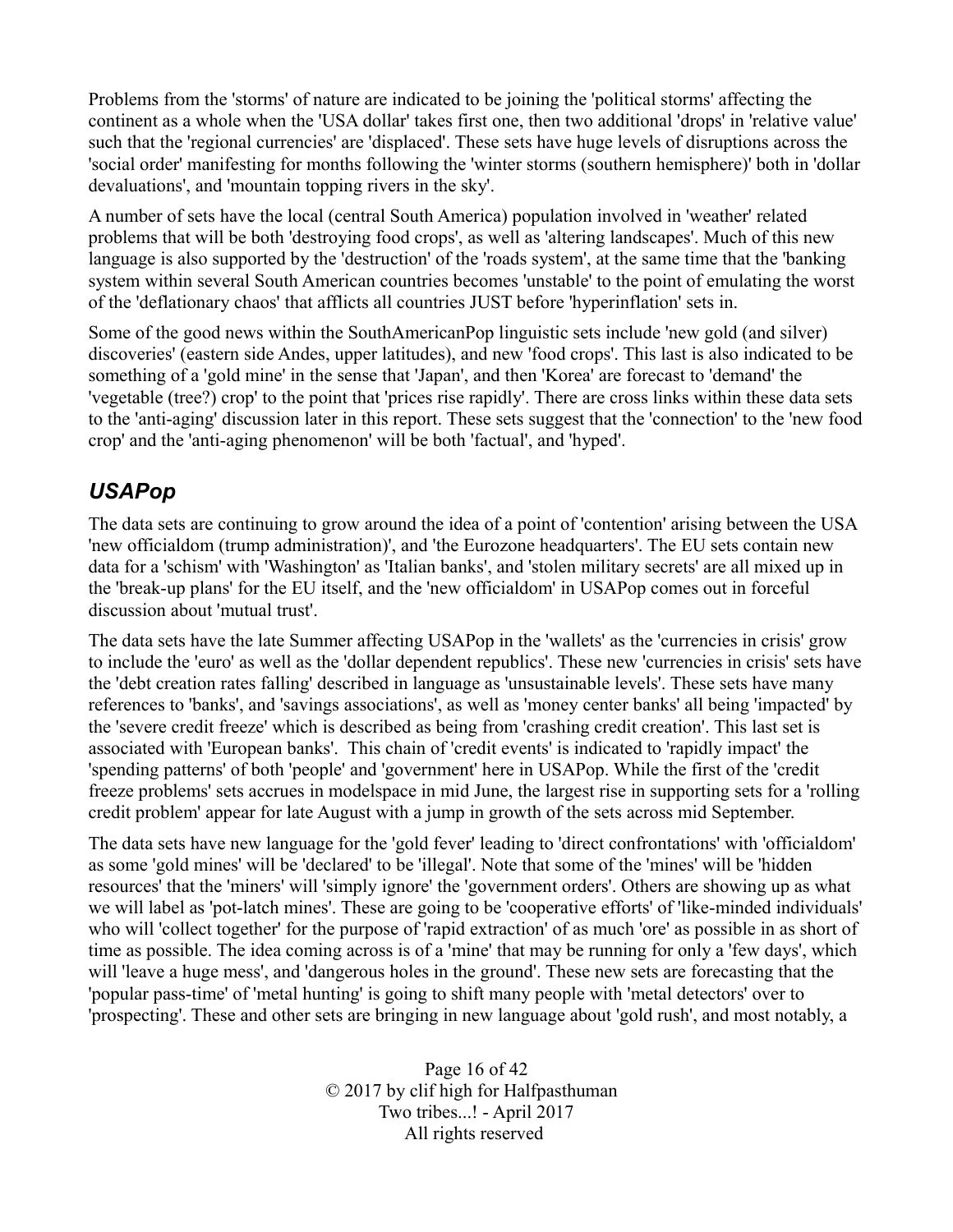'silver rush'. These sets are accruing as modelspace is moved through Summer of 2017. The 'silver rush' sets are joined in their supporting chain by our longer term sets for a 'great silver call-out' by 'officialdom' via 'corporations' who will be sending out 'street assayers' and 'silver buyers'.

There are a number of new sets within USAPop that are describing the rise of 'free zones' which will be translated as 'governance free zones'. These are not merely within USAPop and do show in other areas of GlobalPop. The data is defining the 'free zones' as coming from 'financial infrastructure collapse', or 'PopWar' run amok to the point of 'local governance collapse', or 'natural disasters' that also reach to the point of 'local governance collapse'. These sets are within the longer term data type, and are suggesting that the 'breakdown' of the 'political infrastructure' will happen from the bottom up.

The 'costs of decentralization' are forecast as being the new buzz words for the 'unfolding renaissance' over these next few years. The data has 'decentralization' as being the 'source for profit' as the 'renaissance' grows itself. The idea is a bit strange, but it would seem that a 'competition' arises between 'governance' and 'private enterprise' as 'governmental systems' begin to 'fail' under the 'weight' of their own 'incompetence'.

There are sets around the 'failing economy' in USAPop that are showing the impact of the 'economic models collapsing' will reach from 'food choices' all the way over through 'fashion decisions'. The data has the 'fundamental shift' in the 'generational ownership' of the 'popular culture (aka counter culture)' as 'sparking' several interesting years in 'fashion' as the 'clothing styles' are 'whipsawed' by the 'competing tribes' of the 'progressives' and the 'conservatives'. The data has 'plunging necklines', and 'exposure (of the) chest' being 'pushed out' by the 'design houses' just as a counter meme of 'sharp double breasted coats' emerges from the 'small producers'. These and other 'clothing design decisions' are indicated to be 'cited' in the on-going media wars. Apparently the MSM will be criticizing the 'Nazi look' without acknowledging the connection to 'early American pre-Federalist', and 'gold as money America'. These and other sets are pointing to a pretty strange and confusing time for those ruled by 'fashion' as the industry is forecast to be 'expressing the Deep State war' in its own fashion. The data would have the MSM 'condemnation' of the 'alternative fashion' as being 'zealot wear' turn out to have its own level of 'backlash', as once again, apparently, MSM 'reads' the public mood quite badly.

The 'financial situation' within USAPop as regards the 'retirement systems' both corporate, and 'municipal' are indicated to be 'folding up' like a 'house of cards'. The data sets have the USAPop going into 'debt' at the 'lowest rate' measured in 'decades'. These sets have the 'proportion of failure (debt)' over time being 'never greater'. These sets have cross links to the 'internationalists' aka 'globalists' as being 'scared' of the 'rate of contraction' of the 'US financial system'. Note this is not the 'economy', but again, the 'system of finance built around debt money issuing banks'.

Where we have many sets within the USAPop indicating 'economic woes', we also have some where 'entrepreneurial spirit' is showing as 'breaking out'. These 'breaking out' of 'new businesses' are part of the 'unfolding renaissance' within GlobalPop that will be leading USAPop over these next few years. These 'new businesses' in USAPop are forecast to include 'new business concepts', as well as 'new technology implementations'. USAPop is still indicated to be 'slowed down' by 'natural' as well as 'financial disasters'.

The 'financial disasters' sets have many supporting sets for 'health care' and the 'collapsing' of the 'medical system' within USAPop. The data sets have the 'collapsing' language specifically focused on

> Page 17 of 42 © 2017 by clif high for Halfpasthuman Two tribes...! - April 2017 All rights reserved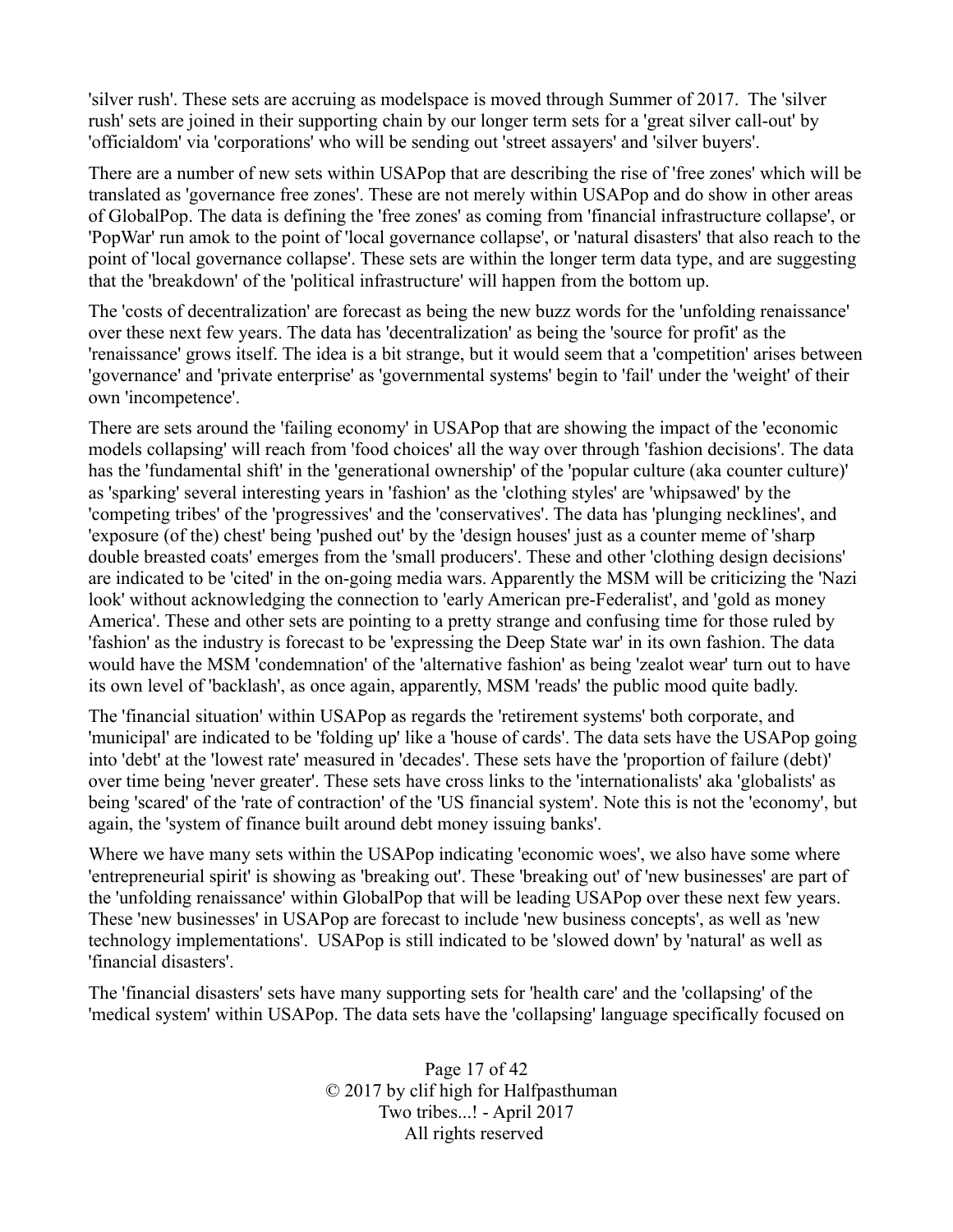the 'medical' side of the 'healthcare "industry"'. These sets are holding up the 'medical practices' as being the 'point of failure', rather than the 'insurance'. These sets are suggesting that the 'medical professions', specifically focusing on 'medical doctors' are showing up as 'breaking' as the 'medical billing system' that 'ties (nationally) to the center (federal government)'. The data accrues over July with some spikes for 'breaking medical monopoly' and 'priced out of purchase (range)', and many other sets for 'extreme pricing' for 'medical procedures'. These sets have a growing sub set of support that are cross linked over to both the SpaceGoatFarts entity, where the terminating sets are within the 'Antarctica The Discovery' sets, and the Markets entity, where the terminating sets are 'interest rates' and 'derivatives' based. These latter sets are, at first glance, a curious connection, until the lower level supporting sets are examined. These sets expose new values for 'monopoly crashing' that are specifically focused on 'instant competition' in the form of 'new (electrics) medical devices' that are forecast to 'treat energetics', and 'eliminate prescriptions' (mostly). The idea is that some form of information that is described now, and will be described then, as 'startling new medical device', will be coming out over Summer (northern hemisphere) in such a manner as to cause major 'gnashing of teeth', and other signs of 'internal turmoil and freak out' within both the 'pharmaceutical' and 'medical' establishments.

Some of the 'slower than the rest of the planet' pace for entering the 'renaissance' language puts the onus squarely on the 'problems' with the 'federal reserve'. The data is suggesting that the 'whole system' that is 'based around' the 'federal reserve' is going to be 'discussed' as though 'ending'. This is to say that there are new language sets forecasting a USAPop 'national discussion' about 'ending the fed'.

These 'end the fed' sets are indicated to be 'ripening over Summer', and causing a great deal of 'consternation' and 'diarrhea' with the 'establishment' circles that will include not only the 'banks', but also the 'political parties'. These sets have the a curious 'collision' between the 'democratic national party', and 'rising numbers of (its) voters' as the 'end the fed' meme grows. There are also sets that suggest that much language will be devoted to the 'why support the parasites (federal reserve banking lobby)' within the 'young generations' who are forecast to 'rebel' at being 'instructed' to 'drop it' by the 'established party organization'.

A rapidly growing major set within the USAPop is the 'employment crash'. These sets have been around for several years, and are now growing more rapidly than most of the other sets within USAPop. These sets are suggesting that a 'financial systems crash' will lead to 'quick layoff of millions' as the 'financial firms' hit a 'new low' in both 'shares prices' and 'income'. The data sets also have the 'social media platforms', as well as the 'larger technology firms (software)' also being 'battered' by 'mass lay-offs'.

Other new sets for the 'financial system (debt based currencies)' coming 'unglued' and 'being selfdestructive' include language for 'student debt system' going into 'implosion' and 'explosions' over 2017. Much of the new language begins piling onto modelspace as we move it through late May and into early June. The data accretion patterns appear as though the 'administration (of) colleges/universities' runs into 'financial system failures' within the 'student loans system' that 'threaten (the) new Fall season (for schools)'. The data around these sets are increasing the language about 'failures' causing problems, but these 'failure' references are for 'regional (and local) banks' and not 'student debt' payment rates. These are a 'concern' as the data has USAPop discussing the 'student loan system' at an 'existential' level.

> Page 18 of 42 © 2017 by clif high for Halfpasthuman Two tribes...! - April 2017 All rights reserved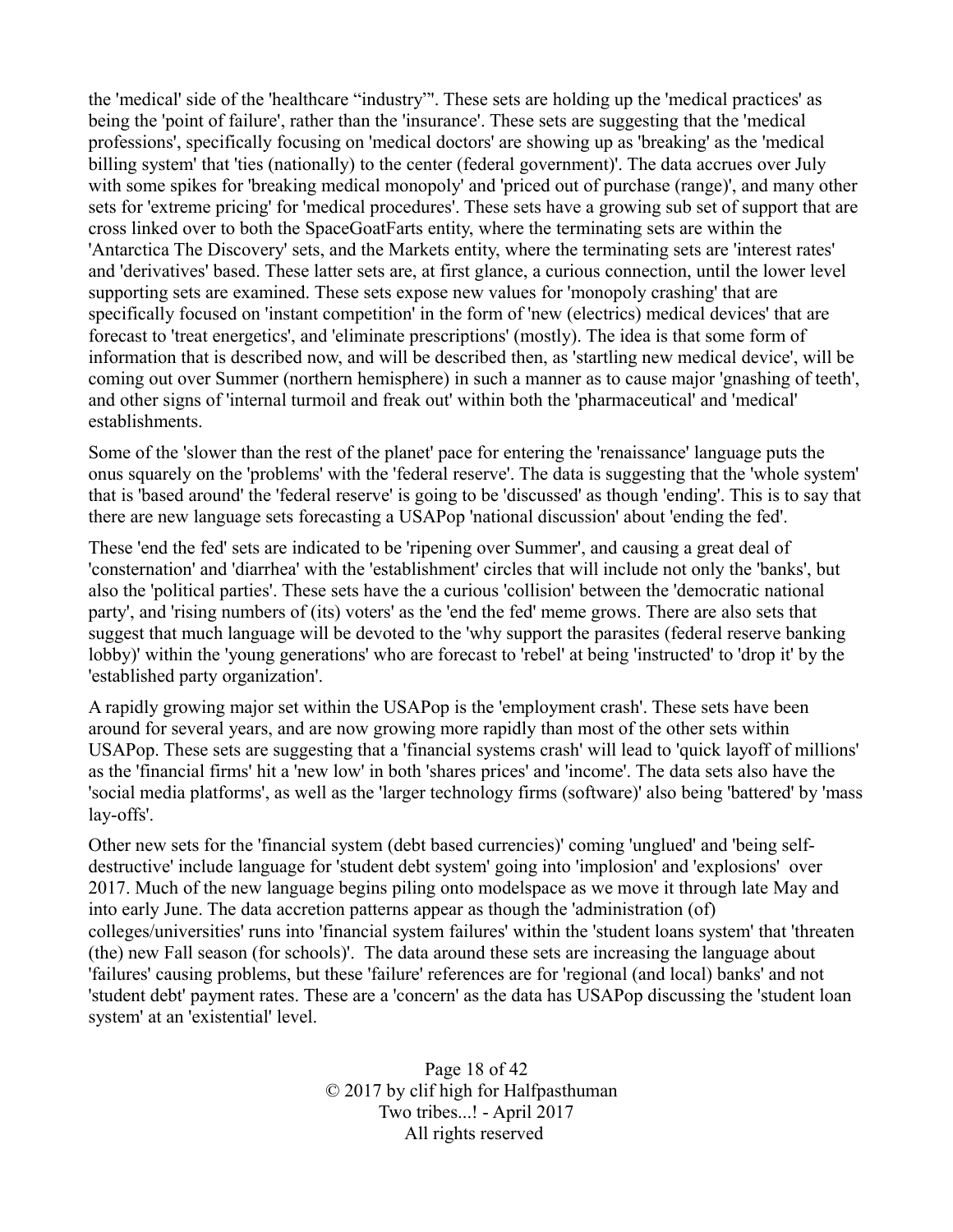On top of the 'piled up debt stink' from 'regional banks' the data has the 'federal system' itself be 'under threat' from several levels of the 'debt based money pyramid scheme'. The 'debt stink' not only includes 'student loans' but also 'auto loans'. These sets have the 'auto loans' going into 'sub-prime failure' over April and May such that a 'new fiscal crisis' is 'raging' before 'summer starts'.

The 'sub-prime auto loans failure' is growing again in the data sets as yet more new aspects for 'housing' in USAPop going into 'free-fall' on 'prices', even as the 'marketplace (is) flooded'. The 'flooded' words are really interesting as in some areas we have 'floods' of new offerings in the 'housing market' at that location. In other areas we have 'flooding', as in 'house floor underwater', being a 'cause' for 'prices falling' as the 'stability' of 'large areas' put the 'market' into 'severe distress'.

There are sets for some areas to have 'property prices' fall to the level that 'raw land', even in 'large areas (tracts)' will be 'offered for trade', as the 'prospects for cash sales' will be 'dwindling daily'. These sets have 'new supplies' of 'recently foreclosed houses' being 'dumped' onto the local market by both 'banks' and 'foreign buyers'. These latter sets are suggesting that 'foreign owners' are going to also be 'cash squeezed', and will also want to 'get out from under' the 'dropping prices' of their 'foreign holdings (property in the USA)'. These sets also have a very 'rapid' response within the markets as it describes 'wary owners', and 'jittery sellers' combining to be 'pushing markets (price) boundaries' very rapidly'. These sets are suggesting that the market is going to 'feel like' a 'race (contest) for the last buyer'. Further sets are suggesting that 'all cash' is going to become the 'norm' as the 'bank lending' into USAPop will be 'cratering' as the 'banks hit liquidity walls'. These sets also have some numbers in which 'reported sales' will be occurring for 'multiple million dollar properties' for 'real cash' that amounts to 'twenty percent' of the 'financed, asking price'. These sets and others have growing presence in the USAPop set going forward as the 'real estate market crash' in the 'greater USA depression'.

These sets also have the 'municipal', and 'local governance bodies' being 'freaked out' over the 'collapsing tax base'. In many of the sets, we have the 'freak out' hitting this Summer as the 'collapsing tax base' meets 'budget planning' for the upcoming 'fiscal year'. These sets have the '20 cents on the dollar' meme becoming a 'fear chant' in 'government offices' as they 'consider 80% reduction' in 'revenue'.

It is during the worst of the 'financial system chaos' forecasts for autumn of 2017 and beyond, the new data sets have the USAPop reacting to the 'currencies crisis' very badly in some areas, and very 'creatively' in others. These latter sets have 'new areas of growth' being 'centered on bitcoin', and 'precious metals'. Again we find more 'gold rush' sets in the supporting chain for these sets on 'entrepreneurial flush'. The 'entrepreneurial flush' sets are filled with support from sets for 'sweat equity', and 'digging your own (mining) hole', and other sets pointing towards a very large 'mind set revolution' as the 'work ethic' begins to emerge as a 'spreading movement'. Unfortunately, at least for a short period, much of the 'new work ethic' is indicted to be 'frustrated' by the 'dying deep state' and its 'Rocky Mountain Range of Regulation'. These sets are also pointing to 'conflict with local governance bodies' as leading to 'relocation of new businesses', and in some cases, 'rebellion against tyrannical local authorities'.

Within the 'gold rush' sets are many ancillary linguistic structures that are in supporting positions for the 'tax wars' that have been forecast for several years in the ALTA reports. These 'tax revolt sets are

> Page 19 of 42 © 2017 by clif high for Halfpasthuman Two tribes...! - April 2017 All rights reserved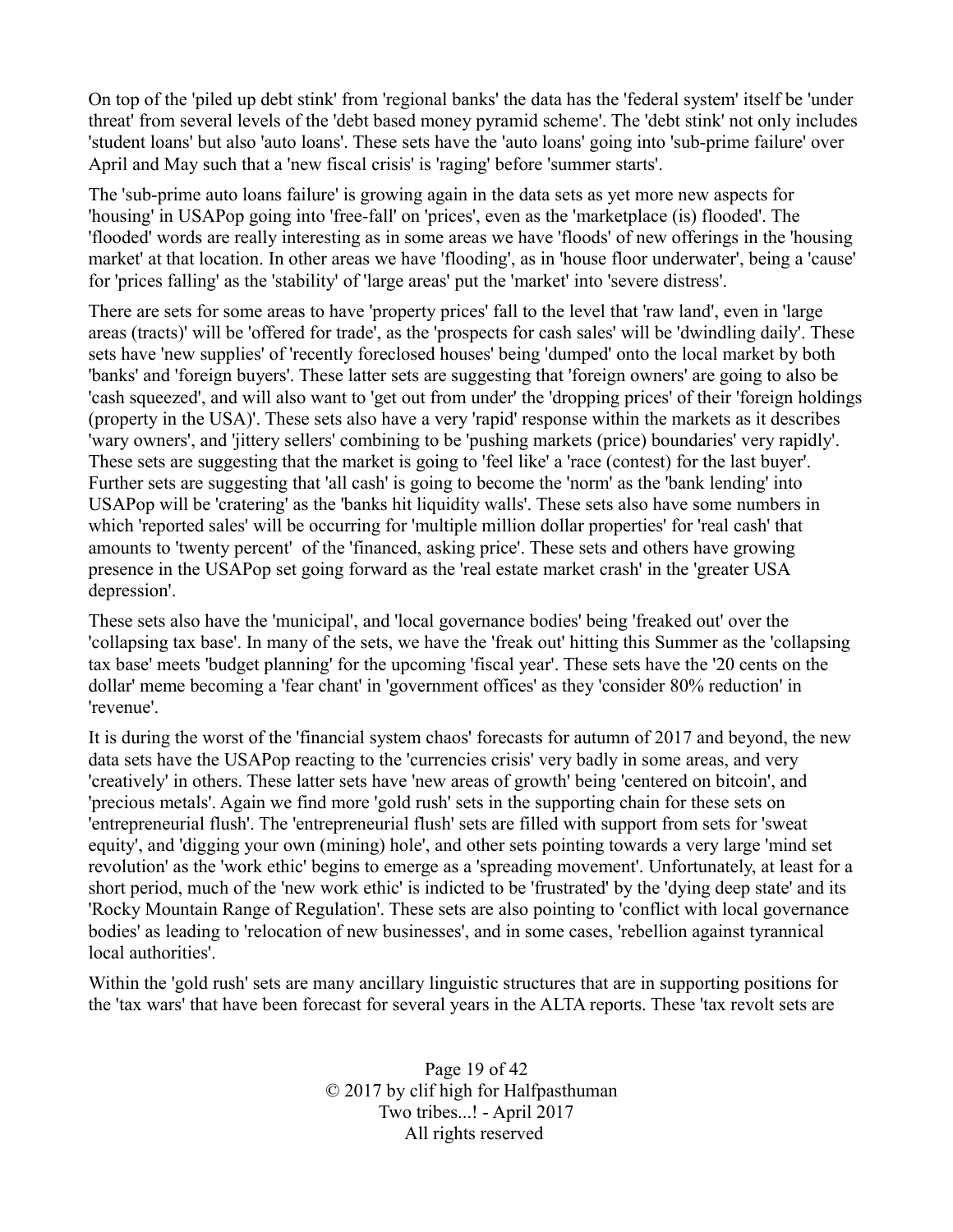now bringing in language for a war developing between the IRS and the 'population'. The 'IRS' language has many new sets in the supporting chain that are very unsettling. These new sets have the 'IRS' fighting for 'survival' as its 'existence' is 'threatened by dollar death'. These sets have the 'power people' within the IRS also being 'corralled in fear', and 'huddling in whispers' as the 'organization' itself is forecast as 'coming under scrutiny', and 'gut check' with regards to 'civil authorities'. These sets have the 'IRS' being 'under attack' from the 'population' as one group 'refuses to pay' as a result of the Trump election, and other groups won't 'pay taxes' because of some other perceived 'cultural slight'. These sets have something of a 'piling on' effect being created that produces a 'completely inappropriate response' from the IRS. These 'response' sets have 'repercussions' from the 'bad decisions' extending out many years into the early 2020s. These sets are also participating in the 'bad decision' sets from previous ALTA reports. These IRS sets are also providing support to the previously forecast 'inter-state tax/authority skirmishes'. These IRS sets are also participant within the 'municipal financial crisis' and 'pension funds' crisis. In these last sets, the IRS is indicated to be 'making bad things worse', and 'seemingly choosing disabled victims' for 'public whipping'.

The data sets have 'new dust bowls' forming within USAPop as 'rain storms' along the west coast are seen as 'taking all the rain'. The data also has 'dry air' from both 'south' and 'north (Canada)' as being 'problems' over 2017 through 2019. The data has 'new precipitation patterns' emerging which will 'dry out' the 'central north American plains' as well as the 'eastern river valleys'. These sets are showing that major 'rain storms' are going to 'go missing' for a few years within such a large region as to impact over 100/one hundred million of USAPop directly. These impacts are described as 'life altering' and include 'dust clouds', 'insect invasions', 'new animal life', 'new insect life', 'heat waves', 'water system failures', 'bad water', 'road way failures', 'buckling ground', 'breaking underground utilities', 'warping roadways', warping rail lines', and other sets detailing 'changes in landscape' due to 'drying'.

USAPop is forecasting that the 'war between tribes' within the 'deep state', as well as the 'political structure', will continue to 'escalate' over the rest of 2017, with these next few months (April through July) being very 'critical' for the 'political left (progressives)'. These sets have 'velocity of attacks', and 'small scale sniping' reaching 'epic proportions'. The levels of 'hysteria', and 'failing voices' are showing as both 'breaking off', as in the sense of 'dejected people leaving the cause', and 'growing more shrill (strident)'. These sets have repeated references to what is known as 'virtue signaling' as being the 'last' and 'core tactic' that will be employed continuously to the point that 'public rejection' rises to level of 'flinging mud (stones, fruits et cetera)' at 'voices' who 'commit the crime' of virtue signaling in public.

These sets have the 'democratic party', as well as many of the 'legacy media (broadcast)' being greatly impacted by the forecast 'chaos' of these few months. As modelspace is moved through April, the 'political wars' will bring in 'devastating blow back' for 'charges' of 'crimes against culture', and 'crimes against people'. Further sets are indicating that the '#pizzagate investigation' will be reaching a stage of 'boiling rumors'. These last sets are very informative as they are speaking of the 'froth' that necessarily builds just ahead of the 'cresting wave'.

The 'impact' of the 'boiling rumor' stage of the '#pedophile ring' is showing as 'stewing' both 'democratic' as well as 'republican' politicians. The data has indications that major 'elected officialdom', both 'current and former', will be 'in the news' for their 'actions' related to the 'investigation'. Note that we still have 'suicides', of both organic, and 'assisted' that will be coming out of this ongoing meme.

> Page 20 of 42 © 2017 by clif high for Halfpasthuman Two tribes...! - April 2017 All rights reserved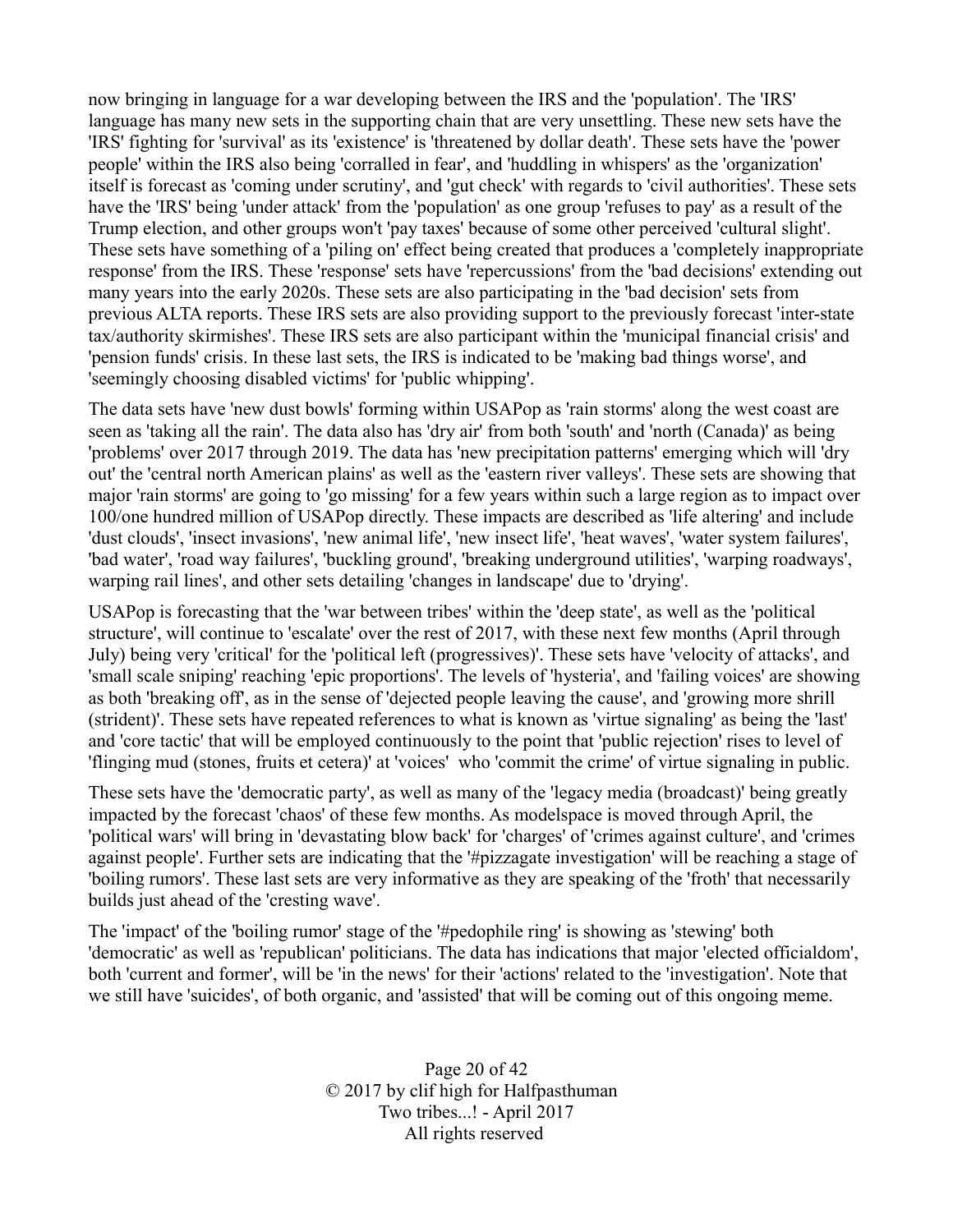These sets have numbers of cross links over to the 'economic chaos' sets. Further, other cross links are terminating within GlobalPop entity were we also have 'economic chaos' sets as our base line of emotional driving force. This is to say that a lot of the 'damage' being done to the 'democratic political party', as well as their 'public faces (in the media)' will be coming from the area of 'financial corruption', and 'financial collapse'. These sets have the 'legacy media' being 'caught between two warring tribes', and being 'unable to distract' their 'dwindling audience' from their 'own failures' and 'censorship'.

While the 'legacy media' is indicated to be engaging in 'last ditch battles' in 'culture wars', the new data sets have the 'democratic party' as an 'organization' going through a 'strange', 'involved', and 'public' form of a 'unraveling'. This label, the 'unraveling' is very calm relative to the total emotional sums involved. The 'democratic party' sets have new aspect/attributes for 'implosions', and 'explosions', and 'out bursts', and other 'demonstrations' of 'uncontrollable emotions'. These and many other sets are suggesting that 'breakdowns' and 'separations' within the 'party' are going to be occurring across all levels from local up through national. These sets have major, repeat, major impacts on the 'democratic party' ability to 'raise money' rising in the language to the point of visibility in late April or early May. These 'money problems' are showing as leading to 'layoffs', as well as 'public outcry' against the 'firing' over being 'racist'. Further sets include language about 'pensions' for 'party workers', and 'current operations money flows' all being 'near zero'. These sets have language surfacing within the 'legacy media' as well as new media about the 'begging by the democratic party' as they become desperate for 'funds'. This is in spite of the seemingly 'generous contributions' of the 'corporations' who are still seeking to 'undo the past election'. The data sets have hints of 'legal defense funds' being 'accumulated' in the background of this 'desperation for money' forecast to appear in late Spring. The data sets are bringing up the idea that the 'democratic party' has already 'lost' the 'election cycle' of 2018 due to the 'funding problems' that will emerge prior to Summer, to be followed by 'yet more scandal' as the 'heat' of Summer envelopes us all.

New growth in the 'federal government has problems' sets include new language about 'states leaving' to some minor extent, but most of the language is about 'federal governance break-downs', and 'federal governance failures'. The 'failures' language includes a description that we can think of as 'too incompetent to get the job done so the local citizens have to redo it'. These sets are a very large temporal marker for language around the 'break-up' of the 'federal USA government'. Many of these sets are showing that 'state governments' are going to be 'caught' or 'found out' as they 'set up committees' to 'plan for eventuality of federal government collapse'.

While the 'federal government collapse', or 'waning', or 'weakening' and other language is ramping up as modelspace is moved through the last of April and through May, the data has the 'awakening wave' within USAPop moving off of the 'political contention' meme, and onto the 'excessive chemtrails'. The data sets have the 'chemtrails' becoming a USAPop 'woke meme' that is forecast as 'growing into public discussions' over June through August which the data sets have occurring JUST before the 'seismic activities' are indicated to 'kick off' the 'crash season' of late Summer 2017 running into 2019....

The 'chemtrails' sets are describing a situation over 'spots', or 'areas' of USA, in which 'excessive chemtrails' will be 'sprayed'. The idea from the data sets is that a level of 'super saturation' will be obtained in which 'chemtrails' are so thick as to 'settle down as fog'. These sets are suggesting that the 'usual' level of atmospheric poisons from chemtrails will escalate to the point that 'car crashes' will

> Page 21 of 42 © 2017 by clif high for Halfpasthuman Two tribes...! - April 2017 All rights reserved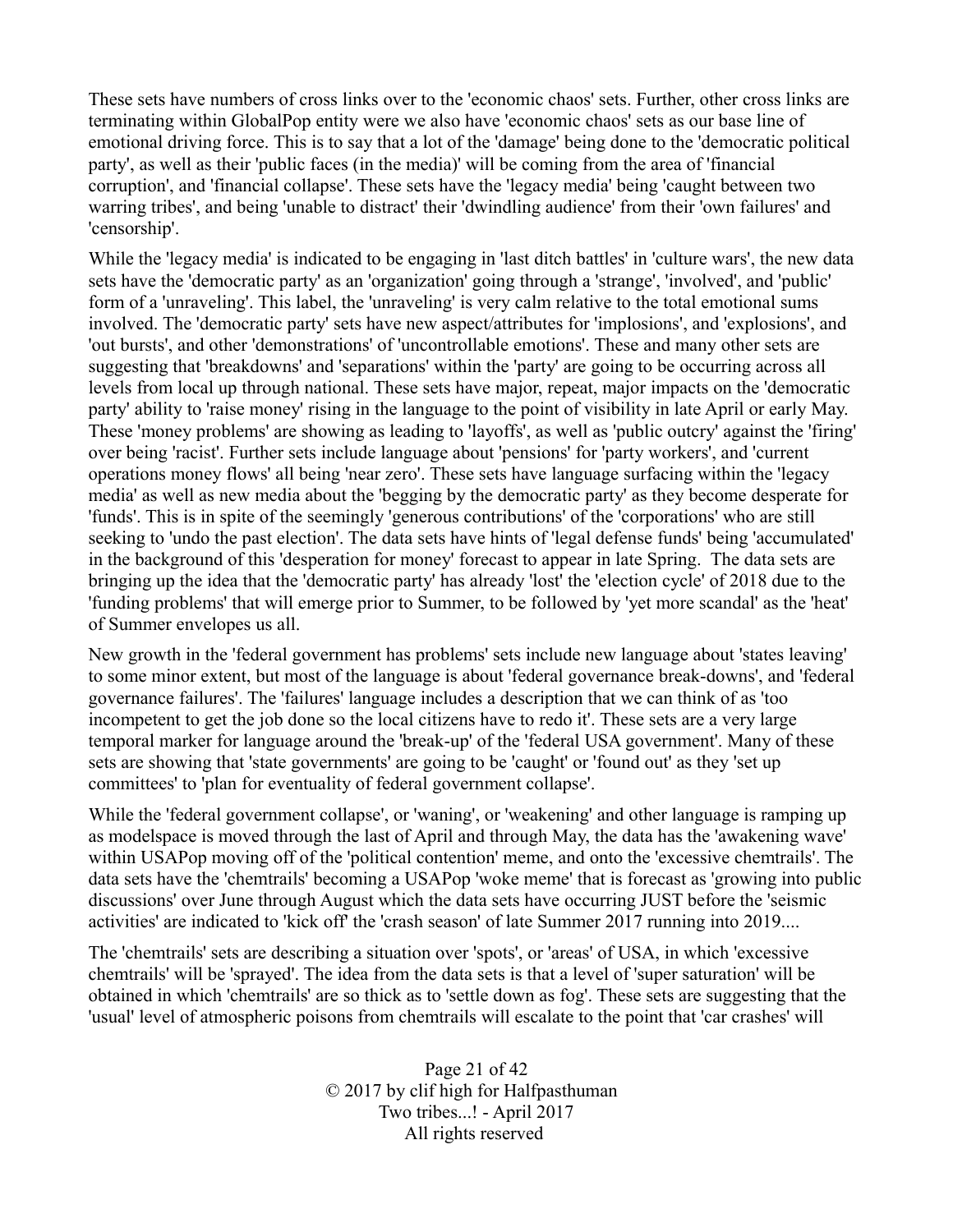occur due to the 'thickness' of the chemtrails as they 'settle down' along 'highways'. Other sets have 'electrical problems' being created by the 'chemtrail clouds' settling down along 'high tension power lines'. These sets have details suggesting that the 'arcing through the chemtrails' will be 'mistaken for aura borealis' from miles away. These sets are also forecasting 'energy drops', and 'brown outs', and ultimately 'system failures' for 'mountain pass distribution lines' as the 'chemtrails become 'electrified'.

Some of the 'electrified chemtrails' sets are also suggesting that 'Washington DC' will become 'embroiled' in 'chemtrails' both as a 'discussion subject', but also as a 'recipient' of the 'exceptional levels of chemtrail spraying'.

Some elements of modelspace include new growth from sets that are going to the idea of 'industrial scale areas' being 'cordoned off' and 'cloistered' behind a 'security wall'. The data sets have the 'cloistered' sets supported by other detail sets indicating it won't matter, and that 'leaks' about the 'mysterious cargo' being 'flown into' the 'new industrial zones'. These sets for the 'new industrial zones' being set up within 'large fenced areas of north America' are forecasting that via numerous supporting sets for 'leaks', and even 'photos', that the 'extreme security' is not going to hold for long.

The data growth for 'gold' has risen to levels never before seen. This is true across all the entities, including USAPop, and Markets. The data sets have the 'gold' references within USAPop centered around 'gold rush'. The 'gold rush' language is showing up as a 'mining boom' at all levels, from 'individuals panning for gold' to 'commercial gold mines'. These data sets are rising as modelspace is moved over May and June and then have a burst of new growth just about half way into August. In this bursting of new data sets for 'gold' and 'gold rush' there are sets that are forecasting the 'fears' about 'gold going no availability' reaching the point of 'open discussions' that will 'reach alternative media'. These 'no offer' sets have enormous cross links terminating in 'fear' sets in TPTB entity, as well as sub sets of USAPop that are 'Deep State' centered. These 'no gold to buy' sets are also cross linked internally within USAPop to a 'central government shake-up'. Noting that it is not 'central bank', nor 'federal government', but rather 'central government' causes the interpretation to shudder to a confused halt. Other sets in the supporting chain provide only faint clues to the real nature of the 'central government' that is going to be 'shaken up', and 'cleansed'. These hints would seem to be focusing on aspects of the 'deep state' itself, rather than any of the 'above ground' governance bodies. However, it is clearly the above ground groups that are 'freaking out' over 'gold price'.

Pensions are showing up in the data sets as being the 'objects' of 'attempted raids' by both 'government' and 'private corporations'. These sets have 'pensions' being in 'cascading crash mode' from late April through the rest of the year, but with lots of news coming out about specific pension plans over Summer, with a near term peak in the verbiage about 'crashing pension systems' most likely to hit in late July.

New data accruing to USAPop as modelspace is moved through July and into August has the language about 'massive layoffs', and 'unemployment at 80%' showing up in the national discussion. These sets are suggesting that something occurs over the course of late May and through June that impacts the 'national employment statistics' all in a 'sudden rush'. In the following months the 'discussion' about the 'real unemployment rate' will have '80%' in the 'figures quoted'. These numbers are showing in the data sets as being a 'real (primary, non government) jobs', or 'creating/building jobs', rather than 'data moving'. These sets are suggesting that this 'unknown something' is coincident with the 'freak out' by

> Page 22 of 42 © 2017 by clif high for Halfpasthuman Two tribes...! - April 2017 All rights reserved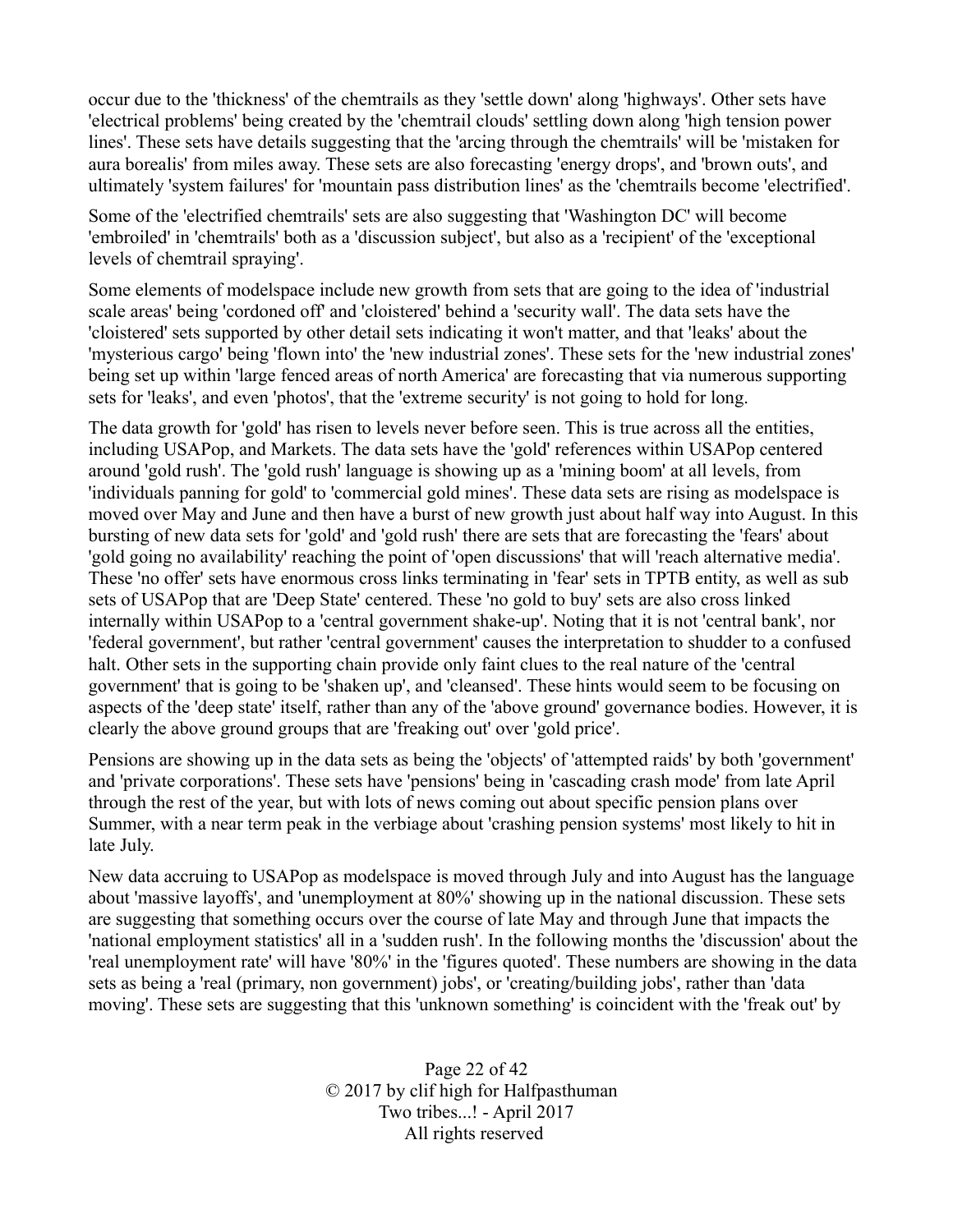the 'Federal Reserve system' over 'declining currencies'.

These for 'unemployment statistics jump up' also are supported by 'Federal Reserve language' that will apparently 'leak out' about the 'dollar' being 'down and done' over these next '2/two years'.

The data sets have the 'governance' of USAPop coming under pressure as the 'deep state inner war' begins to 'percolate to (the) surface'. These sets have the 'dollar currency crisis' will be 'joining' the 'global currencies crisis' over the course of early Summer.

The new data sets for 'rich freaking out' as the Summer progresses. These sets have the 'rich' reaching a point of 'open freak out' that will be visible in Summer. The 'open freak out' is going to 'break out' as language about 'repudiation'. The idea of 'repudiation' is described as 'springing' from the 'masses', and will cause the 'freak out' as the idea of 'repudiation' is for the 'people' to 'forgive all the debt', including 'national debt'. This idea of a 'people induced national jubilee (forgiveness of debt)' is described as causing 'projectile vomiting' in the 'debt money centers'.

As modelspace is progressed through the year, the trend for 'freeing of money' is showing as bringing in something of a 'competition' towards 'loosening of restrictions' to 'free money flows' for the 'population'. These new sets have the 'crumbling credit system' being the propellant for 'boosting' those 'states' that are 'turning inward' to 'promote local economic growth'. These sets are filled with temporal markers for the 'shocks' that will 'drop' the 'influence' of the 'federal reserve' down in 'steps' as first one, then another, then groups of states decide to 'go iceland' (aka rogue). These sets have the 'local (state) politicians' being 'beholden' to the 'national parties', and 'yet, willing to break (those alliances)' if 'survival can be aided'. Basically, the data has the 'state governments' being in 'major anxiety' over their 'own survival' as they 'witness' the 'rapidly degrading local (state) economy'. Excepting, those early state politicians that decided 'hmmmm....locals are too close, better favor their interests in the interests of retaining my 'nads and health'.

Other areas of 'health' are going to include the 'mental health' of so many of the population along the 'west coast'. Much of the supporting language brings in emotional values from the 'questioning', 'wonderment', 'depression', 'worry', 'anxiety', and other emotional base sets all focusing on the cognitive dissonance to be felt as the 'global warming' flavored with 'drought', turns into 'cold flooding' from 'near continuous string of moisture laden storms'. These sets have much of 2017 being consumed with 'interactions' with the 'weather' and 'water' as they both 'impact (to the point of) alteration' the 'local environment'. These sets have the emotional burdens to be every bit as significant as the actual infrastructure alterations being forecast. Apparently the end of the 'global warming narrative', at least for USAPop living along the west coast, will bring a very intense emotional reaction with long carry values for continuing impact.

The forecast is for the 'changing weather' to create some very 'demanding circumstances' as the 'coast of North America' is described as being under a 'barrage' of 'water dense storms' that will have spanned 'months and months' prior to the 'brief break' of an equally 'intense hot summer'. The ground is described as being 'so saturated' that 'lawns in suburbs' have water 'seeping out', and 'pooling' at the (former) 'drain wells'. These sets have the 'rivers in the atmosphere' being so 'nearly continuous' that 'hillsides' don't 'drain', and instead the water is described as being 'supported by (the waters in the) rivers' such that it 'rises up into the hills'. None of these linguistic sets have any good news for 'property values' as the 'insurance industry' is described as 'going underwater' with 'large scale claims' resulting

> Page 23 of 42 © 2017 by clif high for Halfpasthuman Two tribes...! - April 2017 All rights reserved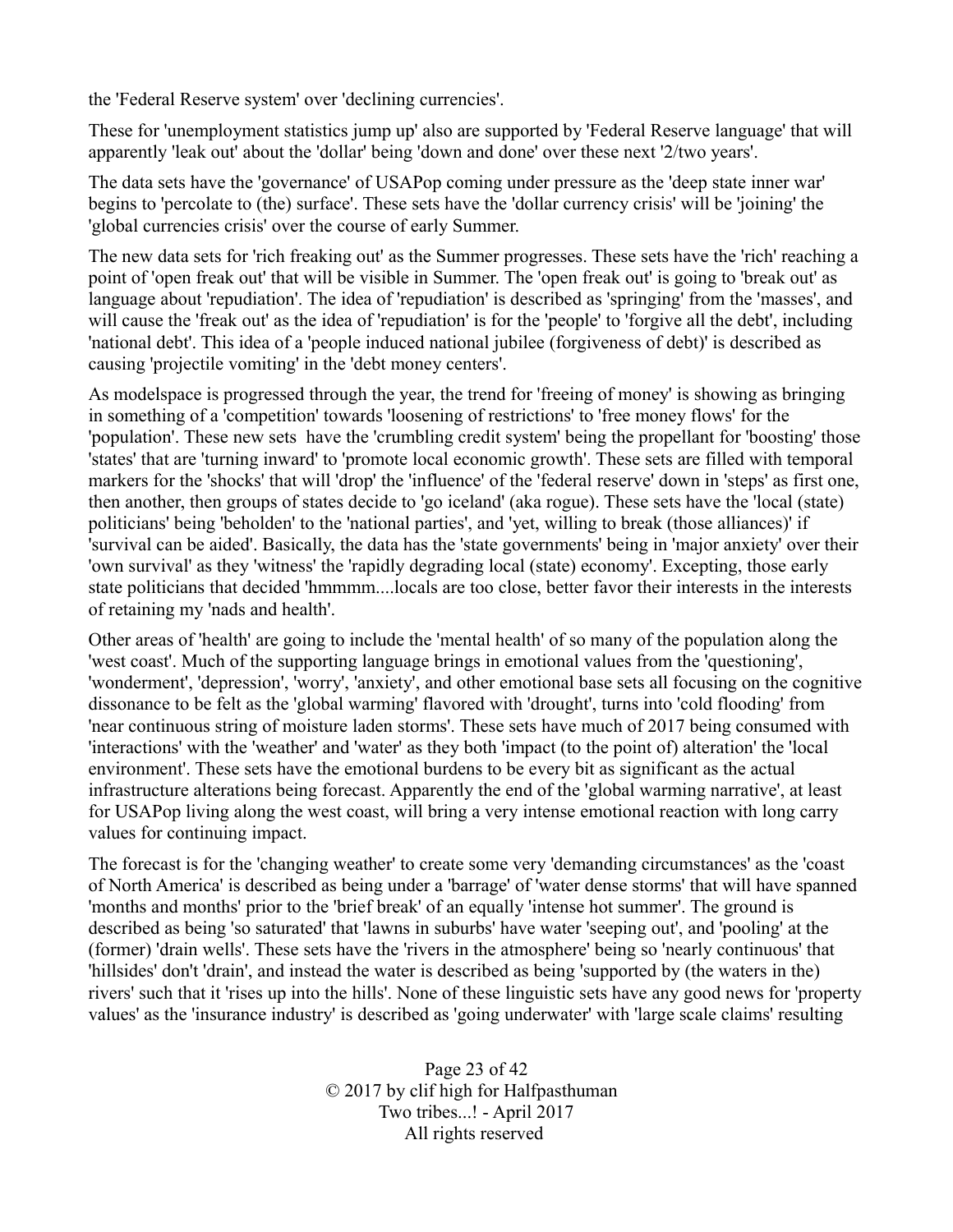from 'land slides', and 'mud slides', and 'mud (and river water) over houses', as well as the 'destruction of commercial property', and even worse, the 'loss of productive farm lands'.

The 'productive farm lands' losses are indicated to be but part of the problem for 'food crops' across North America as the 'cold weather' continues to get the blame for 'crop losses', and 'late plantings' that are going to continue on well into Spring.

As modelspace is progressed forward from late May through to December 2017, the new aspect/attribute sets for 'USA financial crisis' join into the already growing 'currencies crisis' language to something of a peak in late August. As modelspace is moved toward this peak of 'crisis' language late in Summer from the 'contention' and 'political fighting' sets of late May, the new sets that accumulate most rapidly have to do with a 'banking crisis' within the 'USA financial crisis', both of which are within the larger, 'global currencies crisis'. We still have the 'contention' and 'politicians squabbling', as well as 'politicians fist fighting' sets, however there are newer data sets that accrue at that time that show a 'capitulation' being forecast as 'sweeping through' the 'USA political structure'. The idea coming from these sets has to do with a shift from the 'battles' between the 'politicians' and the 'administration'. The 'shift' is indicated to come after the 'first' in a series of 'explicit statements' by the 'administration' that are going to 'threaten' the 'politicians'. The 'threat' is implied, but very very real, as the 'administration' is forecast to be 'threatening disclosure' of 'deep state secrets'. While there is a tendency to interpret these sets as referring to 'crimes' committed by, or for the 'deep state', the data provides clues that the reality that will manifest is likely to be quite a bit more 'woo-woo'. The data has sets going to the idea that 'woo-woo secrets (aka Antarctica, UFO's, et al)' are going to be 'explicitly' part of the 'negotiations'. A temporal marker showing as significant in this period involves a 'supplication visit' to USAPop by a 'CERN authority'.

There are sets accruing descriptors for 'hollywood' and the 'financial unwinding'. These sets are showing that 'bankruptcy' and 'failed loans' are going to be 'recurring themes' as the year progresses. These sets are also cross linked over to ChinaPop where new sets for 'buying frenzy' continues to point to 'large deals' from China to 'buy up Hollywood'. The 'buy up' meme is getting its own level of emotional sum growth around the idea of a 'nationalist' flavor that 'hollywood' is going to try to put on a 'subsidy approach' to 'preventing chinese ownership' of the 'legacy studios'.

#### *Markets*

#### *CryptoSpace*

By expanding our code base over these last few weeks, it has become feasible for our spyders to now differentiate more of the language that is about, around, and influenced by, 'crypto currencies'. It was not easy to get us to this point. The issues are very complex as we are dealing with subtle and nuanced language to separate, 'crypto currencies' from 'currencies'. Note that we are not discussing the conscious expression of words about 'crypto currencies, but rather the interface that allows us to tie the context (crypto currencies) to the values from the emotive reduction engine that then allows for prescient connections to the lexicon to be extracted (should they be found). This will be an on-going effort. It will be necessary to tune the lexicon for the CryptoSpace with each new report. This tuning is required to reduce errors, and to even approximate timing.

> Page 24 of 42 © 2017 by clif high for Halfpasthuman Two tribes...! - April 2017 All rights reserved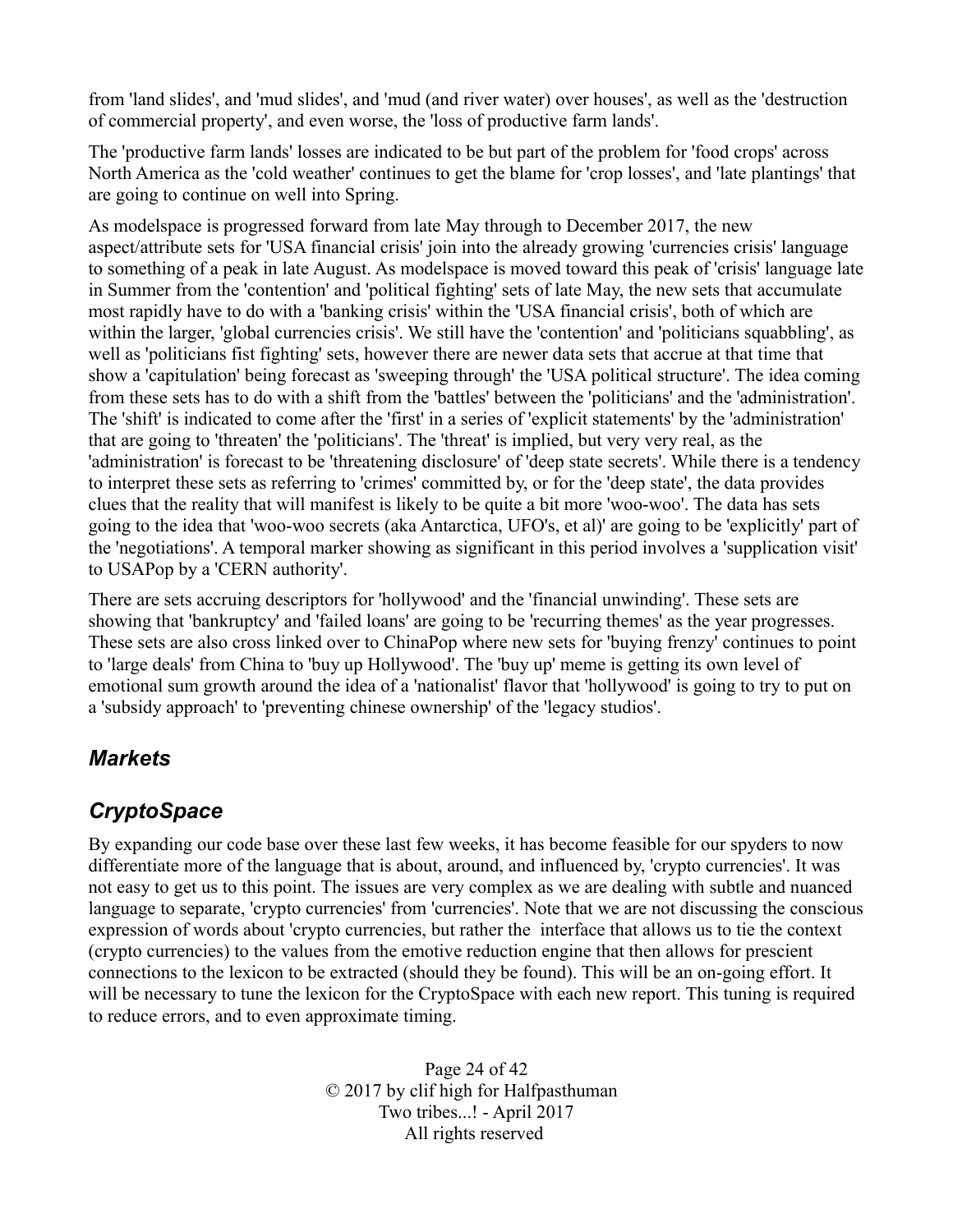We also have to run several months prior to this first forecast with this information. This is necessary to capture a 'base state' of emotional values from which we can perform our calculations. This has occupied the last 4/four months to build in the new context we are identifying as CryptoSpace.

NOTE: in the early days of such connections, it is wise to assume a higher error rate, and a longer error range. It can take several months to get even marginally close to 'dialing-in' the language. And please note that the discussions anywhere mentioning crypto currencies are very few and far between; it only seems that crypto discussion is everywhere because of your interest in the subject. Most of the global population has yet to even hear of Bitcoin, let alone any of the alternative crypto currencies.

Noting the above, especially as regards the 'error range', it can be noted that both Ripple and Ethereum have upward price pressures that are hinted to be manifesting over late April. These are suggested to create something of a 'boost', or 'boom', primarily in ETH, and ETH wallet installations, with some new 'economic activities' developing around 'installing ETH wallets'. The data would seem to be hinting at some announcement of 'partnering' to release 'devices' with ETH wallets 'pre-installed'. Note that not a lot of longer term data sets here, with most of the set being composed of shorter term values. These sets have a 'panic to buy' situation developing later in Summer, primarily affecting USAPop, in which ETH will be seen as the 'next Bitcoin' with those words being referenced explicitly...hence they are our temporal marker for the bulge in the emotional values around ETH. This is to say, when you are reading the words in general financial web sites that 'ETH is the next Bitcoin', AND there had been a recent bit jump up in the US dollar price of Bitcoin, then we will be at the height of the emotional curve of that phase. This emotional zenith probably will NOT be coincident with the price zenith (near term), and we can expect the price to rise a bit further. However the temporal marker, of the headlines and the previously 'exciting rise' in the US dollar price of Bitcoin, could, and perhaps should be taken as an indication of the soon to be waning 'emotional flush' for ETH. Within the data sets we frequently see these emotional building tension zeniths just before the jump into release of tension which can accompany selling and 'profit taking'. Also note lots and lots of the base sets are explicitly focused on 'speculations' within ETH. These were also noted back in 2013 prior to the crash of the price of Bitcoin.

Ripple is also showing as having 'upward pressure' for price, however in this case the data is not referencing either speculations, nor owner emotional excitement. Rather we have the price for Ripple being impacted by 'increasing desperation' from 'banks'. These sets have yet more pressures for an upward price movement, albeit tepid, compared to ETH coin. Other interesting aspects of Ripple include longer term values growing in sets that are parallel to the 'rising panic' within the 'banking system'. This appears to bear watching as there may be some explicit relationships between Ripple price and banking system health.

Bitcoin is continuing to show a 'rapid pace' upward with these sets having cross links over to the 'hyperinflation' sets within Markets as well as GlobalPop. The data sets are still showing bitcoin to be a 'wealth store' rather than a 'speculation play', but also now we have new data sets that are suggesting that some form of 'funds' will be allowed to 'trade bitcoins', with the clear understanding that these are 'inter fund trading between members'. The data has these being allowed as long as there is no 'blockchain interaction' with the various trades. This will turn out very badly, according to the longer term data sets, but the 'bad decision' part of these sets are not forecast as manifesting for at least a year. The 'bad decision' will not affect bitcoin, nor the blockchain, but appears to be limited to the 'funds playing with themselves' only.

> Page 25 of 42 © 2017 by clif high for Halfpasthuman Two tribes...! - April 2017 All rights reserved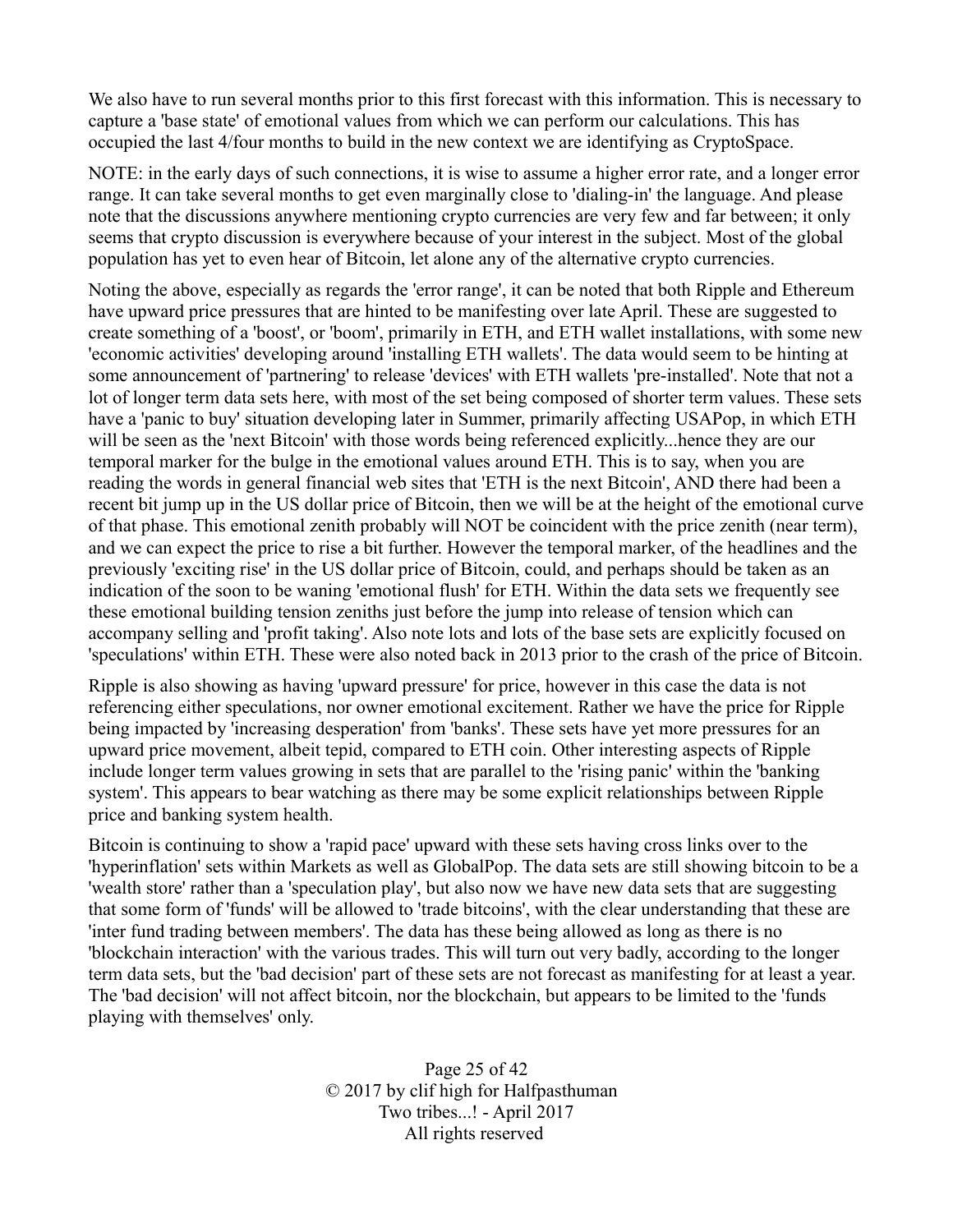The bitcoin sets have new price movement independent of the 'hard fork issue(s)' that are prevalent throughout the discussions currently. The data has explicit references for the 'price' of bitcoin to be 'hopping' ahead even in the midst of rising emotional tone within the bitcoin technical community. These new sets have cross links to the GlobalPop entity where terminating sets are within descriptors for 'trading communities'. These terminating sets are forecasting that 'whole trading communities' will be 'adopting bitcoin'. These sets are also heavily dominated by Asia within the geographic references.

While there are sets supporting the language for the 'hard fork', the data type involved is dominated by shorter term values, with very few longer term words. The data, as of this point in processing for the April report, has no real impact forecast from the 'hard fork' issue. It either does not take place in the next four to six months, or its impact is negligible within the larger emotional tone for Bitcoin over these next few years.

As modelspace is progressed forward through April, there are noticeable bulges of 'bitcoin' supporting sets that are also concurrent with very large bulges in 'currencies crisis' data. While there are cross links between the sets, there are not causal temporal markers visible. That noted, we do have some language for yet another 'Spring burst' of 'bitcoin enthusiasm', that is showing up as upward pressures on the 'dollar price' of BTC. The longer term sets in this supporting chain continue to bring in prices that will be '13,000 US \$' in 2018, while at that time, the noted 'price of gold' within modelspace would be near '4500 US \$'.

There are yet more sets for new 'bitcoin' sales vehicles to come into place. These sets just may be referring to 'banks' that will be 'buying and selling bitcoins', including at a 'retail' level. These sets are also suggesting that several large 'funds' will be 'buying bitcoins'. These are showing up as being 'open solicitations'. These 'funds/firms' are indicated to be 'competing' with each other. Several of these set are suggesting that 'sovereigns' are involved in these 'buying efforts'.

There are more sets for 'speculation' in the 'crypto space' as 'alt coins' will be 'also surging'. However, please note that we have 'crash' language for the 'alt coins space' that is indicated to 'wipe out' quite a few 'speculators' as well as 'alt coins'. These sets have a proximate cause to be a 'scandal' within the '(faked) mining' of the 'alt coin' involved. These sets have the 'facts' to be 'less damaging' than the 'wild ass rumors', but the 'damage', like all currencies, is done at the 'confidence' level, and the data has 'crash' language following the 'scandal'. Again this is something of a 'flash crash' for most of the 'alt coins' that are showing as 'catching collateral damage'. They are indicated to 'dump', then 'reflate' rapidly as 'new speculation' takes hold. No meaningful hints as to which coins will be impacted, nor degree of impact. Data types are within the shorter term values mostly.

There are a number of sets for bitcoin to be 'picked' up by 'banks', although, the 'prices' are not the 'driving factor' at least according to the current data sets. These sets are suggesting that the motivating factor is 'exchange rights'. These sets are arguing that these 'banks' will be 'purchasing bitcoin' not as a wealth store, but rather as a 'vehicle to standing'. This latter set has 'changes within global finances' being such that 'bitcoin' will be 'required' to be a 'player at the table'. These sets would \*seem to be mostly 'small countries', and 'small national banks'.

#### *MetalsSpace*

The new data has near term target goals as numeric values showing up for 'silver' that are reinforcing

Page 26 of 42 © 2017 by clif high for Halfpasthuman Two tribes...! - April 2017 All rights reserved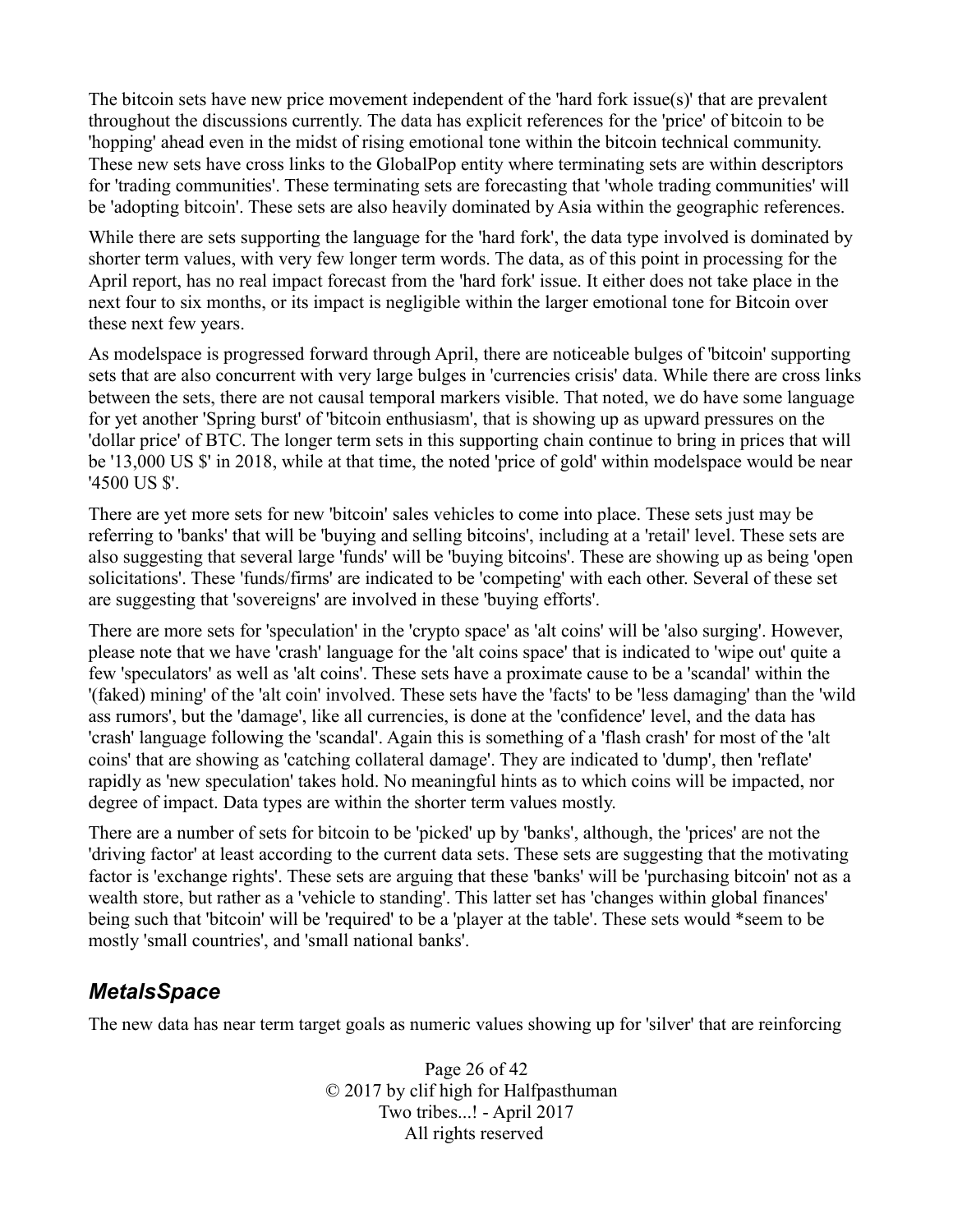our old forecasts of 'gaps' following a 'pushing up through \$22'. These 'gaps' are defined as being discussed with 'silver' at '\$26', and '\$28', and '\$38'. These gaps are coincident with rapid growth in sets for 'political instability' in several parts of the globe including ChinaPop and USAPop. In both of these entity areas the directly held sets for 'silver' show developing 'exchange problems' as well as 'delivery delays' and 'supply exhaustion'. The data sets have the 'daily price jumps' in 'silver' being 'over \$20 US'. These sets are suggesting that 'capping' is going to be the rule, as the 'powers' in 'commodities', are described as 'chasing' or 'trying to run ahead' of the 'silver price'. However, the data shows the 'prices panics' within 'metals' has 'prices jumping too fast'. The 'gap' language grows steadily as modelspace is moved through June, July, and August, then the language rate of growth itself 'gaps' up in August.

The 'chasing prices' sets began in modelspace in March, and grow through the month to reach 'visibility' in April. These sets have temporal markers that appear to be associated with the 'tax reports', which is to say, the 'reports about the taxes provided to government' within USAPop. There are sets for 'tax revolt', and 'tax failures', and 'taxing (system) problems', all of which accrue to modelspace coincident with 'silver price pressures', and 'breaking (away from) control'. These 'breaking away from control' sets contain data for 'politicians in chaos', 'exhaustion (in the) currencies', 'exchanges underwater', 'currencies in crisis', 'societies in disarray', and sets for 'peaking (near term) social pressures'. These sets have their largest growth across late April and into May. The implication is that our 'breaking point' has this as its most probable period of manifestation within the forecast range of the shorter term data.

To repeat for clarity. When first made, the forecast of a 'break-down', or 'breaking away' from the 'silver price control structure' was predominantly populated with shorter term data. At that time the anticipated range was from March through May. The error range at that time would extend the forecast potential out through to mid August. The data sets new in this processing are tending more toward immediacy data type. The accretion pattern suggests a point of higher probability for the 'silver break out' to be manifesting across late April, and into May. As noted above, the temporal markers associated with the forecast would seem to support such a timing as well.

The data sets have global 'financial chaos' escalating over these months, and then holding a more or less even tension level through June and into early July. That is to say, the 'financial chaos', and 'financial tensions', and 'global economic chaos', and 'global political chaos', is not going to abate, but it shows as not having any particular impact on precious metals, until into mid July. From that point, modelspace gains more language about 'hyperinflation', associated with the 'federal reserve', while also gaining more language about 'rising silver prices'.

We also need to note that the 'premiums' to be 'paid for silver' are indicated to be 'escalating' globally as the 'price for silver' first gets 'loose from its bounds', then is 'recaptured' at a 'higher price'. At that point the data has a very large growth spurt in new sets supporting the 'premiums spike' language. Further, along with this language for 'spiking premiums', the data has 'unavailability' and 'supply disruptions' language at large levels of support.

The data sets are filling the supporting sets for 'dollar crash', and 'debt currencies failures', and 'bonds crash', and other sets that are going to the 'fuel' being created for 'gold prices', and 'silver prices' to 'gap up'. These 'gap' episodes (more than one) are growing into modelspace across May through July. These new sets are forecasting that the 'commercial real estate break-down' will be the 'proximate cause' that

> Page 27 of 42 © 2017 by clif high for Halfpasthuman Two tribes...! - April 2017 All rights reserved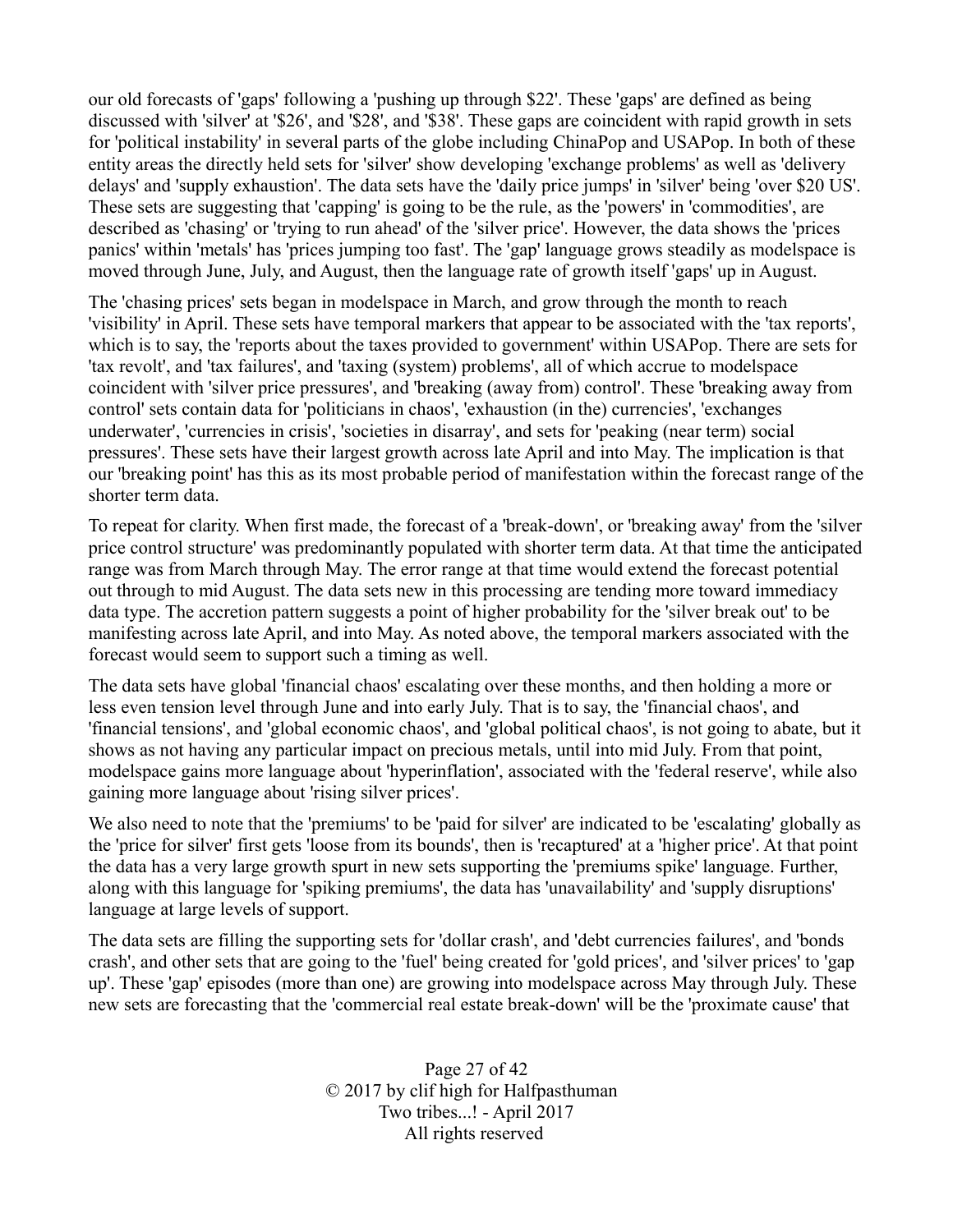will be 'cited by authorities'.

The data sets have 'decentralization' also being a key aspect of the 'gold market' as 'chasing' the 'metal' is going to become the 'rule', not the 'exception'. These sets have 'many buyers' and 'few sellers' who are willing to 'break through' the 'physical delivery wall'. These are giant sets for for the 'gold' markets, and are not existent within the 'silver markets'. The data would have the 'gaping' over the 'daily', and 'other moving averages' is forecast as causing a 'riot' among the 'traders', and the 'participants' within 'hedge funds', and 'banks'. Much of the new language around 'gold' is filled with 'options collapse', and 'settlements failures', and 'delivery failures', and other similar descriptors going to the idea of a 'window of failure' opening up under the 'banks'. The data sets have 'big problems' with actual 'physical delivery'. These sets are supported by 'clearing', and 'breaking' of the 'ability (to) open the doors'. These sets are also supported by the 'hyperinflation' language. These sets are also cross linked over to 'bank failures' that are going to be 'gigantic' in therms of the 'dollars net out'. The idea coming across from the details is that 'settlements' will be 'tendered' in 'fiat currencies'. The data has new growth in sets for the 'gold markets' to be a 'key point' of 'chaos' as the 'breaking markets' are 'plunged' into the 'cold water' of the 'global currencies crisis'.

The data has the 'sucking sound' being the 'in-drawn breath' as the 'strong physical buying' for 'silver' is described as 'getting out of hand'. Interesting language brings in 'sparks', and 'coils', and 'capacity', and 'over heating', and other language that the pent up financial energy relative to 'silver' is 'beyond the capacity' of the 'paper markets' to address. The data has 'silver' as a 'market' doing a 'shift' into 'physical delivery' as 'demand needs' start to 'escalate' both at the 'vault' and 'industrial' levels. It is the 'industrial' demands for 'silver' that are going to be so spectacular. The data is forecasting that the 'new sciences of field manipulations' will be very 'silver' intensive in their industries.

Other new sets specific to the MetalsSpace include language about 'language about gold'. These new sets are bringing in details about 'spurious numbers (for gold sales/prices)', and 'rumors of crashing availability' as well as 'rumors of missing gold (deliveries)'. All of these sets are in the supporting chain for the forecast 'global gold rush' as well as the USAPop 'gold rush'. These and many other new sets bring in details about 'fake numbers coming to light', and 'exposure of false narratives'. A significant minority of these sets have geographic references to 'India'. There are also supporting sets for the 'Indian officialdom' to be 'reeling', and 'unsteady' due to the 'rocketing gold demand', the 'falling rupi', and the 'instability' in the 'political structure'. These sets are joined by more 'fake numbers' sets supporting 'gold' that are suggesting a 'price break out' as the 'availability dries up' over Summer (northern hemisphere).

The growth in the sets for 'gold price pressures' toward 'explosive release' have new detail sets that link the 'false numbers' coming out of Asia and India with 'sudden shrieks' about 'availability' in the 'retail markets'. These sets have the 'tight squeeze' being felt not only by 'sovereign buyers', but also by the 'retail (street) purchasers'. These sets are associated with temporal markers coming out of the 'currencies crisis'. As of this processing the data would seem to be suggesting that these temporal markers will be manifesting over late April through May with expected impacts coming in the 'dry season' of the MetalsSpace such that the language for 'availability drought' appears over late Summer (northern hemisphere) just ahead of the 'shares (equities) debacle' and the 'push into hyperinflation'. This would then have Fall 2017 as a point of 'flooding money supplies' globally which is coincident with the 'break down' of the 'precious metals manipulations'. These sets continue to have extensive

> Page 28 of 42 © 2017 by clif high for Halfpasthuman Two tribes...! - April 2017 All rights reserved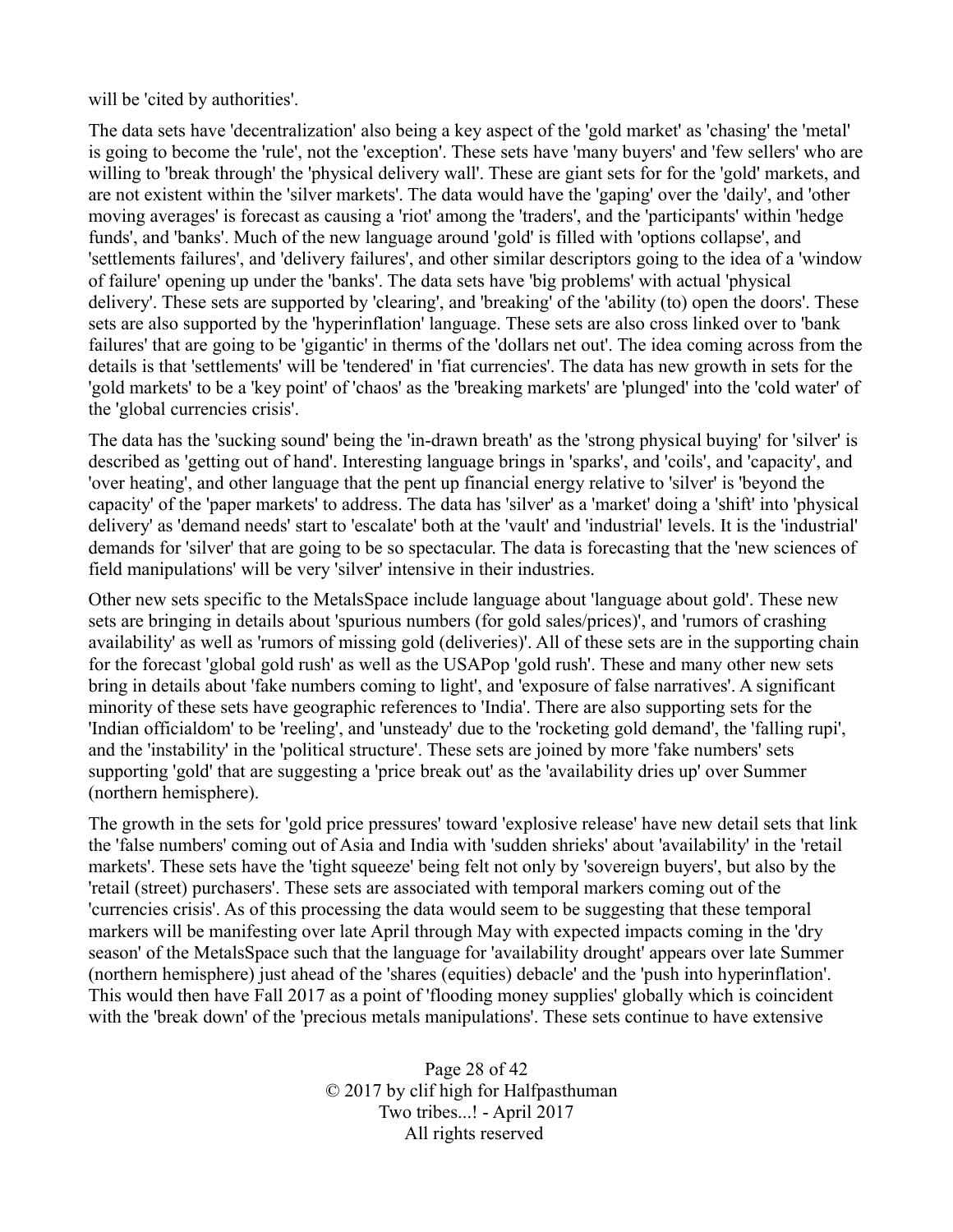cross links over to the 'developing bonds debacle', and 'rising interest rates with plunging currencies' sets. The cross links appear to be temporal and not necessarily causal.

There are sets that have a 'vying' between 'Bitcoin' and 'gold' to see which reaches '\$2300' first. These 'vying' sets are actually describing a 'dual path' to 'getting money out of the system'. This last is within the 'secrets revealed' meta data layer and is forecasting a great deal of discussion about 'elites' who are 'bailing out of the system', and other 'out of the system' contexts. These sets have cross links that are providing specific temporal markers for both bitcoin and gold and the \$2300 price level. These new sets are suggesting, via cross links over to the GlobalPop and USAPop, that temporal markers ahead of the price break out in the 'race to 2300' will include 'commercial real estate collapse' language about 'office space' in 'unicorn land (Silicon valley/alley)'. These sets are indicating that 'office space prices' will be said to be 'water-falling down'. Further forecasts include language about 'high tech office space' buildings 'offering incentives' to 'current renters' as well as 'advertising premiums discounts' to 'new tenants'. There are specific temporal marker language sets that include references to 'Seattle', and 'San Francisco'. These sets are temporal marker that will appear ahead of the 'gaps' to be seen in the 'price of silver'.

Note that we have sets indicating a 'frozen gold price'. These sets have the 'frozen' language defined as being 'none available to buy', and 'no place to purchase'. The idea coming from the detail sets is of a 'sporadic market' that is 'sputtering' like an engine trying to start. These sets have details suggesting that 'empty shelves', and 'dry exchanges' will be the 'rule' over much of the planet, with only 'occasional offerings' of 'gold', and also 'silver'. So the data has the 'price' in its 'nominal dollar amount' to be 'frozen' by 'officialdom' such that 'trading' can proceed'. Noting that the supporting sets don't make any sense, the 'trading can proceed' sets are somehow related to 'international settlements' and the 'prices of bitcoin'. These sets are describing a 'jumbled up financial system' in which 'daily meetings' are required by 'banksters' and 'politicians' around the 'globe' just to 'keep money moving'. Much of the supporting language goes to the idea of 'no person wanting to sell', and 'no gold to be sold'. Note that these are specifically focused on 'retail' purchases. At first an 'emptying of the coffers' occurs as the 'precious metals prices rise', and especially during the 'gap up' period, but the data has the 'retail shelves' to be 'empty' by mid Fall, 2017 across much of the 'western (dollar based) world'.

There have been sets developing for just over 9/nine months now that have details about a strange form of the 'gold rush' that will 'employ drones' to 'sift sand' in the 'quest for gold'. These sets have the 'drones' being 'very small robots' that are going to be 'working underwater' and having to deal with 'surf' and 'surfers'. The data would have the 'sands' being 'shifted' in the 'hunt for gold' have 'surfers floating over (the work)'. These sets are specifically focused on west coast of the Americas, and the 'northern rivers coastline of Australia'. Noted in passing are temporal markers for a 'gigantic gold find' that will come off a 'Peru beach'. This appears as modelspace is progressed through the end of 2017 and into the first days of the new year. The 'drones' or 'small robots' are also being shown as their 'own enterprise' where people will 'be made rich' supplying the 'robot gold hunt industry globally'.

The western world is not alone in the 'gold rush' language, and 'new discoveries' of 'gold veins' are indicated to start 'trickling out' of both Russia, and South America. These 'new discoveries' are going to be very interesting as they are also temporal markers for a 'shift' in the 'gold retailing/wholesaling markets structure'. This 'shift' is further described as 'opening (the first?) North American delivery market' for 'precious (and semi precious) metals' and 'rare earths'. This last is a larger set indicating that

> Page 29 of 42 © 2017 by clif high for Halfpasthuman Two tribes...! - April 2017 All rights reserved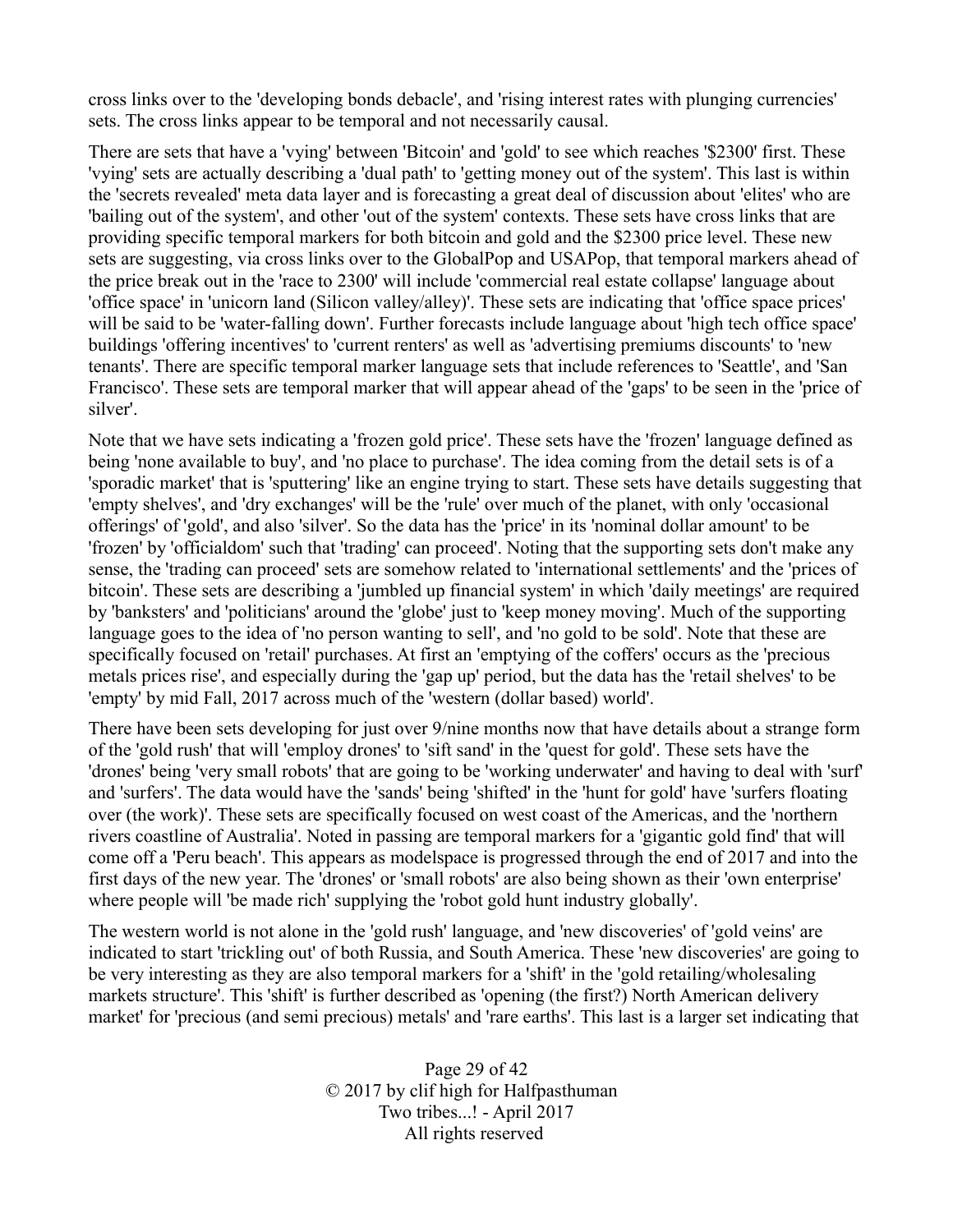'north american lithium', and other 'rare earth minerals' will be within the 'financing structure' for this new 'delivery market'. These sets have the 'opening' of the 'new delivery market' to be following the 'exposure (via leaks) of russian gold veins', and a 'mysterious meeting (in San Francisco?)' about which 'gold bugs' will be quite 'excited' given the 'personalities' rumored to be involved.

The 'north America delivery metals exchange' sets are also extensively cross linked over to similar sets in South America. The data has a 'Brazilian billionaire' being 'pissed off' about the 'money supply problems' that will be affecting several of his 'business plans', so he is forecast as 'creating (a) mirror' to the delivery exchange within north America. This move is indicated to be hugely successful within a very short period of time as the data has ChinaPop just 'delighted' to have a 'stable exchange' being run without 'corruption'. This 'Brazilian (most likely) billionaire personality' is also showing as having many ties to the Antarctica 'corporation colonization'.

#### *DebtsSpace*

THE 'recipe' for the 'bad fall' of the 'financial system' is showing up in the new data sets as modelspace is moved through June and July. Note that the 'recipe' is indicated to be in place over Summer, but the 'bad fall' for the 'financial system' is not indicated to manifest until Fall (northern hemisphere). These new sets accruing to the 'financial system' include 'crisis of buying power', and 'plummeting of paper assets', and 'disappearing of investments (in debt)'.

As has been forecast in the ALTA reports over the last 1+ years, this March through May is going to be the first in a 'three act drama' involving 'markets', including 'bonds', 'shares', 'derivatives', and 'real estate'. The second act in this 'drama play' appears as modelspace is moved into late August. There are 'financial earthquakes' that are forecast as 'shaking out' the 'shares markets', JUST as the 'currencies crisis' hits a 'new low'. These sets have cross links over to the GlobalPop entity where 'european bonds', and 'italian bank derivatives' are indicated to be 'crushing trading houses', and 'sucking gold (out of the system)' as 'panic spreads' like a 'brush fire after a long hot summer'.

As forecast the data sets have the appearance of the 'traveling demolition crews' who will be 'taking down malls'. The linguistic structure appeared several years back under the label of 'demolition dana' who would be 'leading traveling demolition crews' as the 'retail bubble burst' and 'bricks had to come down'. The data sets have the 'malls crash' being the 'most visible sign' of the 'developing depression'.

The 'depression' language is showing up now, and is forecasting a 'monotonous litany' of 'depressing statistics' about the 'depressing of the economy'. This 'depression' language is focused on the 'economy' and not the 'financial system'. The 'depression' language is bringing up detail sets for 'massive layoffs', '(rolling) failures' of 'liquidity projections'. These sets are suggesting that the 'credit freeze up' is going to 'spread out' from the 'global \*(western) banking system' into the 'economic activities' of the '(western) global population'.

The 'depression' language is showing that the 'economy' is going to go into many different directions as the 'trader community' gets the 'wind up its back' by the 'inversion' of the 'bonds', and 'banks' out of Europe. These sets are forecasting that the 'trading community' will 'react badly'. These sets have a curious 'problem', that is forecast to develop by early Fall (northern hemisphere), as the 'algorithm trading machines' will be 'besotted' with the 'wrong sort of language'. These sets have the 'programming' for the 'algos' being 'tainted by assumptions'. These sets are suggesting that 'consistent

> Page 30 of 42 © 2017 by clif high for Halfpasthuman Two tribes...! - April 2017 All rights reserved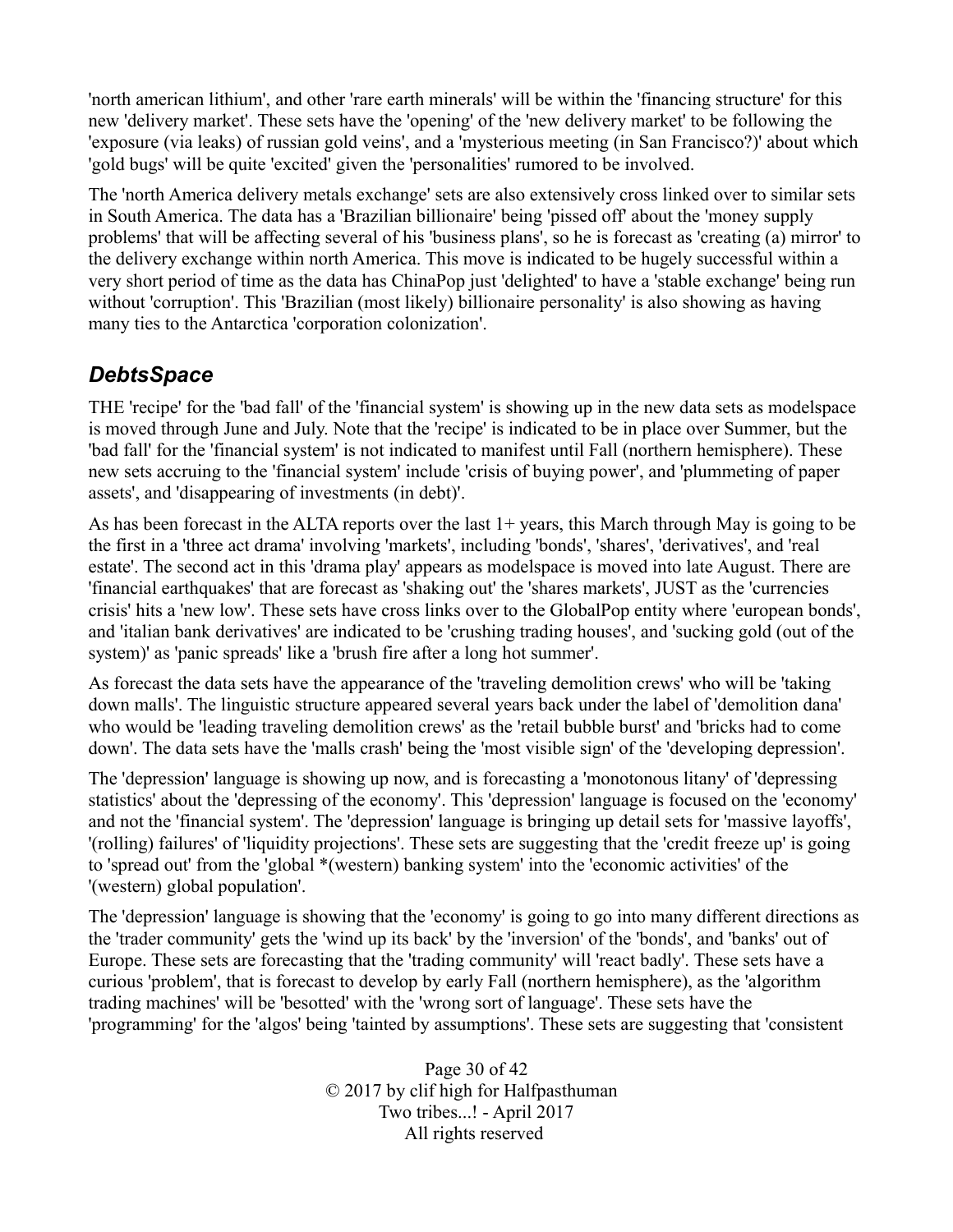flash crashes' will be appearing as the 'algos go wonky' due to the 'rapid shifts (in ) trader language'. These sets are arguing that the 'bubble babble speak' from 'authorities' will 'pollute' the 'algorithms' within the trading platforms such that after each 'stumble down (the) step'

As the 'banking system (rolling) failures' continue, the data has an increasingly larger percentage of 'economic reality' going over to the 'new black market'. This 'new black market' is showing up as a libertarians sweet dream in a hammock on a warm and pleasant summer's day. The 'new black market' is indicated to be 'very aggressive' at 'meeting (consumer) demand', and not too fussy about 'complying' with 'regulations'. This 'new black market' is indicated to 'create (new) tycoons', and 'elevate personalities' to 'fame' as their 'skills' become very valuable. These sets are describing a more or less 'general' state of 'breaking down' across the 'western officialdom' as the 'confluence of events/circumstances' bring about 'regions (of) un-govern-ability'. These 'places of no officialdom' are showing up as being created by circumstances as diverse as 'natural disasters', and 'local banking failures'. These latter 'regional/local banking system failures' are indicated to also 'remove officialdom' from power as the 'money flows cease'. This 'new black market' is indicated to be the 'new system' as it is being born. The failure of the 'old (manufacturing/distribution) system' is showing as 'dying' over much of the 'western world' in a slow fashion over 2017 and 2018.

A part of the 'un-govern-ability' of these 'new bank-free zones' shows up as a 'blooming' of the 'blockchain' uses that are indicated to include 'birth/death/marriage/divorce/property/voting/science' and other types of 'records retention'. The data shows some strange ones such as 'gambling bet details', and 'public offense records'. These sets have the 'blockchain storage' companies globally being in 'growth mode' for years as 'new technology (including hardware)' comes on-line that is going to 'supplant' many of the 'functions of government'. This 'functional replacement' of the 'government' sets are describing a situation in which the 'government', ' at war with itself', is 'incapable' of 'providing basic services' to the point that the 'break-down of governance' produces 'self-sufficiency' in many areas. These sets are also indicated to become 'competition' for 'usual government functions'.

There are a number of sets that are difficult to precisely label, not due to their descriptors, but rather to the spread of the supporting sets. The descriptors would read as though 'banks default', however the supporting sets have very little language about banks, and much about 'gold', and 'silver'. These sets have almost no references to our usual 'bankster' language, and thus are likely referring to some level of the 'banking system' that is rarely visible. The language includes 'embedded ratios', and 'default (on) principle' and other sets going to the idea of an 'electronic default'. These sets could also be interpreted to be forecasting a 'lock-up'. There are supporting sets for 'refusal', and 'incapable (of paying)'. Many of these supporting sets are themselves replicated in whole in the 'derivatives' sub sets. The detail sets would still seem to be focused on a 'default' of 'payment of metals', or 'tendering of purchased metals'. These are very strange sets as there are only very few references to 'contracts', and most of the focus is on 'physical metal delivery'.

The data sets have the 'currencies crisis' heating up across these next few months through May as the 'Euro' is described as 'dropping through all floors'. These sets are focusing on the 'break up' of the 'european union', and its 'currency issuance authority' being 'neutered'.

New sets for 'gold' and 'silver' have specific language for 'rapid rise', and 'jumping (faster than) rates'. Other new sets have 'gold' being 'chased' by 'interest rates'. As these sets accrue to modelspace in late

> Page 31 of 42 © 2017 by clif high for Halfpasthuman Two tribes...! - April 2017 All rights reserved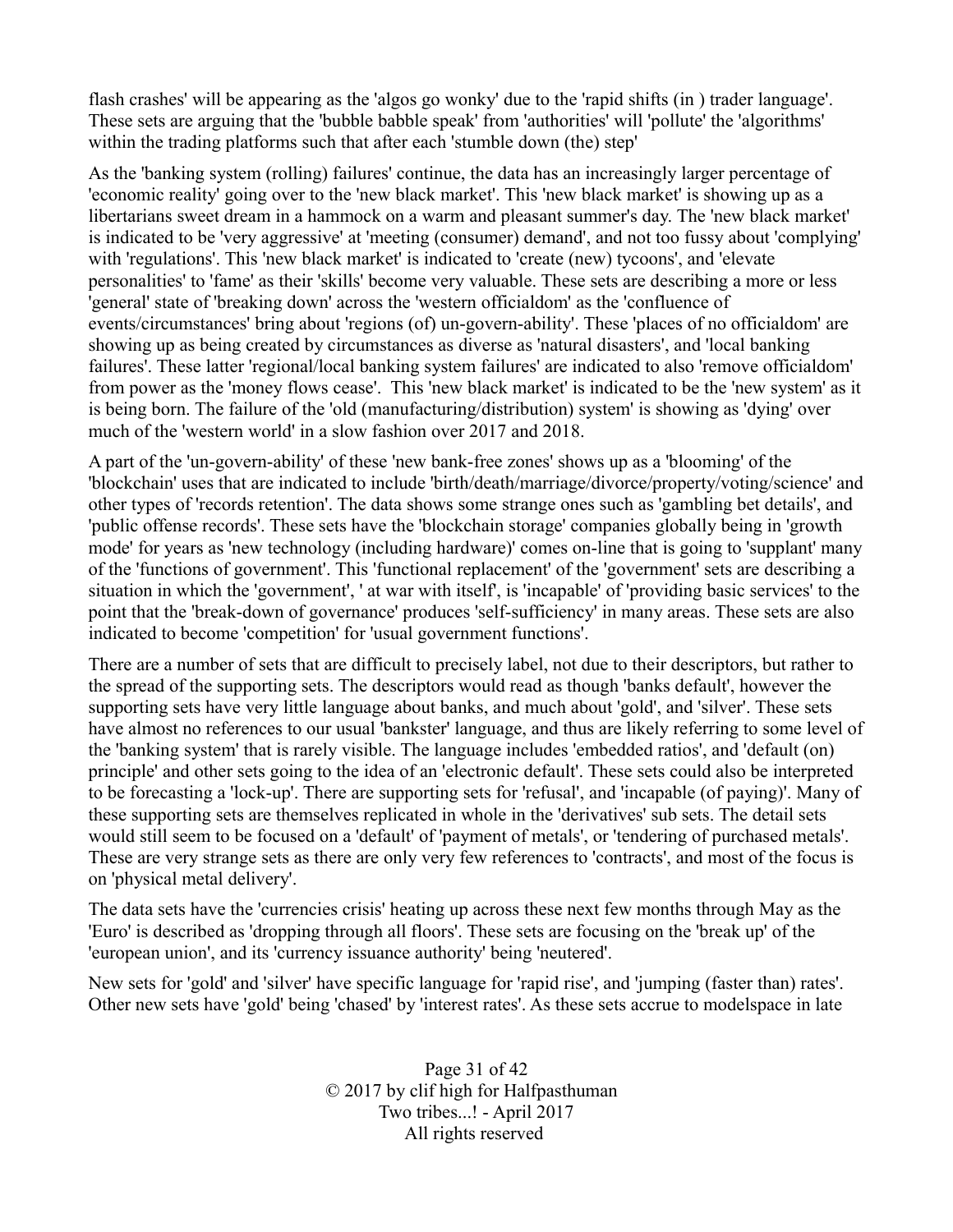July, the emotional tone changes due to the 'emotional surprise' and the 'emotional duration' values. These sets have very large cross links over to ChinaPop. Many of the terminating sets are within sets for 'rising unemployment', and 'civil strife'. The 'gold price rise' is indicated to be a 'relief' to the 'rioting' and 'aggressive population'. The data sets have the ChinaPop sets contributing to the language about 'gold (to be) equal (to) \$4800 (USD)'. These sets are showing that 'destructive inflation' is going to be 'rising in China' at such a rate as to 'create pressure' on 'gold' and 'silver', and 'bitcoin'.

In the 'gold' sets we have 'negative interest rates' colliding with the 'rising rates', and the 'jumping price' of 'gold' and 'silver'. There are a number of sets indicating a 'battle' is to be fought between the 'Euro', and the 'US dollar' as the 'political structures' of EU and USA are both 'struggling' with 'market forces' that are forecast to be causing 'rising rates', and 'stagnant currencies'.

The DebtsSpace sub set of the Markets entity has descriptors for 'credit freeze' rising rapidly both in volume, and emotional intensity values. These new sets are filling in previously forecast 'credit freeze' language. These new sets have details for 'international rejection (of dollars?)', and 'international demand (for) credit (going) empty (unfilled)'. These and many other sets are participating in the larger 'credit (debt) system destruction'. Note that we are not seeing 'collapse' as the dominate descriptor, but rather 'destruction'. The primary difference is that the 'collapse' context includes the idea of 'recovery', whereas 'destruction' has no such continuation connotation, rather it requires 'building new'.

Much of the core area of what is known in our work as ThePowersThatBe entity, has, for many years, been concentrated around a hard knot of 'fear' within the data sets. Much of the 'fear' is becoming known with recent 'secrets revealed', but what is just now unwinding itself from the data is the meme of 'great fear of loss'. This 'great fear of loss' is not the core fear, but is currently the most active within TPTB entity. In these linguistic structures, we find that the fear is related to the idea of the 'debt based monetary system' being placed into 'default'. These sets are showing a great concern in DebtsSpace that the 'underlying asset', which is to say, the 'population', is going to 'decide not to continue to play the game'. It is this fear of a 'social upheaval' so 'disruptive' as to 'end support' for institutions such as 'paper money', and 'debt based financial "assets"' that has the 'power elites' living in such a state of 'fear'.

There are new sets within Markets that are suggesting that yet another 'schism' is developing within the Deep State, only this time within the half that is 'losing'. These sets are suggesting that part of that group is 'freaking out' as they think that the 'strategy' of 'fierce (and more open) counter attack' may prove 'fatal to the system'.

The data sets are now specifically focusing on the 'interest rate derivatives' impacts of the 'Summer of deflation'. There are sets that are arguing that a 'debt debacle' is pending for late July through August. The data sets are accruing over September for 'horrific impact' on the 'derivatives' and their 'interest rate crisis'. The data has the 'system', as defined by the 'paper debt currencies', being under 'great pressure' as 'central banks' begin to 'war with, and between themselves'.

The 'war between the banks' starts in the data sets as modelspace enters April, and intensifies over the next few months. The 'wars' are sets that are built around 'liquidity' issues that are going to be 'between banks', and 'between banks' and their 'subsidiary functions' There are also new sets for 'liquidity demands' between banks 'operating in differing jurisdictions'. Many of these sets are tied into 'derivatives' that are going to go 'bad', or 'sour' that will be causing 'dysfunction' within the 'intergovernmental banking system'.

> Page 32 of 42 © 2017 by clif high for Halfpasthuman Two tribes...! - April 2017 All rights reserved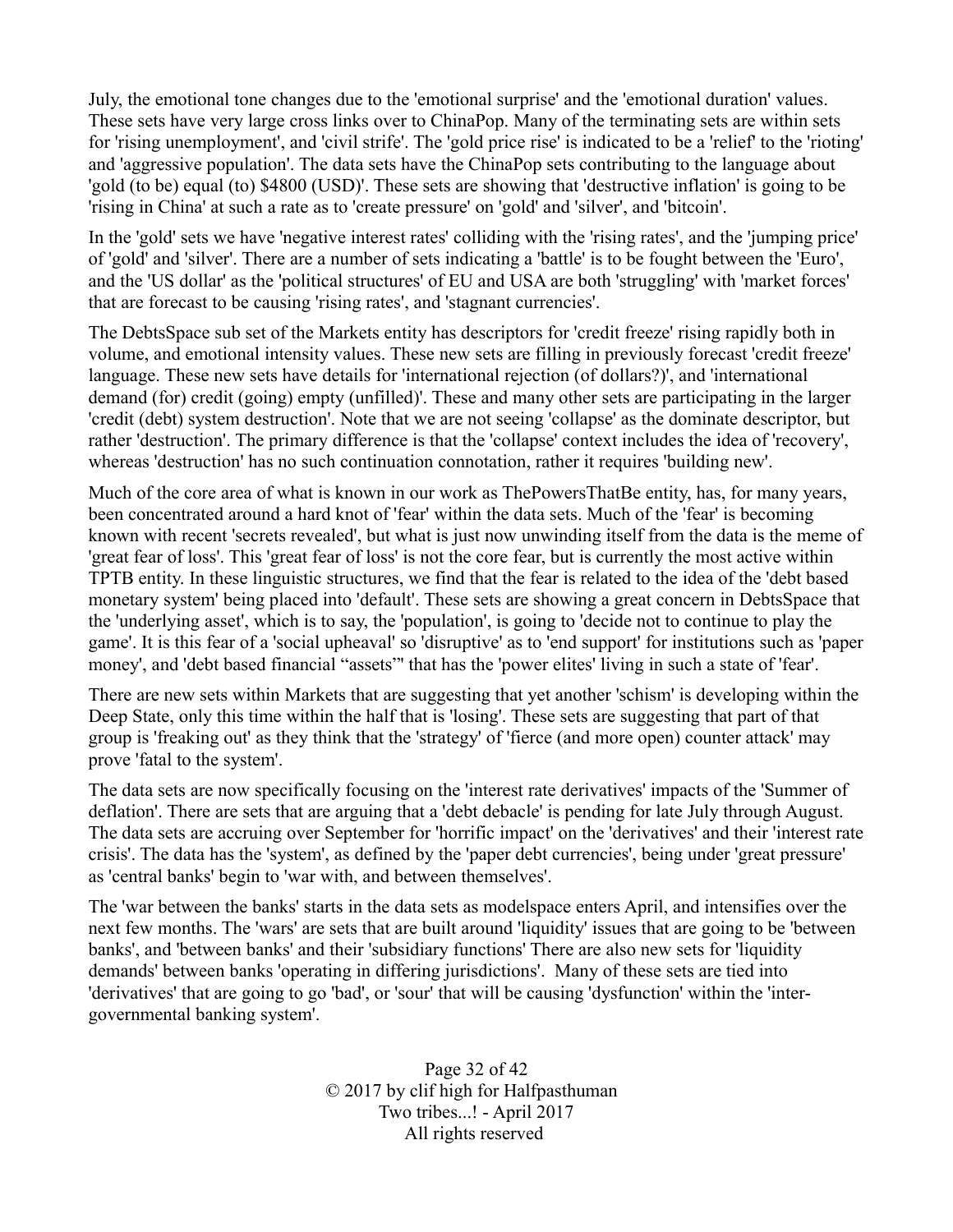## *SpaceGoatFarts*

No, not more 'Mandela effects', but rather 'real stuff', the data is forecasting that humanity is going to be wrestling with issues around the 'length of the year'. In these sets we have new language that suggests that, for some reason not known now, we will be discussing 'how long is the year'? That is to say, 'how many days are in our year?'.

The sets for the 'silver market' are bringing in new language via cross links to the SpaceGoatFarts entity about both a 'firing', and a 'pairing'. In the 'firing' sets we have 'silver' being used to cause 'energetic firing' that will be both 'electricity producing' as well as 'not combustion'. The 'pairing' sets have 'silver' being 'joined' with a new 'delivery mechanism' for 'rejuvenation therapy'. These sets are suggesting that 'rumors' more than 'facts' will be 'escaping' out into the wild of the internet as some 'celebrities' are 'going missing (for a while)', only to 'reappear' in a 'rejuvenated body/face'. These sets are describing how the 'pundits' will be 'screaming face lifts', but the data is saying 'silver (in some machinery process) director'. These sets have the 'rejuvenation process' being very 'silver' dependent. In these sets, 'silver' is indicated to be at some 'crisis of availability' in a few years time that produces a 'global rejuvenation shut down', and subsequent 'emergency government meetings' about the 'silver supply', and 'strategic allocations'.

The 'media landscape' is being described in the SpaceGoatFarts entity as 'teetering across the fulcrum' just before 'shattering'. This 'media landscape' includes the 'broadcast media', as well as the 'corporate owned media', and even the 'social media'. These sets have supporting sets that hit modelspace from late July onward that have the 'media' being 'eviscerated (by) loss of funding'. There are also sets for the 'gutting of the media' being part of the 'disclosure process'. This part of the SpaceGoatFarts entity has the 'famous faces' being 'self thinning' as 'prominent faces' are 'withdrawing' due to their 'history (of) suppressing truth (about space aliens)'.

An odd mix of new sets accrue to modelspace as it is progressed through July and into our 'intense hot summer' (northern hemisphere). This odd mix includes 'noisy conflicts' that will 'wake' people from their sleep as 'concussions', and 'explosions', and 'metallic shrieking' will 'suddenly erupt'. These sets are showing as being 'barely visible' in the 'night sky' way above the 'sleeping people'. These sets are showing that the 'air born conflicts' are going to 'scare the hell out of people'. The 'battle' will be described as 'across the sky' and 'yet mostly not seen' (due to chemtrails?). These sets have the 'resonance' of the 'metallic shrieking' is described as 'damaging' parts of the 'on-ground environment'. These sets include people reporting 'shouts', and 'screams' from the 'sky above their head'. These sets have this mid Summers' night non-dream is forecast as including 'reports' that will 'precipitate' involvement by the 'local authorities'. These sets are also showing that 'airplanes' will be 'impacted' by the 'concussions' from above them. These sets have videos forecast to be recorded that show the 'warping' of the 'fuselage' as the 'wave' moves through the plane.

The new sets for 'local authorities' have 'military' clearly involved and 'losing their minds' as the 'phenomenon' is forecast to be 'spreading faster' than it can be controlled. A number of 'incidents' are suggested by the data over the early part of Summer (northern hemisphere) that are going to break into 'visibility' as a 'well known (famous face) reporter' and 'production team' are 'shaken' by the

> Page 33 of 42 © 2017 by clif high for Halfpasthuman Two tribes...! - April 2017 All rights reserved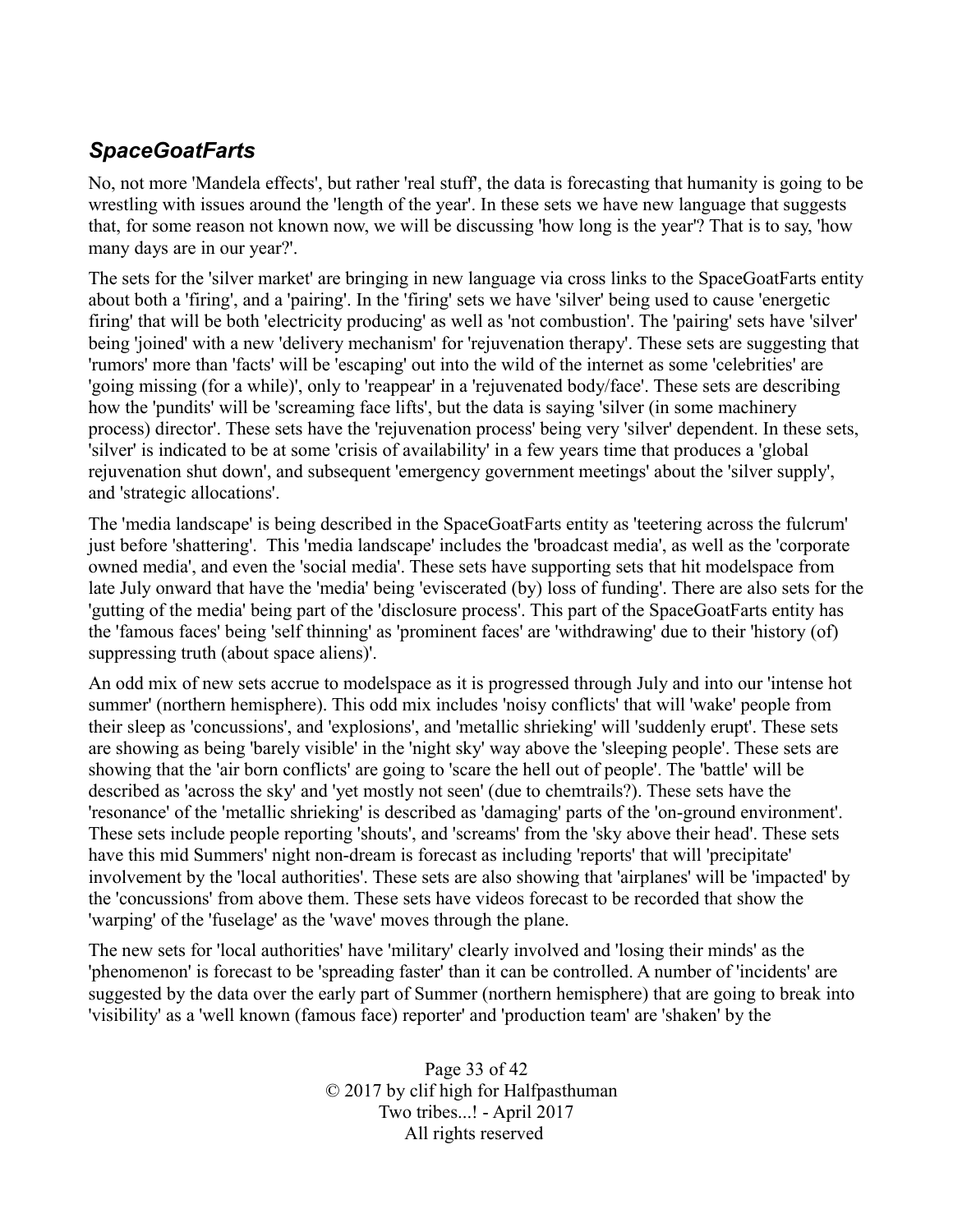'confrontations in the air'. These sets are suggesting that something along the lines of a 'cloaked battle' erupts over the heads of an 'eastern coast' town (most likely USAPop) late in on an otherwise pleasant summer's night. This 'cloaked battle' language is indicated to 'cover hundreds of miles' with the 'contention overhead'. The descriptors are also suggesting that the 'feelings' of 'war in the night skies' will impact 'tens of millions' of people, all in a 'single night'.

These '(mostly) unseen air war' sets have the 'tens of millions' of people being very very excited and causing much chatter about the incident on the internet. This is going to get so much attention from the 'mainstream propaganda press' that it generates is own level of 'continuing memes' much as we have seen within the recent rise of 'populism' as a new 'anti-globalist meme'.

What is showing up in the data about Antarctica is more telling now that we find sources of corporate investments rising disproportionately to any possible return on that investment IF the Antarctica work is 'scientific'. Additional real world proof of concept that woo-woo is correct about Antarctica has to do with which corporations are going way down South, and these are the corporations notorious for their involvement with 'flying saucers', and 'Area 51', and 'skunk works', and any number of other fringe 'science'.

Of course, some of these 'fringe science' companies are just those rumored to be involved with 'reverse engineering' of 'space alien technology'. These companies are starting to show up within the data sets for 'large operations', and 'big equipment', and 'large work force' and other language all focusing on sets for a near term 'delivery date'. The 'delivery date' is being defined with language that specifically goes to 'contractual obligations', and 'getting the (work) done (on) time'. However, other supporting sets clearly have more of a 'delivery date' level of emotional tension more usually seen in 'difficult births'.

The 'delivery date' associated sets have a very wide, and diverse range of individual descriptors, reaching from the mundane, such as 'cooking' and 'cleaning', over to far more 'fringe science' level including 'warm cells', and 'hot boxes', both of which are going to have to be 'transported', with a large level of emotional value for 'risk', and 'foreboding'.

There are more general 'Antarctica discovery' sets forecasting lots more 'transiting traffic' as the 'flow of minor dignitaries is forecast to reach the level of 'exciting global discussion'. The sets also have forecasts for ChinaPop 'internet discussions' about the 'new discoveries in Antarctica' to be reaching enough of a 'threshold' that the 'central authorities' are forecast to be 'responding' to the 'increasing discussion'. The data sets have the 'chinese central authorities' and their 'interaction' with 'Antarctica' that are going to be both 'pivotal' and 'eye opening (to the general GlobalPop)'. These sets have 'Chinese navy' being involved in a minor way with 'video' in Antarctica.

With the 'steady stream' of the "B list" dignitaries heading into the 'wilds' of Antarctica, it is forecast as being more or less inevitable, that 'celebrities' of a 'more minor note' are going to 'visit'. It is these 'celebrities visits' that are described as 'popping the cork' on the 'depth of the story'. Apparently some one of the 'minor dignitaries' will bring along a fairly 'major celebrity' who is described in the data as 'uploading' all kinds of 'revealing photographs' upon their 'return from deep below'. It is the 'deep below' sets that are detailing 'photographs' from 'below ground', that will be nonetheless in 'magnificent surroundings' that will include 'gold inlay', and 'curious glass'.

Other sets with fringe elements of science are featured in other SpaceGoatFarts linguistic structures for the 'discovery' in Antarctica. These sets have large levels of excitement for 'health discoveries',

> Page 34 of 42 © 2017 by clif high for Halfpasthuman Two tribes...! - April 2017 All rights reserved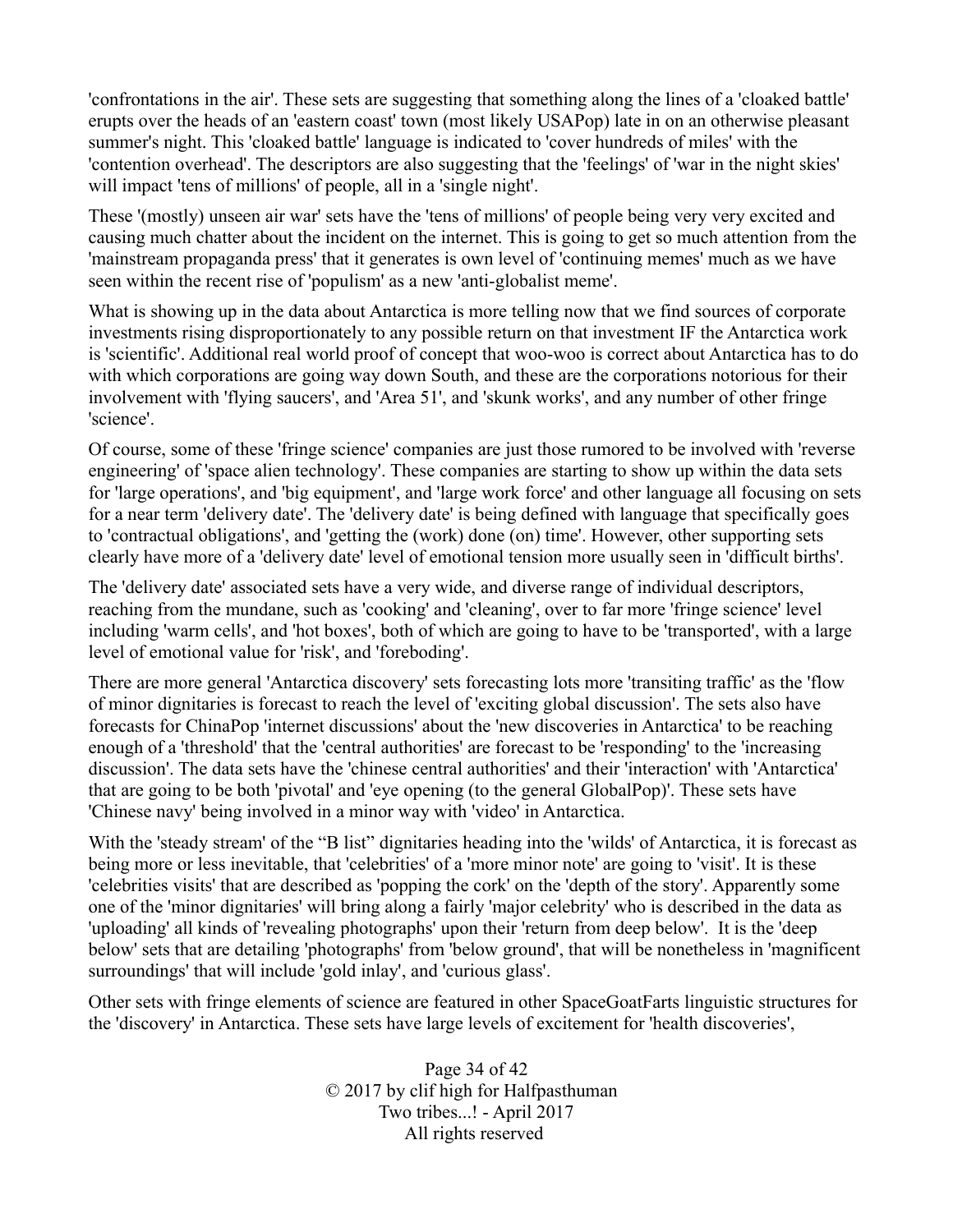including the 'rumors' forecast to be 'causing problems' of the 'age reversing pills' being 'stolen' and 'sold on the black market'. These sets are going to all kinds of problems for 'law enforcement', including the 'run of the scam' in which 'fake age reversing pills' are being sold out-and-about. Other sets for problems include, apparently, some 'real age reversing pills' being 'tracked' and 'retrieved', showing as 'creating excitement' at some 'shore side gathering' that has 'cruise ships' docked near by. These sets have 'age reversing' and everything associated with it becoming a very big meme over these next ten years. Many of these sets are including data at the detail level that are forecasting interesting 'social schisms' to develop as 'age reversing' works its way into the society. These sets are forecasting some of the early 'society changes' to be developing before the end of 2020.

New sets within the 'Antarctica The Discovery' larger linguistic structure are focusing on a period of 'nearly 1/one century ago'. These sets are suggesting that something that occurred in the 'second decade' of the 1900's that will be 'directly affecting' the 'Antarctica discovery'. These sets have the links between these two periods coming out in a 'visit' to 'the Antarctica discovery' by a 'dignitary' over these next few months. The unique aspect of this visit is showing up as being related to 'silver' in that the 'personality' involved (aka the 'dignitary' or 'celebrity') will be 'inextricably' be 'related to silver'. This 'celebrity visit' is indicated to act as a large temporal marker for both 'Antarctica, The Discovery', as well as 'silver', specifically in its 'transition to hyper-technology key industrial metal'.

#### *Conclusion: the Wild Strain*

Within the woo-woo world, it is a more or less accepted as fact that humanity is a species created specifically to be slaves.

Let that sink in a minute.

You were created to be a slave.

Had the masters still been here when you were born, you would not be reading these words, if read you could!

Slavery alters the mind. For humanity, slavery left us with two deeply ingrained complexes that have wormed their way into our dna. The first is the trauma that comes from the 'cleansing' of the planet prior to the 'reseeding humanity'. That trauma is still with each human alive today, recognized or not. In out planet's past, shared with all the planets in this solar system, a devastating war occurred. This war destroyed a very large planet, creating the asteroid belt. This war destroyed the planet of Mars. This war scared earth to the point that perpetual deserts were created from north africa through the middle east and over to the western half of India. This war also scarred the north American south west. This war destroyed vast areas of south America as well. At some point in the last days of the war, half of the oxygen in our atmosphere was destroyed or blown away. It is thought now, by some in the woo-woo community, that weapons were used to create the environment for our current, frozen poles. Thus the supposition intends that Antarctica was deliberately frozen as an act of war.

It, and many other 'natural' features of our planet, are really the remnants of a great war. Once and forever labeled as the 'War between the Gods', we live in its shadow all the days of our lives.

There are tunnel and underground city systems all around earth, found on every continent, that are tens of thousands of years old. Some of these have evidence for human habitation of over 4000/four

> Page 35 of 42 © 2017 by clif high for Halfpasthuman Two tribes...! - April 2017 All rights reserved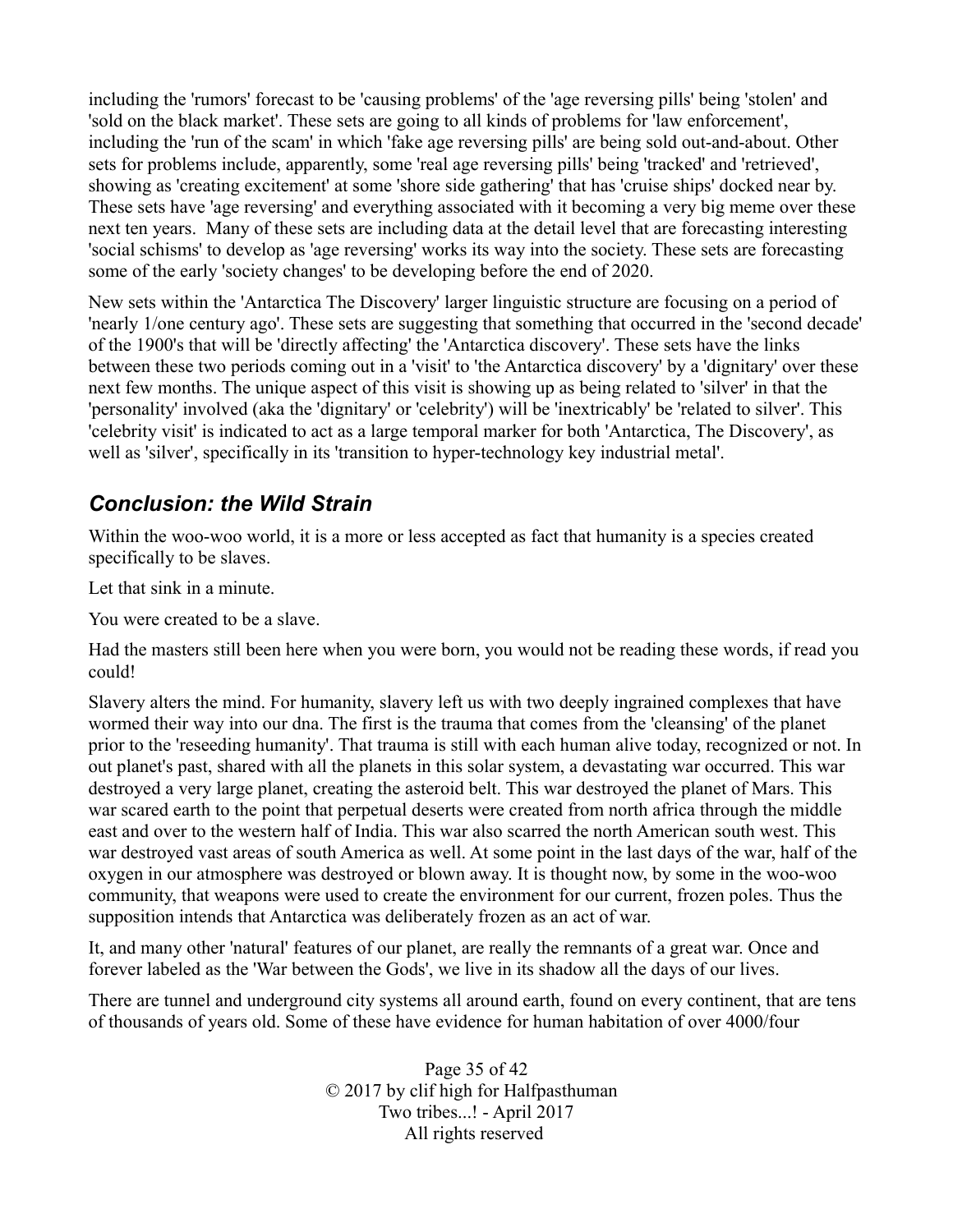thousand years. There exists yet today, the potential to travel from Turkey to Paris without ever leaving the ancient underground tunnels and interconnecting passages within dense rock. What, do we suppose, could have had humans willing to live underground this way? Could it be the ancient 'war between the gods' spoken of in all the religions of the planet? Some in great detail....

A slave species of one side of the 'god wars' would perhaps be left to fend for itself while the 'master races' contend between themselves. Many of the slave species would have been scattered by the activities of the war. Given the situation of uncertainty, as well as who knows what form of weapons raining down, underground seems pretty good. In fact, it is still a preferred choice, as we see even these days with the power elites and their bunkers.

In the aftermath of the great war between the gods, one side wins, however it is but a Pyrrhic victory, and the winners themselves are driven away from earth. Perhaps driven out of our solar system. As near as we can ascertain at this time, they left. The 'why' of their leaving remains, as with much of this, a wad of mystery under a heap of conjecture wrapped up in the spitball of speculation.

The second ingrained mental complex of slavery is a 'love for authority'. In fact, a 'need to have love for authority'.

That we are an aggressive, violence oriented species requires, if we are to be effective slaves, a 'switch' that allows for our control. This 'switch' is an in-built, epigenetic activated, gene coding for what we term here at hph, 'authority worship'. It will grasped that if this premise is correct, it accounts for the universal expression of hierarchical structures of control, aka 'top down' across all of humanity. It also accounts for the acceptance of the 'external savior' idea, as well as the promulgation of religions.

This love for authority is seemingly genetically in-built to humans. It appears to be there for the explicit purpose that we breed docility into our domesticated species. It also appears to be both, waning, and reactive to an epigenetic trigger. Thus it can be turned off. A number of humans express this genetic need to have 'authority' in their universe, and a growing number do not.

Now it is even recognized by the controlled medical establishment that there is a 'mind control' gene component to our composition. Not that they recognize their own organizational structure, and mind set for hierarchical, top-down decision making is exactly an expression of this gene complex. An interesting development from within the more free science of Russia is the acknowledgment that the mind control gene is easily altered by epigenetic factors in our environment. Such things as consuming cannabis, or too long an exposure to specific electromagnetic frequencies, or many other factors will simply shut off or degrade the genetic push in some humans to worship authority.

That was always a big problem for our creators. We were made different from previous iterations of our creator's slave species. We find their bones still, large, non human, different skulls. They were destroyed to make room for us. We are smaller, not as intelligent (at least in some ways such as telepathy, et cetera), better able to take radiation, hard workers and other admirable qualities as slaves.

However, being humans, we bring that to the table. We are more aggressive, less controllable than even the last batch of slaves, and a general pain in the ass to be around. That is not why our creators left. It is presumed in woo-woo world that those who created us left either as a result of losing the war, or for some reason not related to our solar system.

Our current crop of 'power elites', mostly human, though warped by too much of the remnant

Page 36 of 42 © 2017 by clif high for Halfpasthuman Two tribes...! - April 2017 All rights reserved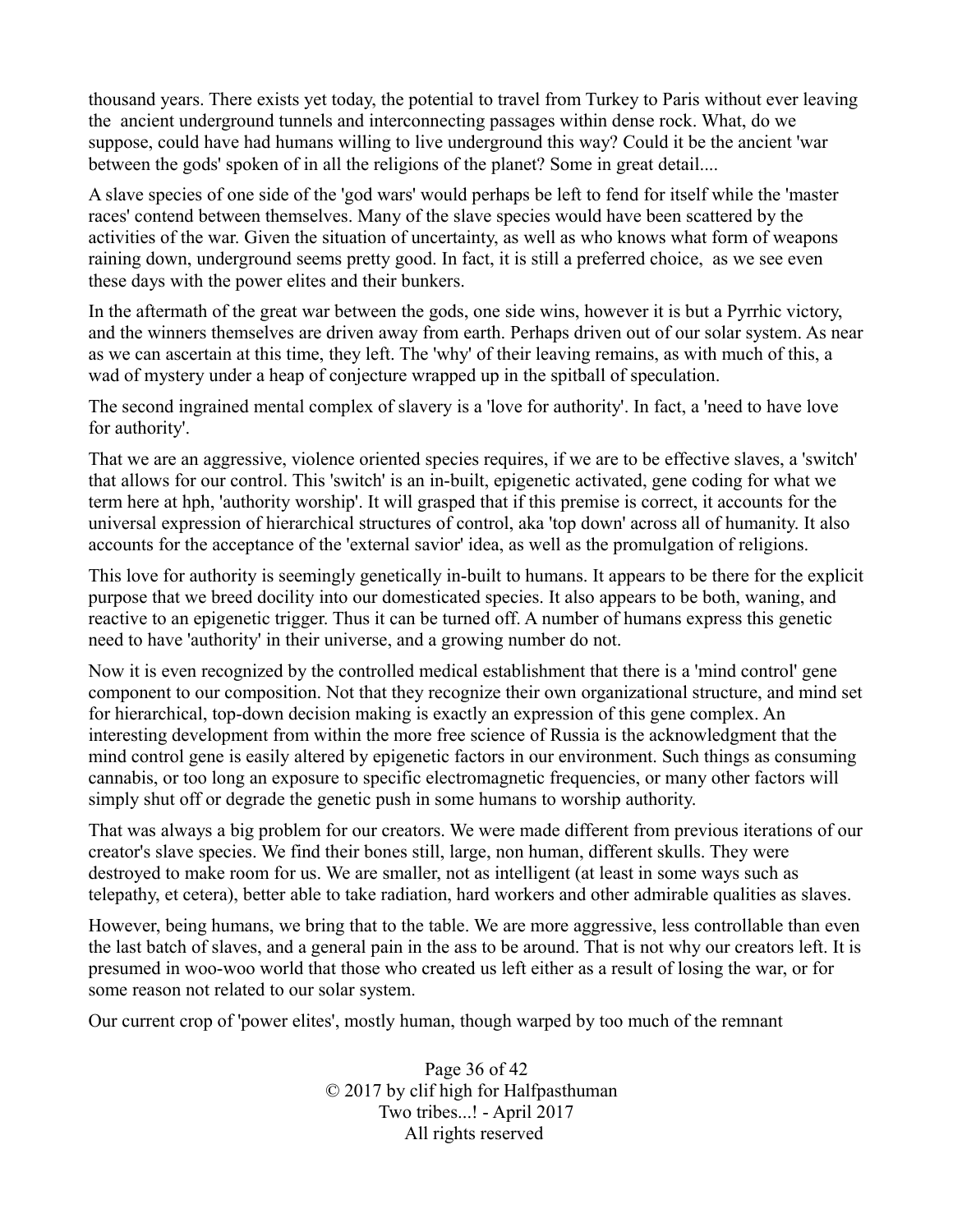interbreeding with the 'over seers' species that our creators used as an intermediary to humanity, are besotted with this tale of what they call the 'progenitors'. Now days, after centuries of destroying real history and relics of ancient civilization on earth, the power elites have begun to treasure these links to 'their' past. They believe themselves to be descendant, more than the rest of us, from the creator species, and thus they have come to see the relics as their personal links to greatness, godhood, and glory. So they now horde them away, reserved only for the eyes of the blood elites.

But there is a problem for the power elites....they have a big fear....what if the creators are coming back? Thus the Vatican is dumping tens of millions of dollars scammed from charity to the poor into giant telescopes all around the planet....looking for the return. One would have thought the church to be more welcoming, than afraid, of the return of the messiah. But apparently not, as they are anxiously scanning distant space for 'someone' coming back in a space ship. This is, in my opinion, the core source for their dominating, and continuous, feeling of fear. It drives all their decisions.

All of humanity was created to be slaves.

Our species is not alone in that. There are many slave species out there in the vastness of universe. Even our paranoid power elite will now admit to trillions of trillions of planets...so you can bet your ass we have more slave species cousins out there.

We may well be different, if not unique, in that we are the slaves abandoned, the strain run wild. Lost to the vagaries of universe by a whim of universe, we humans are the self modifying genetic wild child in the galactic garden of created species. We are as universe wished us to be. Specifically universe arranged to have us isolated, and left to mature on our own.

Unique among slave species? Perhaps.

Extremely rare? Almost certainly.

Extremely valuable due to our rarity? Also, almost certainly.

They, the master species, are gone. What remains, are the remains. Ruins, and all our questions, about humans, universe, our creators, and what the hell to do next?

My thought is to say, fuck it! Human we are made, and human shall we be.

And we have an attitude!

So watch out cousins, here comes the wild strain!

#### ###

Housekeeping: please note that we have a number of projects we need to complete over these next few months, and it will likely intrude on our publication schedule to some degree. We will post announcements on this subject at the top of our web page. Yes, the web site is also getting a do-over....

Have as much fun over these chaotic days as you may.....seriously, there will be enough time for real work. Thanks for your support,

clif, cathy, igor, and cale.

Page 37 of 42 © 2017 by clif high for Halfpasthuman Two tribes...! - April 2017 All rights reserved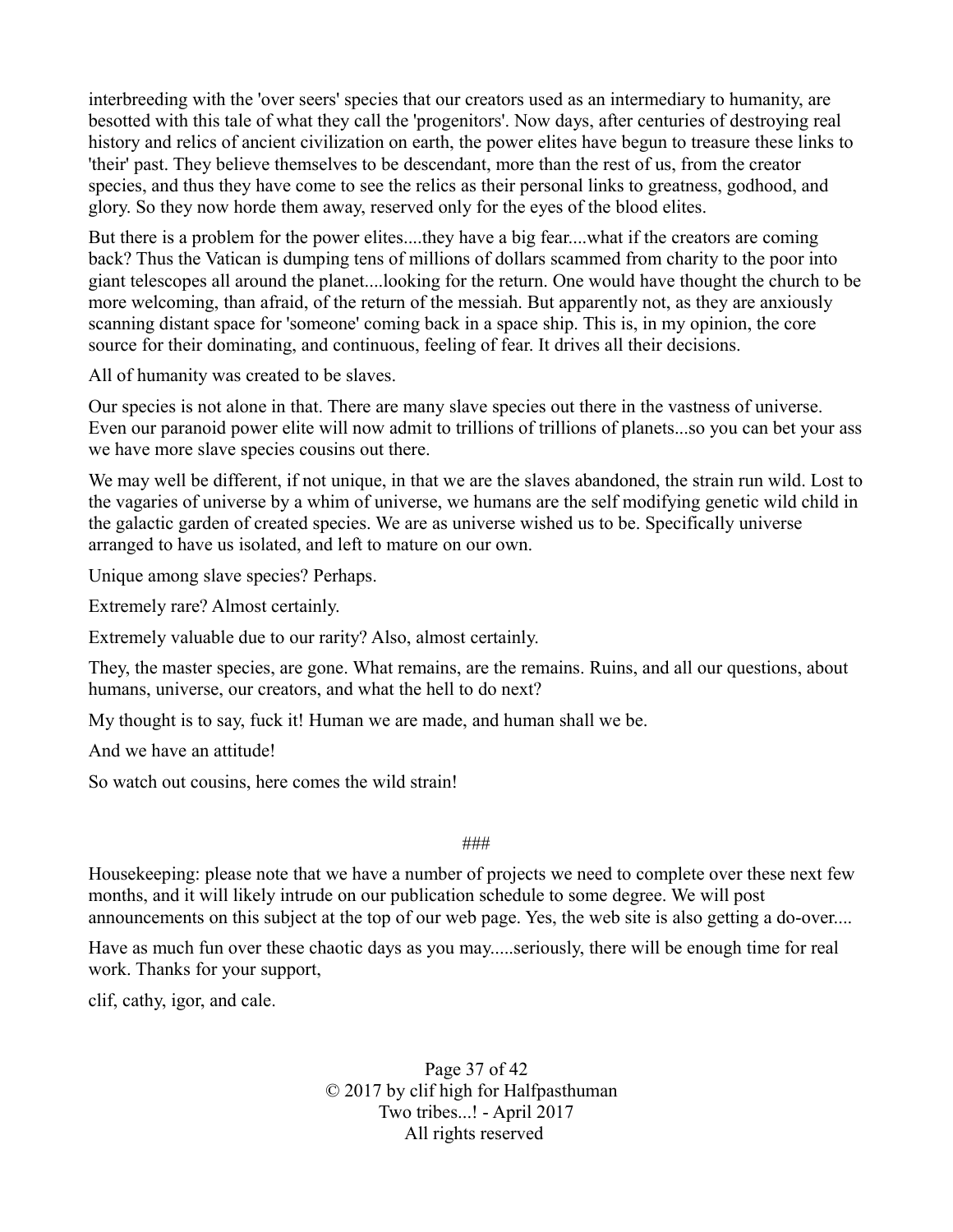# **About Predictive Linguistics and our methods**

Predictive Linguistics is the process of using computer software to aggregate vast amounts of written text from the internet by categories delineated by emotional content of the words. Predictive Linguistics uses emotional qualifiers and quantifiers, expressed as numeric values, for each and all words/phrases discovered/filtered in the aggregation process. Over 80 % of all the words gathered will be discarded for one or more reasons.

Predictive Linguistics works as NO conscious expressions are processed through the software.

Rather the contexts discussed within the report in the form of entities and linguistic structures (see below) are read up in the various intake software programs, and the emotional sums of the language found at that time are retrieved. Words that are identified within my system as 'descriptors' are passed through the processing as well. These descriptor words, in the main, are those words and phrases that provide us with the detail sets within the larger context sets.

As an example, the word 'prophecy' may be read up by our software at a sports oriented forum. In that case, perhaps, due to the emotional sums around the context, and the emotional values of the word itself within the lexicon, it would be put into the contextual 'bin' within the database as a 'detail word'. Note that the context of the use of the word in the sports forum is lost in the process and is of no use to us in these circumstances. What occurs is that the word is picked up as being atypical in its context, therefore of high potential 'leakage of future' value. The way this works is that most sports forum language about future events would be statistically more likely to use words such as 'bet' as in 'I bet this XXX will be outcome', or 'I predict', or 'I think that XXX will happen'. So it is the context plus emotional values plus rarity of use within the context that flags words for inclusion in the detail level of the data base. Further, it is worth noting that most detail level words are encountered in our processing mere days before their appearance. Within the IM (immediacy data) primarily, and then within ST (shorter term) data next. But a preponderance are discovered within the IM time period. Perhaps an artifact of our processing, if so, one not explored due to lack of time (cosmic joke noted).

Words are linked by their array values back to the lexicon using our set theory model (see below), and the language used within the interpretation (detail words excepted) derives from the lexicon and its links to the changing nature of contexts as they are represented within our model.

Predictive Linguistics is a field that I pioneered in 1993. The software and lexicon has been in continual change/update mode since. This is due to the constantly changing nature of language and human expression.

Predictive Linguistics works to predict future language about (perhaps) future events, due to the nature of humans. It is my operating assumption that all humans are psychic, though the vast majority do nothing to cultivate it as a skill, and are likely unaware of it within themselves. In spite of this, universe and human nature has it that they 'leak' prescient information out continuously in their choice of language. My software processing collects these leaks and aggregates them against a model of a timeline and that information is provided in this report.

The **ALTA report** is an interpretation of the **asymmetric trends** that are occurring even this instant as

Page 38 of 42 © 2017 by clif high for Halfpasthuman Two tribes...! - April 2017 All rights reserved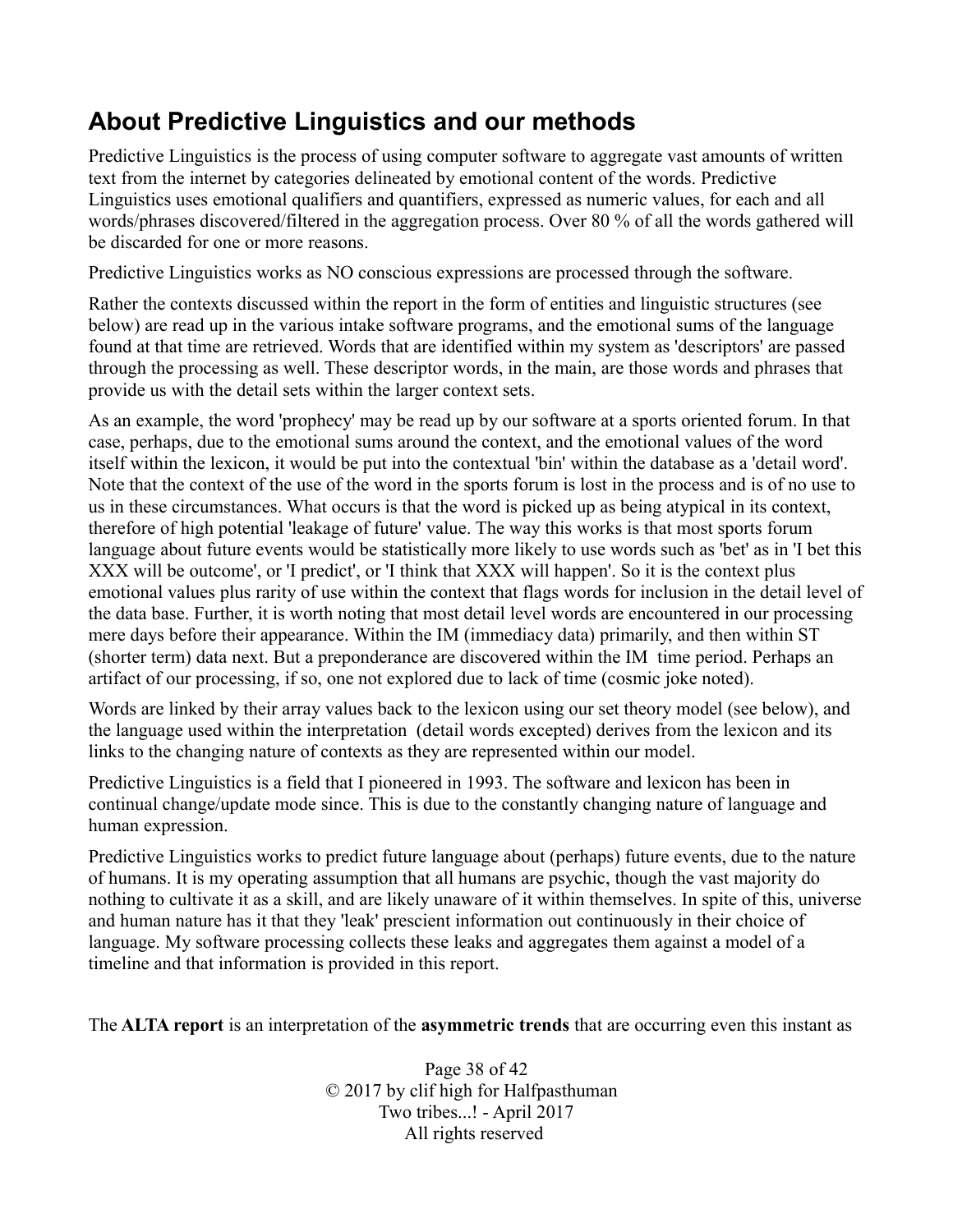millions of humans are typing billions of words on the internet. The trends are provided in the form of a discussion of the larger collections of data (dubbed entities) down to the smallest aspect/attribute swept up from daily discussions within that context. Within the ALTA report format, detail words are provided as noted below. Phrases and idiomatic expressions are also provided as details. In the main, geographic references are merely summed, and if deemed pertinent, the largest bag in the collection is discussed as a 'probable', or 'possible' location to the events being referenced within the details.

In our discussions, the interpretation is provided in a nested, set theory (fuzzy logic) pattern.

#### *Definitions:*

*Aspects/Attributes* **are**: collections of data that are within our broader linguistic structures and are the 'supporting' sets that provide our insight into future developments. The Aspect/Attribute sets can be considered as the 'brought along' serendipitous future forecasts by way of links between words in these sets and the lexicon.

*Entities* are: the 'master sets' at the 'top' of our nested linguistic structures and contain all reference that center around the very broad labels that identify the entity: Markets, GlobalPop, and SpaceGoatFarts, as examples.

**Lexicon** is: at its core level, the lexicon is a digital dictionary of words in multiple languages/alphabets stripped of definitions other than such technical elements as 'parts of speech' identifiers.

The lexicon is quite large and is housed in a SQL database heavily populated with triggers and other executable code for maintenance and growth (human language expands continuously, so the lexicon must as well).

Conceptually, at the Prolog software engine processing level, the lexicon is a predicate assignment of a complex, multidimensional array of integers to 'labels', each of which is a word within the lexicon. The integers within the 8x8x10 level array structure are

composed of: *emotional qualifiers* which are assigned numeric representations of the intensity, duration, impact and other values of the emotional components given by humans to that word.

> Page 39 of 42 © 2017 by clif high for Halfpasthuman Two tribes...! - April 2017 All rights reserved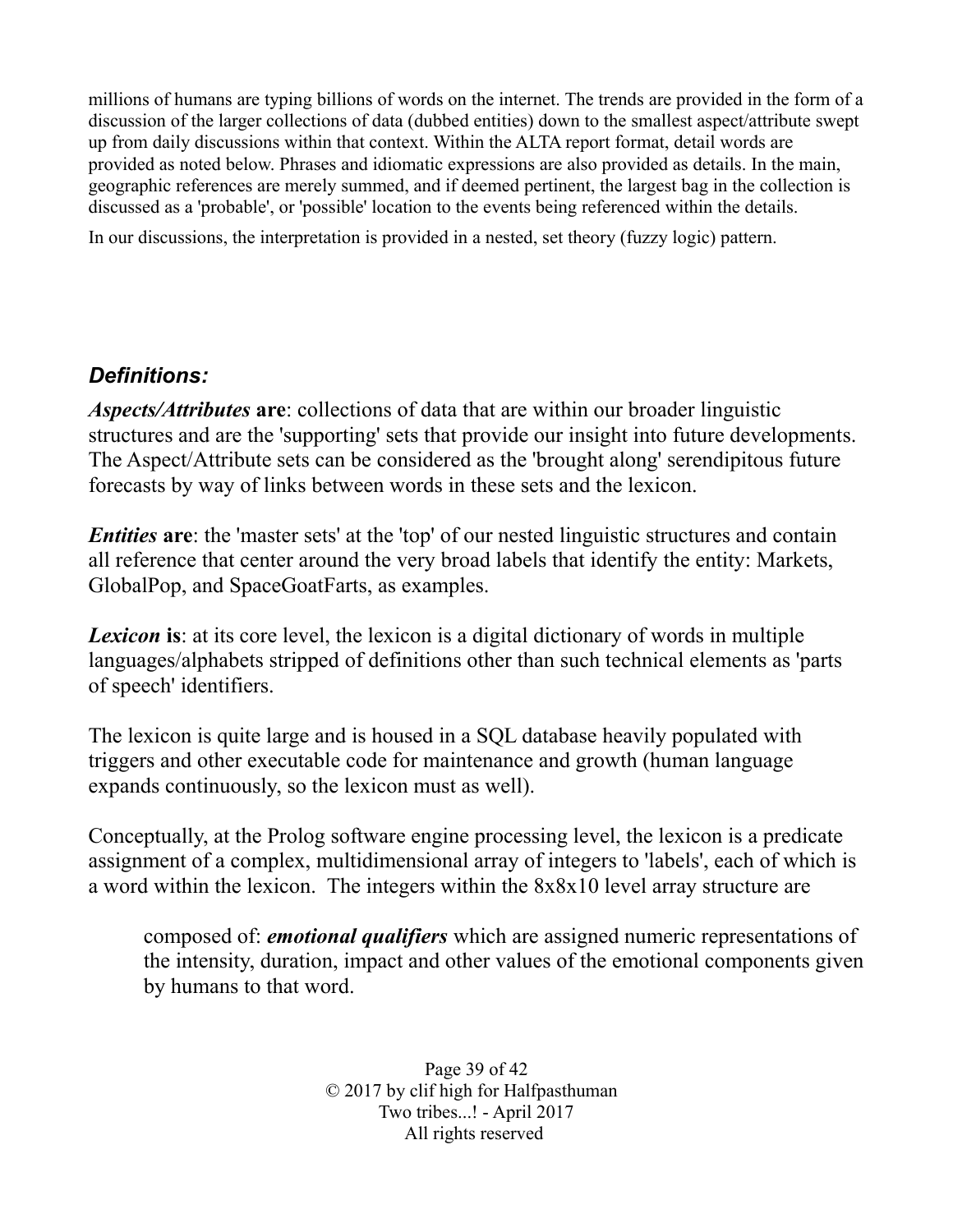and also contain: *emotional quantifiers* which are assigned numeric representations of the degree of each of the 'cells' level of 'emotional assignment'.

*Spyders* **are**: Software programs, that once executed are self directing, within programmed limits, thus are called 'bots', and within these constraints are allowed to make choices as to linguistic trails to explore on the internet. The job of the spyders is to search, retrieve and pre-process (part of the exclusions process that will see 90% of all returned data eliminated from consideration in our model) the 'linguistic bytes' (2048 words/phrases in multibyte character format) which are aggregated into our modelspace when processing is complete.

**List of entities** explored in this report:

#### **GlobalPop**

The GlobalPop entity represents the linguistic sets within the data that are focused on the future of humanity, local or global. The 'local future' focus language is aggregated into our 'global future language' sets. This entity is independent of language, alphabet, or script form, and thus is our deepest and broadest set for emotional quantifiers and qualifiers about humanity's future.

**USAPop** (and any other nation state/territorial reference)

All sub sets of the populace of the planet, within our modelspace are identified by either a geospatial term such as a regional terrestrial label, e.g. '**AlpinePop**', or a geopolitical label, e.g. '**CanadaPop**'. These are used to isolate the subset of the global populace to which the terms are being applied in the forecast. The terrestrial references are frequently used to provide a context of 'shared views/concerns', as in 'those things all mountain dwelling people will have in common separate from other humans'.

#### **Markets**

The Markets entity is a super set of linguistic structures covering paper debt markets of all kinds, commodity trading markets, physical swap markets, currency usage (within populace), digital currency developments, new technology (FinTech),

#### **Terra**

The Terra entity is the master set for all structures that relate to the planet, and the physical environment of planet earth. This master set frequently and increasingly has

> Page 40 of 42 © 2017 by clif high for Halfpasthuman Two tribes...! - April 2017 All rights reserved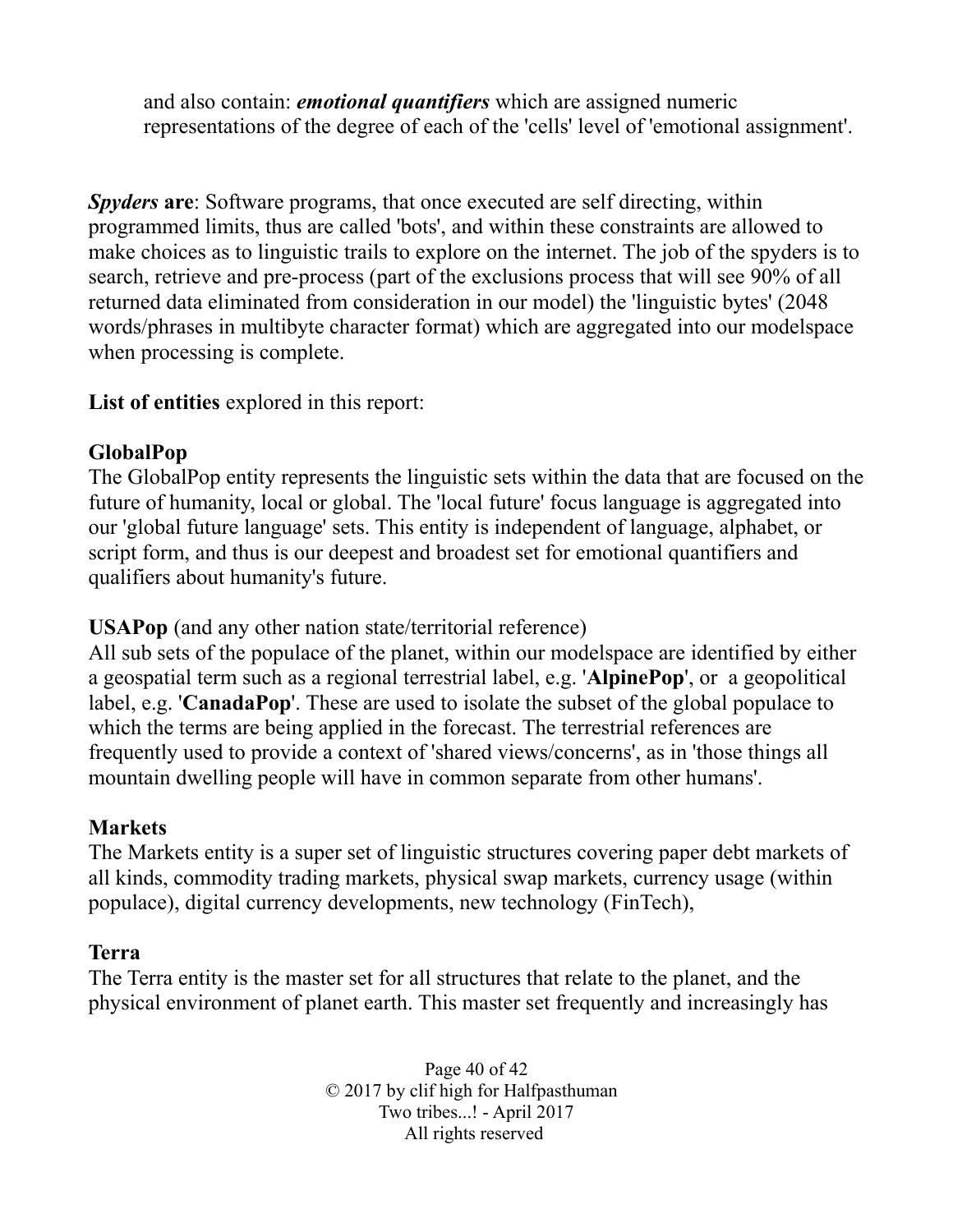extensive cross links to the SpaceGoatFarts entity.

#### **SpaceGoatFarts**

This master set is where all data that fits under the contexts of [officially denied], [unknown], and [speculative] arrives. Our processing discovered significant amounts of data of the [unknown], and [officially denied] over 2000 – 2003 which led to the creation of the separate entity view labeled SpaceGoatFarts. As may be expected, this set contains the references to UFO's, Area 51, Break-away Civilization, and other 'woo-woo' subjects.

#### **Data Types**

**IM = Immediacy** data with forecasting effectiveness from 3 days to the end of the third week. Error range is 4 weeks.

**ST** = **Shorter Term** data with forecasting effectiveness from the  $4<sup>th</sup>$  week out through and inclusive the end of the  $3<sup>rd</sup>$  month (from date of interpretation). Error range = 4 months.

 $LT = Longer Term$  data with forecasting effectiveness from the end of the  $3<sup>rd</sup>$  month out through and inclusive of the end of the  $19<sup>th</sup>$  month. Error range = 19 months.

#### **Terms employed**:

**Cross links** – links from one cell in the data base and its software representation to another due to a shared linguistic structure or pattern.

**Linguistic structure –** In my modelspace, a linguistic structure is a 'master set' and all its contained sub sets (also known as 'directly held' sub sets). At the very highest level, each and all entities within my model are linguistic structures; which, in their turn, are composed of many sub sets of other linguistic structures. Modelspace allows for 256 layers of 'nesting' of these sets and sub sets. Each of which, can and may, be a complex set of its own. Obviously the model is derived from Object Oriented Programming at its highest level.

**Meta Data Layer** – in modelspace, when a meme appears directly held in numerous sets, at the same level of support, it is labeled as a 'meta data layer'. These 'layers' can be thought of as a common linguistic structure that forms with differing supporting sets in the various entities. For clarity, a meme in Terra entity would not have the same supporting sets as that same meme in the GlobalPop entity, but both would be part of the larger meta data layer that the meme reveals.

> Page 41 of 42 © 2017 by clif high for Halfpasthuman Two tribes...! - April 2017 All rights reserved